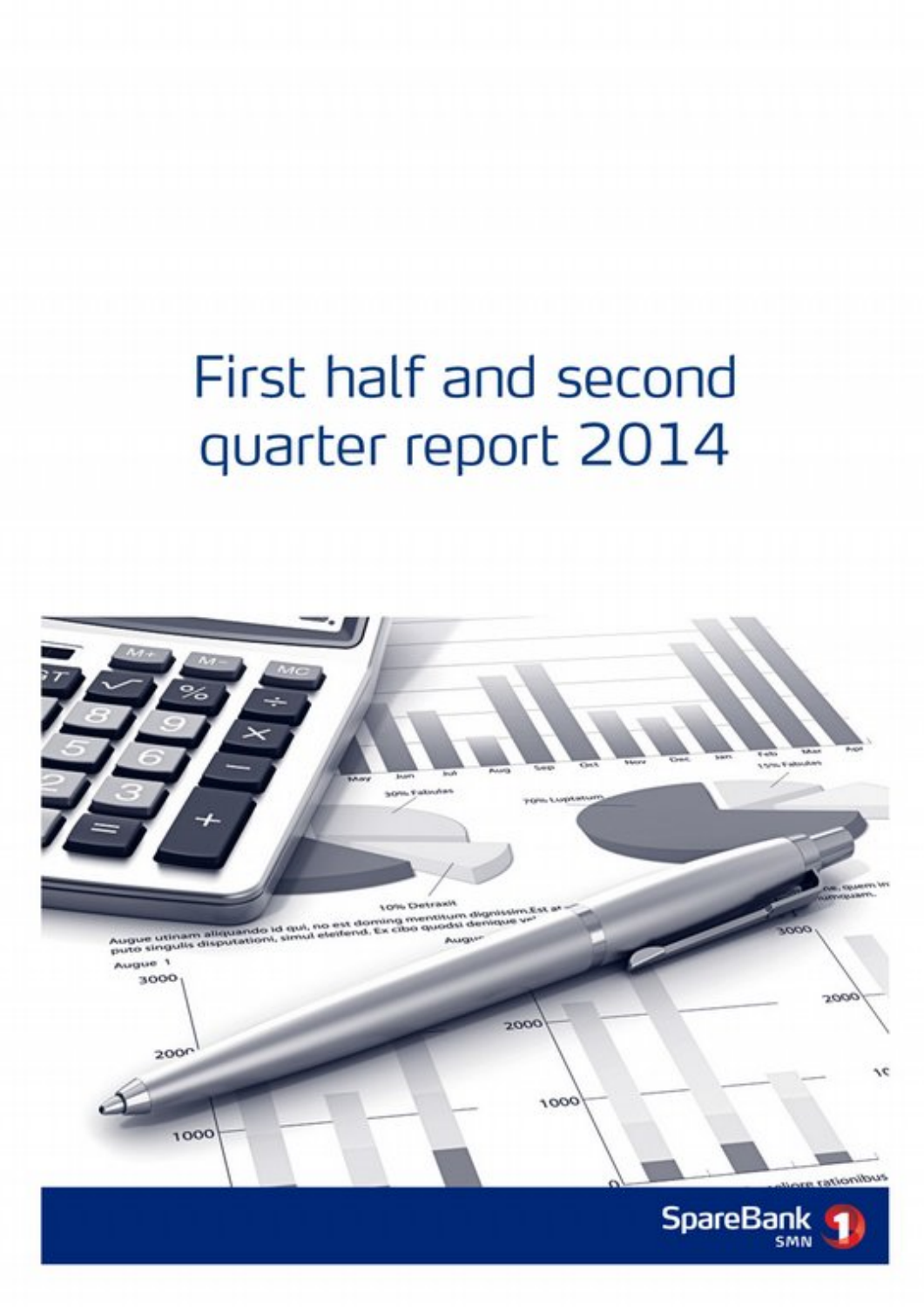

## **Contents**

| Statement in compliance with the securities trading act, section 5-6  49 |  |
|--------------------------------------------------------------------------|--|
|                                                                          |  |
|                                                                          |  |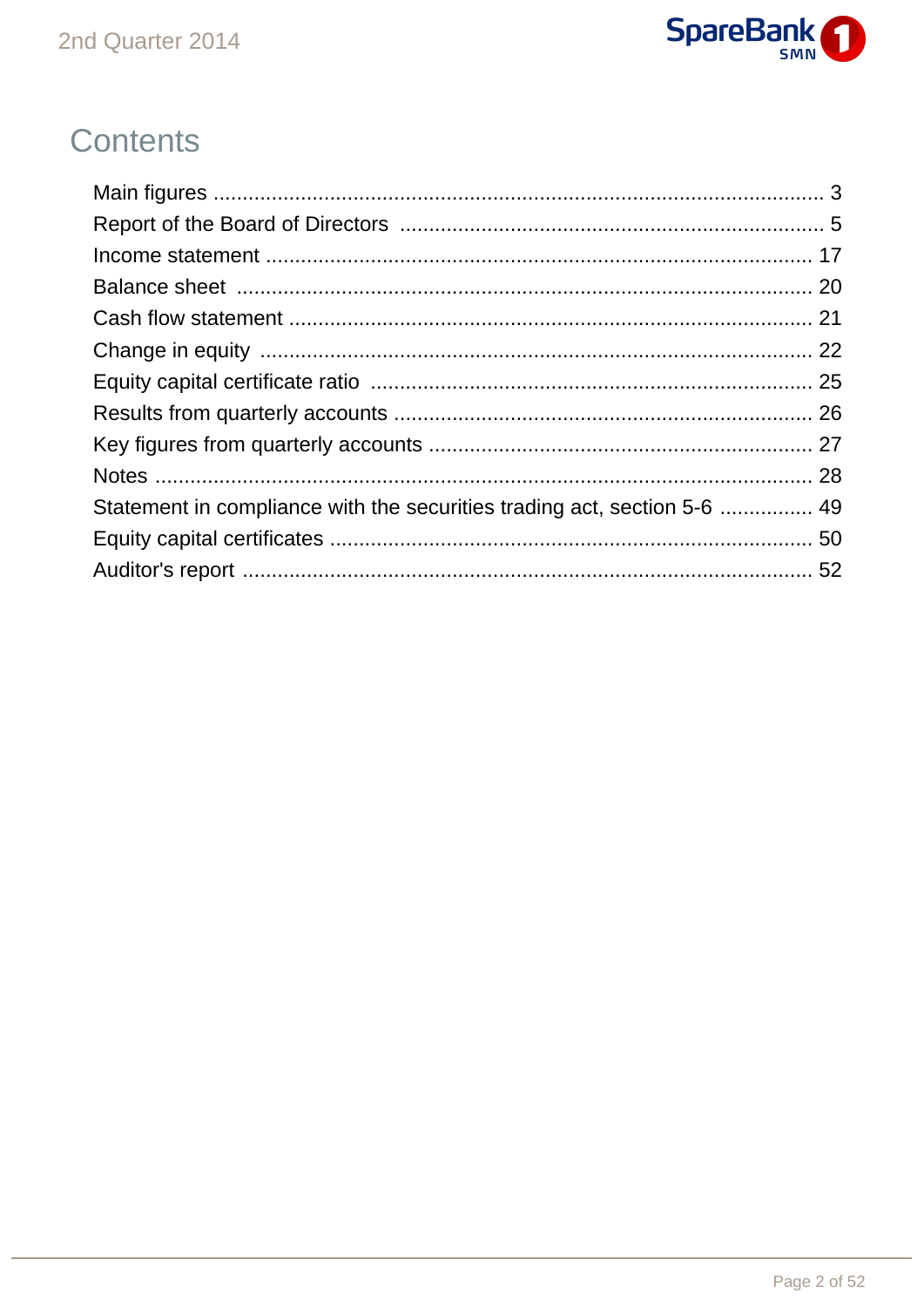

## Main figures

|                                                                                                 | 30 Jun 2014    |                | 30 Jun 2013 |        | 2013        |        |
|-------------------------------------------------------------------------------------------------|----------------|----------------|-------------|--------|-------------|--------|
| From the profit and loss account                                                                | <b>NOKm</b>    | $\%$           | <b>NOKm</b> | %      | <b>NOKm</b> | %      |
| Net interest                                                                                    | 843            | 1.46           | 746         | 1.35   | 1,616       | 1.44   |
| Commission income and other income                                                              | 780            | 1.35           | 713         | 1.29   | 1,463       | 1.31   |
| Net return on financial investments                                                             | 459            | 0.80           | 211         | 0.38   | 502         | 0.45   |
| <b>Total income</b>                                                                             | 2,081          | 3.61           | 1,670       | 3.02   | 3,580       | 3.20   |
| <b>Total operating expenses</b>                                                                 | 884            | 1.53           | 850         | 1.54   | 1,722       | 1.54   |
| <b>Results</b>                                                                                  | 1,197          | 2.08           | 820         | 1.48   | 1,859       | 1.66   |
| Loss on loans, guarantees etc                                                                   | 32             | 0.05           | 38          | 0.07   | 101         | 0.09   |
| <b>Results before tax</b>                                                                       | 1,165          | 2.02           | 782         | 1.41   | 1,758       | 1.57   |
| Tax charge                                                                                      | 202            | 0.35           | 179         | 0.32   | 388         | 0.35   |
| Result investment held for sale, after tax                                                      | $\mathbf 0$    | 0.00           | 3           | 0.01   | 30          | 0.03   |
| Net profit                                                                                      | 963            | 1.67           | 606         | 1.09   | 1,400       | 1.25   |
|                                                                                                 |                |                |             |        |             |        |
|                                                                                                 | 30 Jun         |                | 30 Jun      |        |             |        |
| <b>Key figures</b>                                                                              | 2014           |                | 2013        |        | 2013        |        |
| Profitability                                                                                   |                |                |             |        |             |        |
| Return on equity 1)                                                                             | 16.8%          |                | 11.9%       |        | 13.3 %      |        |
| Cost-income ratio <sup>2)</sup>                                                                 | 42 %           |                | 51 %        |        | 48 %        |        |
| <b>Balance sheet</b>                                                                            |                |                |             |        |             |        |
| Gross loans to customers                                                                        | 85,206         |                | 78,976      |        | 80,303      |        |
| Gross loans to customers incl. SB1 Boligkreditt and SB1                                         |                |                |             |        |             |        |
| Næringskreditt                                                                                  | 114,561        |                | 108,968     |        | 112,038     |        |
| Deposits from customers                                                                         | 59,408         |                | 55,294      |        | 56,074      |        |
| Deposit-to-loan ratio                                                                           | 70 %           |                | 70 %        |        | 70 %        |        |
| Growth in loans incl. SB1 Boligkreditt and SB1 Næringskreditt                                   | 5.1 %          |                | 8.4%        |        | 6.8%        |        |
| Growth in deposits                                                                              | 7.4 %          |                | 7.3%        |        | 7.3%        |        |
| Average total assets                                                                            | 115,243        |                | 110,626     |        | 111,843     |        |
| <b>Total assets</b>                                                                             | 118,758        |                | 113,190     |        | 115,360     |        |
| Losses and defaults in % of gross loans incl. SB1<br><b>Boligkreditt and SB1 Næringskreditt</b> |                |                |             |        |             |        |
| Impairment losses ratio                                                                         | 0.06%          |                | 0.07%       |        | 0.09%       |        |
| Non-performing commitm. as a percentage of gross loans 3)                                       | 0.29%          |                | 0.38%       |        | 0.34%       |        |
| Other doubtful commitm. as a percentage of gross loans                                          | 0.18%          |                | 0.13%       |        | 0.14%       |        |
| <b>Solidity</b>                                                                                 |                |                |             |        |             |        |
| Capital adequacy ratio                                                                          | 15.0%          |                | 13.8%       |        | 14.7%       |        |
| Core capital ratio                                                                              | 13.3%          |                | 12.2%       |        | 13.0%       |        |
| Common equity tier 1                                                                            | 11.4 %         |                | 10.3%       |        | 11.1%       |        |
| Core capital                                                                                    | 11,635         |                | 10,508      |        | 10,989      |        |
| Net equity and related capital                                                                  | 13,164         |                | 11,894      |        | 12,417      |        |
| <b>Branches and staff</b>                                                                       |                |                |             |        |             |        |
| Number of branches                                                                              | 49             |                | 50          |        | 50          |        |
| No. Of full-time positions                                                                      | 1,167          |                | 1,164       |        | 1,159       |        |
|                                                                                                 |                |                |             |        |             |        |
| Key figures ECC 4)                                                                              | 30 Jun<br>2014 | 30 Jun<br>2013 | 2013        | 2012   | 2011        | 2010   |
| <b>ECC</b> ratio                                                                                | 64.6%          | 64.6%          | 64.6%       | 64.6%  | 60.6%       | 61.3%  |
| Number of certificates issued, millions                                                         | 129.83         | 129.83         | 129.83      | 129.83 | 102.76      | 102.74 |
| ECC price                                                                                       | 54.25          | 46.50          | 55.00       | 34.80  | 36.31       | 49.89  |
| Stock value (NOKM)                                                                              | 7,043          | 6,037          | 7,141       | 4,518  | 3,731       | 5,124  |
| Booked equity capital per ECC (including dividend)                                              | 58.32          | 51.66          | 55.69       | 50.09  | 48.91       | 46.17  |
| Profit per ECC, majority                                                                        | 4.77           | 2.99           | 6.92        | 5.21   | 6.06        | 5.94   |
| Dividend per ECC                                                                                |                |                | 1.75        | 1.50   | 1.85        | 2.77   |
| Price-Earnings Ratio                                                                            | 5.68           | 7.79           | 7.95        | 6.68   | 5.99        | 8.40   |

Price-Book Value Ratio **1.2006** 0.93 0.90 0.99 0.99 0.69 0.74 1.08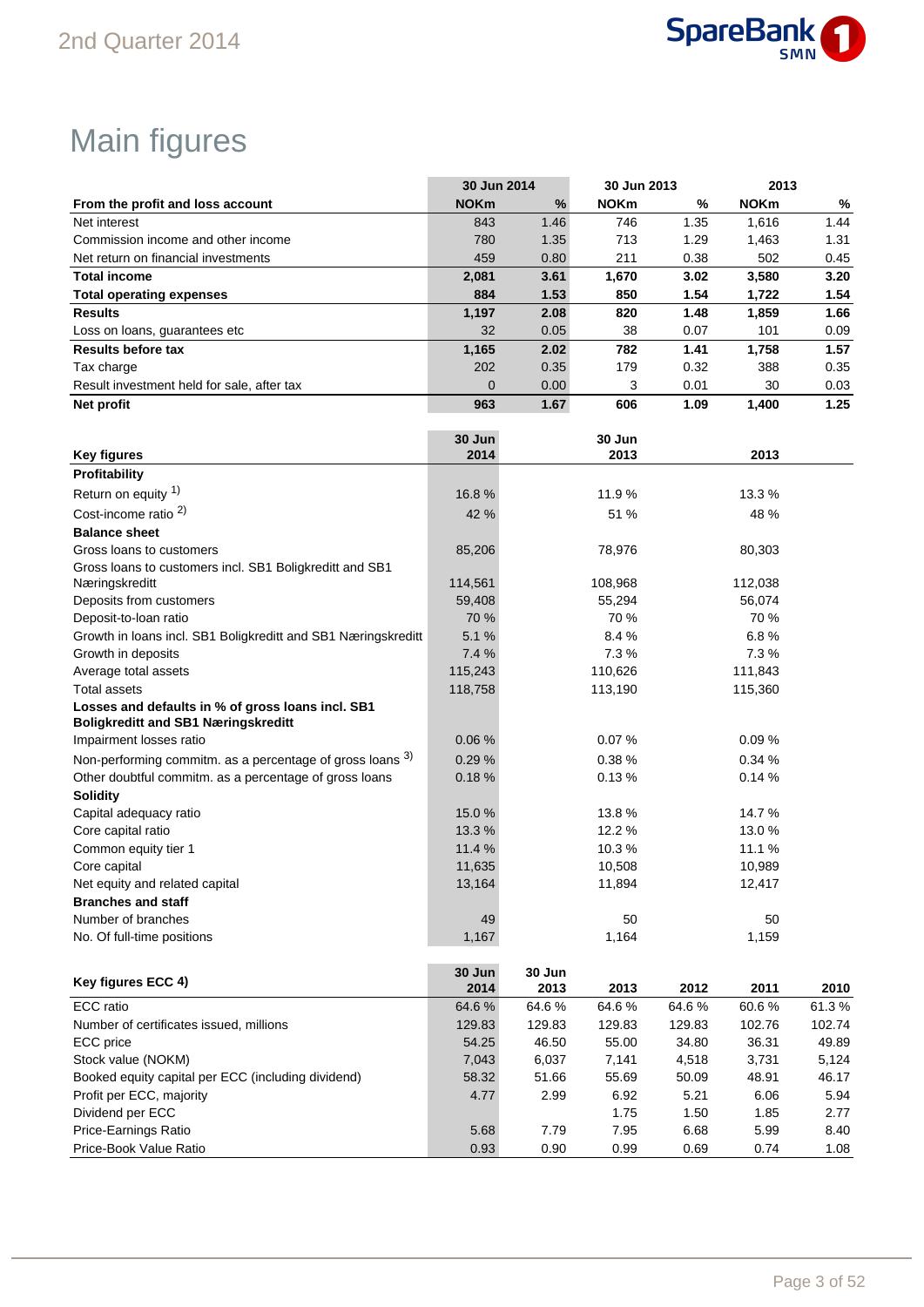

1) Net profit as a percentage of average equity

- 2) Total operating expenses as a percentage of total operating income
- 3) Defaults and doubtful loans are reported on the basis of gross lending, including loans sold to SpareBank 1 Boligkreditt and
- SpareBank 1 Næringskreditt, and guarantees drawn
- 4) The key figures are corrected for issues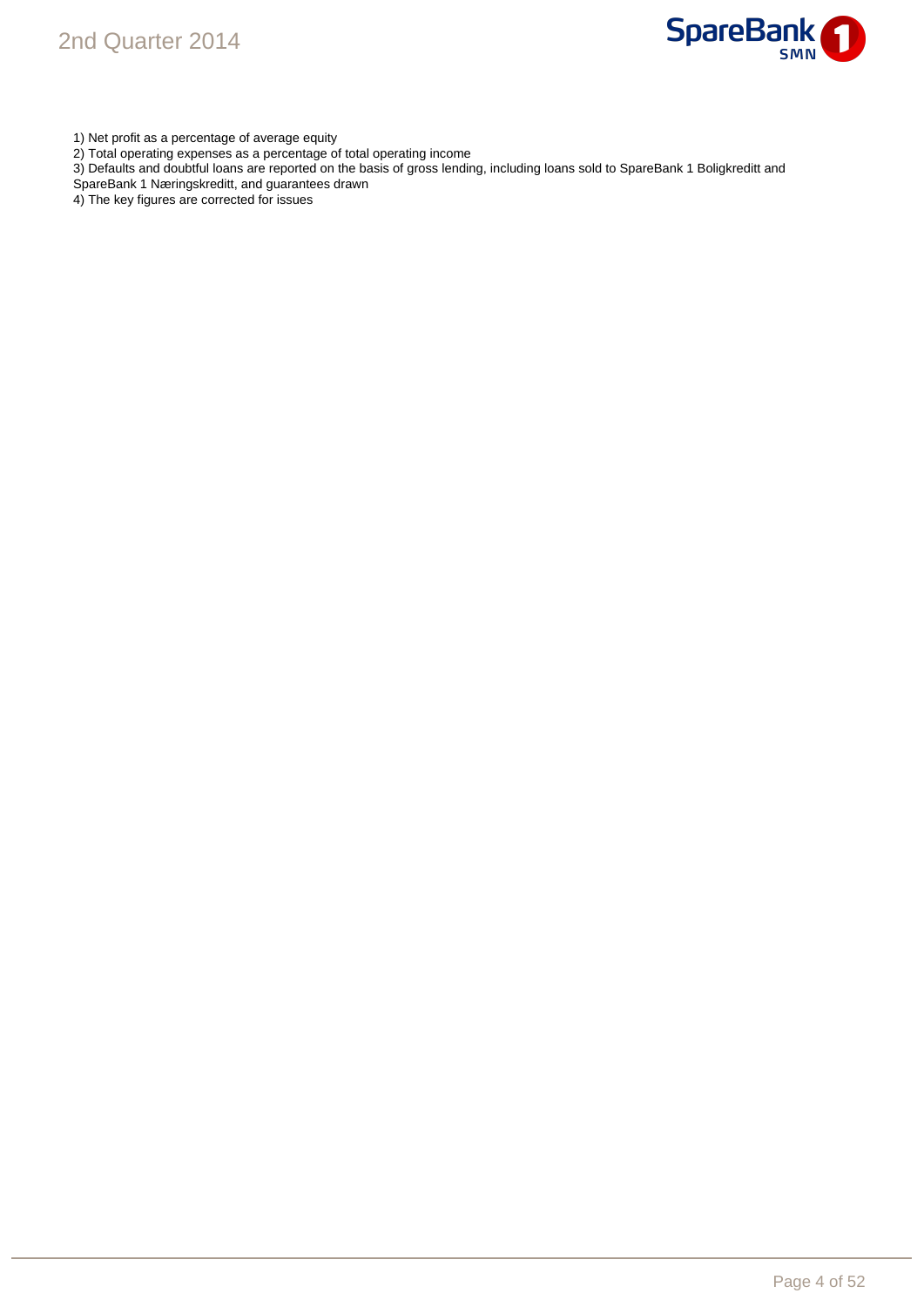

## Report of the Board of Directors

### First half 2014

(Consolidated figures. Figures in parentheses refer to the same period of 2013 unless otherwise stated)

- Pre-tax profit: NOK 1,165m (782m)
- Net profit: NOK 963m (606m)
- Return on equity: 16.8 per cent (11.9 per cent)
- Growth in lending: 5.1 per cent (8.4 per cent) last 12 months
- Growth in deposits: 7.4 per cent (7.3 per cent) last 12 months
- Loan losses: NOK 32m (38m)
- CET1 capital adequacy: 11.4 per cent (10.3 per cent)
- Earnings per EC: NOK 4.77 (2.99)

### **Second quarter 2014**

- Pre-tax profit: NOK 568m (391m)
- Net profit: NOK 464m (285m)
- Return on equity: 16.0 per cent (11.1 per cent)
- Loan losses: NOK 15m (21m)
- Earnings per EC: NOK 2.29 (1.43)

### Good performance in first half 2014

### **Highlights:**

- **Profit improvement of NOK 357m compared with the same period last year. Gain of NOK 156m on sale** of the bank's stake in Nets Holding, mainly taken to income in the first quarter
- Core business strengthened with a substantial increase in net interest income and limited cost growth
- $\blacksquare$  Low loan losses
- Good return on financial investments
- Financial position in keeping with the Group's capital plan: CET1 ratio 11.1 per cent
- Zero growth in lending to corporates, continued growth in lending to retail customers

In the first half of 2014 SpareBank 1 SMN achieved a pre-tax profit of NOK 1,165m (782m) and a return on equity of 16.8 per cent (11.9 per cent).

Second quarter profit was excellent totalling NOK 464m (285m). Return on equity in the quarter was 16.0 per cent (11.4 per cent).

The Group increased its operating income in the first half 2014 by NOK 164m to NOK 1,623m (1,459m). Both net interest income and commission income rose compared with the first half of 2013, largely a result of increased lending margins.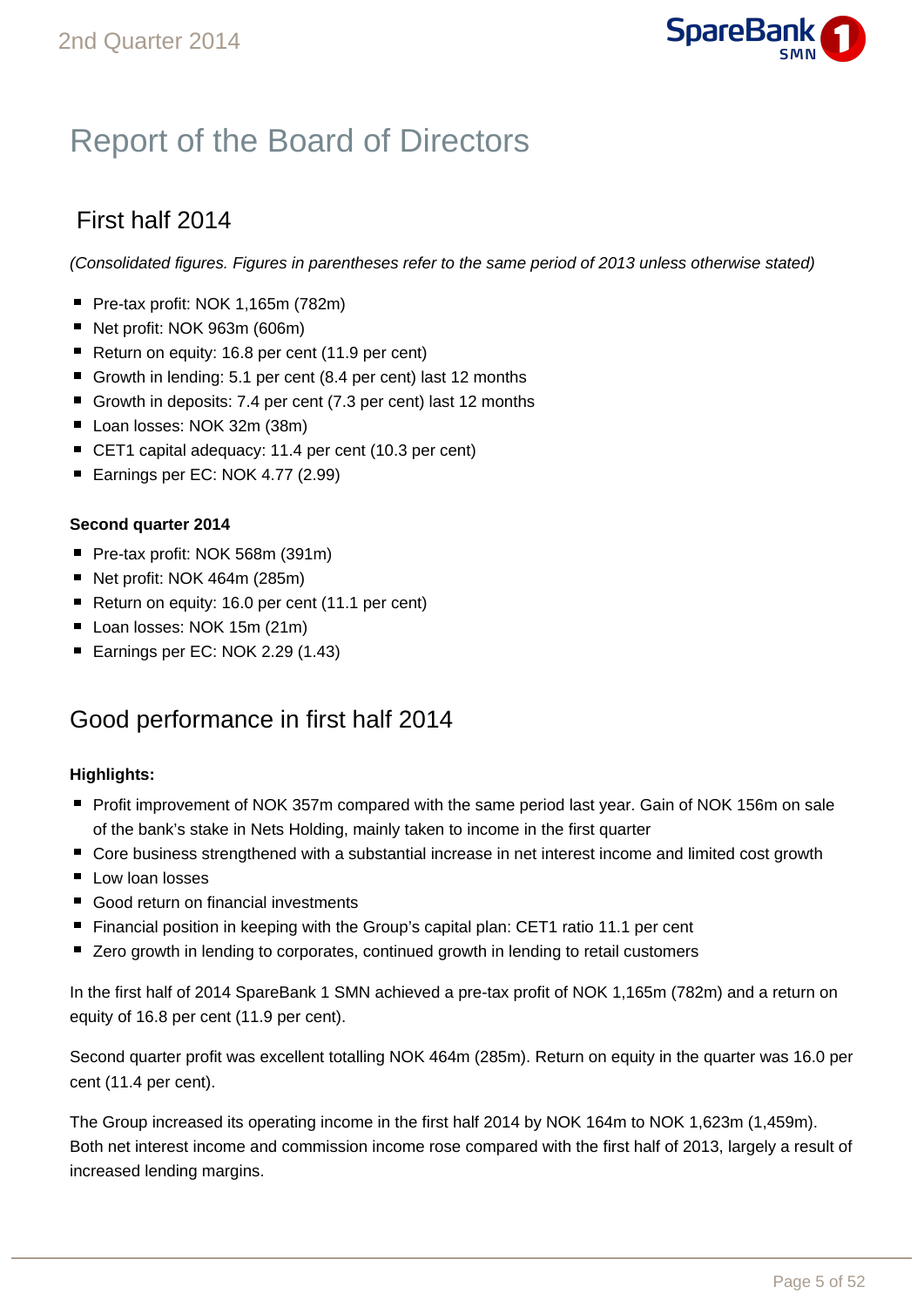

Return on financial investments was NOK 459m (211m), of which income from owner interests accounted for NOK 214m (137m). The unrealised gain resulting from the agreed sale of the bank's stake in Nets Holding was NOK 165m, including dividend received and foreign exchange gain, mainly taken to income in the first quarter.

The Group's operating expenses came to NOK 884m in the first half of 2014 (850m).

Loan losses totalled NOK 32m (38m) in the first half, corresponding to 0.06 per cent (0.07 per cent) of total outstanding loans.

As of 30 June 2104, 12-month lending growth was 5.1 per cent (8.4 per cent) and deposit growth was 7.4 per cent (7.3 per cent). Lending growth in the first half was 2.3 per cent (3.9 per cent) and deposit growth in the same period was 5.9 per cent (5.8 per cent).

CET1 capital adequacy at 30 June 2014 was 11.4 per cent (10.3 per cent). The CET1 ratio has strengthened by 0.3 percentage points since the end of the first quarter. An excellent profit for the period has strengthened CET1 capital by NOK 338m at the same time as risk weighted assets remained unchanged in the period.

SpareBank 1 SMN is planning for a CET1 ratio of 13.5 per cent by 30 June 2016. SpareBank 1 SMN's capital plan is further described in the section on financial strength.

First-half earnings per EC were NOK 4.77. Book value per EC was NOK 58.32 at the half-year mark.

The market price of the bank's EC at the same point was NOK 54.25 (55.00 at year-end). A cash dividend of NOK 1.75 per EC was paid in the second quarter for the year 2013.

### **Increased net interest income**

Net interest income strengthened substantially as from the second quarter 2013 as a result of interest rate increases on loans to both retail and corporate customers, and totalled NOK 843m (746m) in the first half. Margins on loans sold to SpareBank 1 Boligkreditt and SpareBank 1 Næringskreditt are recorded as commission income. Loans sold to SpareBank 1 Boligkreditt and SpareBank 1 Næringskreditt were also repriced, and commissions totalled NOK 233m (188m) in the first half-year.

Lending margins rose due to increased capital requirements for Norwegian banks. As a result more equity is needed to back each krone loaned.

In March the bank adopted a reduction in its lending rate on selected home mortgage loans. It concurrently announced a reduction in its deposit rate on some deposit products. The net profit effect on an annual basis is calculated at negative NOK 30m. The rate changes had effect as from mid-June 2014.

The bank's deposit margins have been on a downward trend for a long period. A repricing is under way to gain a better balance between what the bank pays for deposits and the price of market funding.

### **Increased commission income**

Net commission and other operating income came to NOK 780m (713m) in the first half of 2014. Increased income from SpareBank 1 Boligkreditt accounts for NOK 44m of an overall increase of NOK 66m. Other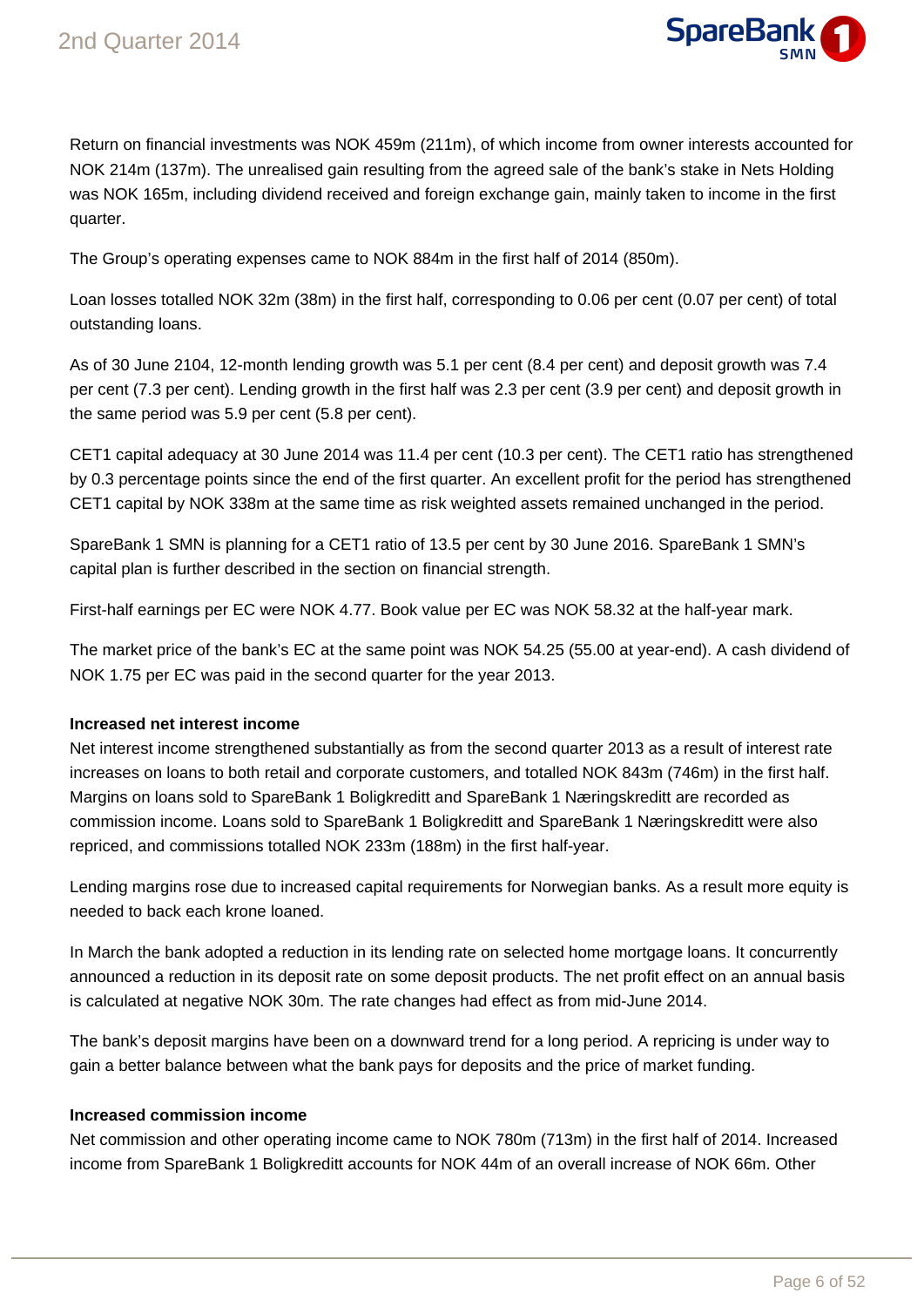

growth in incomes is ascribable to a positive trend in income from payment services and accounting services. Income from real estate agency services weakened as a result of a slight decline in the second half of 2013 and into 2014. The housing market picked up again in the second quarter 2014.

|                                                               | 30 Jun | 30 Jun |             |
|---------------------------------------------------------------|--------|--------|-------------|
| <b>Commission income (NOKm)</b>                               | 2014   | 2013   | Change      |
| Payment transfers                                             | 119    | 107    | 12          |
| Savings                                                       | 21     | 21     | $\mathbf 0$ |
| Insurance                                                     | 66     | 60     | 6           |
| Guarantee commission                                          | 29     | 30     | -1          |
| Real estate agency                                            | 156    | 174    | $-18$       |
| Accountancy services                                          | 101    | 73     | 28          |
| Active management                                             |        | 6      | 1           |
| Rent                                                          | 21     | 22     | $-0$        |
| Other commissions                                             | 27     | 32     | -5          |
| <b>Commissions ex SB1 Boligkreditt and SB1 Næringskreditt</b> | 547    | 525    | 22          |
| Commissions SB1 Boligkreditt and SB1 Næringskreditt           | 233    | 188    | 44          |
| <b>Total commissions</b>                                      | 780    | 713    | 66          |

### **Good return on financial investments**

Overall return on financial investments (excluding the bank's share of the profit/loss of affiliates and joint ventures) was NOK 245m (74m). This breaks down as follows:

- Return on the Group's share portfolios totalled NOK 214m (26m)
- Of which unrealised gain on the sale of, and dividend on, the bank's stake in Nets Holding amounted to 157m.
- Net loss on bonds and derivatives was NOK 3m (gain of 5m)
- Gains on foreign-exchange and fixed-income trading at SpareBank 1 SMN Markets was NOK 34m (42m)

| Capital gains/dividends, shares (NOKm)      | 30 Jun 2014 | 30 Jun 2013 | Change |
|---------------------------------------------|-------------|-------------|--------|
| Capital gains/dividends, shares             | 214         | 26          | 188    |
| Bonds and derivatives                       | -3          | 5           | -8     |
| SpareBank 1 SMN Markets                     | 34          | 42          | -8     |
| Net return on financial investments         | 245         | 74          | 171    |
| SpareBank 1 Gruppen                         | 150         | 79          | 71     |
| SpareBank 1 Markets                         | $-18$       | 0           | $-18$  |
| SpareBank 1 Boligkreditt                    | 12          | 13          | -1     |
| SpareBank 1 Næringskreditt                  | 20          | 3           | 17     |
| <b>BN Bank</b>                              | 55          | 43          | 13     |
| Other jointly controlled companies          | -6          | -1          | -6     |
| Income from investment in related companies | 214         | 137         | 77     |
| Total                                       | 459         | 211         | 248    |

### **SpareBank 1 Gruppen**

SpareBank 1 Gruppen's post-tax profit in the first half of 2014 was NOK 785m (402m). The main contributor to the profit is the insurance business. In addition, the accounts for second quarter 2013 reflect a write down of NOK 147m at SpareBank 1 Markets. SpareBank 1 SMN's share of the profit in the first half of 2014 was NOK 150m (79m).

### **SpareBank 1 Markets**

SpareBank 1 SMN has a 27.0 per cent stake in SpareBank 1 Markets, and in the second quarter 2014 increased this stake by three percentage points. The increase is due to a stock issue at the company in which the Norwegian Trade Union Confederation and employees were not participants. The company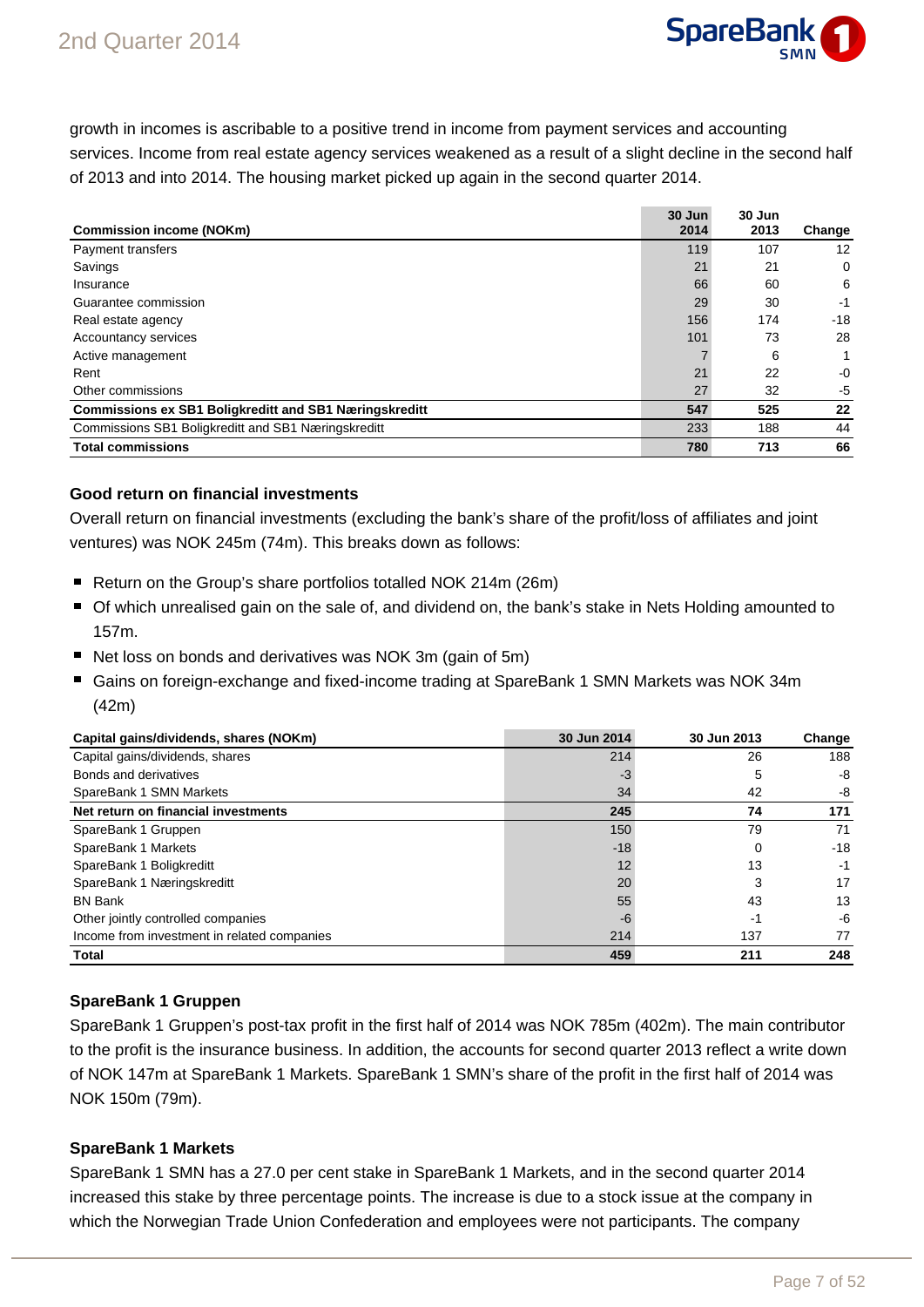

recorded a deficit of NOK 69m in the first half of 2014, of which SpareBank 1 SMN's share is a negative NOK 18m.

The owners plan to restructure SpareBank 1 Markets by having SpareBank 1 SMN integrate its own capital markets activity with that of SpareBank 1 Markets. After this, and a new stock issue at SpareBank 1 Markets, SpareBank 1 SMN will hold a stake of 73.3 per cent. SpareBank 1 Markets AS has carried out wide-ranging improvement measures enabling cost level to be halved since 2012/2013, and adjustments to the business model have reduced market risk. Schemes involving guaranteed bonuses have been terminated.

### **SpareBank 1 Boligkreditt**

SpareBank 1 Boligkreditt was established by the banks participating in the SpareBank 1 Alliance to secure funding via the market for covered bonds. The banks sell their best secured home mortgage loans to the company, thereby achieving reduced funding costs. As of 30 June 2014 the bank had sold NOK 28bn to SpareBank 1 Boligkreditt (29bn), corresponding to 39 per cent (45 per cent) of total outstanding loans to retail borrowers.

The bank's stake in SpareBank 1 Boligkreditt is 17.5 per cent, and the bank's share of that company's profit in the first half of 2014 was NOK 12m (13m). The bank's stake reflects the bank's share of total transferred loans to SpareBank 1 Boligkreditt at the end of 2013.

### **SpareBank 1 Næringskreditt**

SpareBank 1 Næringskreditt was established along the same lines, and with the same administration, as SpareBank 1 Boligkreditt. As of mid-2014, loans worth NOK 1.2bn (0.6bn) had been sold to SpareBank 1 Næringskreditt.

SpareBank 1 SMN's stake in the company is 33.7 per cent, and the bank's share of the company's profit in the first half of 2014 was NOK 20m (3m). The bank's stake reflects its relative share of commercial property loans sold and its stake in BN Bank. The profit improvement is ascribable to the change in the interest rate applied between SpareBank 1 Næringskreditt and BN Bank. This rate reflects the capital cost for BN Bank's loans sold to SpareBank 1 Næringskreditt.

### **BN Bank**

SpareBank 1 SMN has a 33.0 per cent stake in BN Bank as of 30 June 2014. SpareBank 1 SMN's share of the profit of BN Bank in the first half of 2014 was NOK 55m (43m), yielding a return on equity of 9.3 per cent. The profit is affected by the changed interest rate mentioned in the preceding section. As from 2014 there are no amortisation effects related to BN Bank. In the first half of 2013 amortisation effects amounted to NOK 6m of the profit of NOK 43m. BN Bank's focus is on implementing profitability-enhancing measures, and it has achieved increased lending margins and cost reductions. Work continues on further internal measures with a view to profitability enhancement and to scaling back risk weighted assets. BN Bank received approval to apply the advanced IRB approach to its corporate portfolio in April 2014.

### **Other companies**

The profit in the first half of 2014 mainly comprises SpareBank 1 SMN's profit share in SpareBank 1 Kredittkort. In June this company carried out a successful conversion of the SpareBank 1 banks' credit card portfolio from Entercard. SpareBank 1 Kredittkort is owned by the SpareBank 1 banks, and SpareBank 1 SMN has a stake of 18.1 per cent. SpareBank 1 SMN's share of the portfolio is about NOK 715m. After the conversion the company is in ordinary operation from 1 July 2014.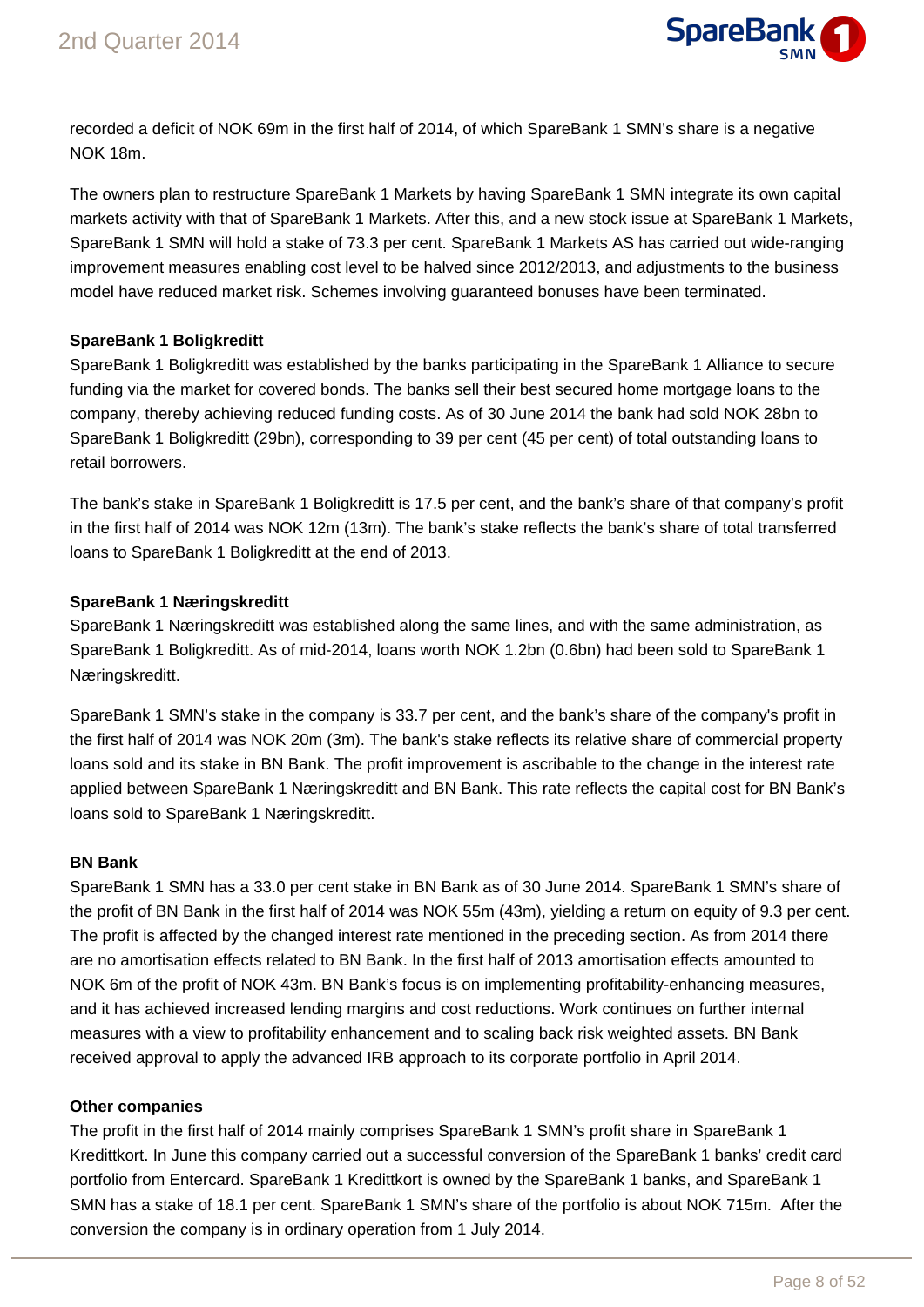

### **Assets held for sale**

A net profit of NOK 0.3m (3.3m) was recorded on assets held for sale in the first half of 2014.

### **Operating expenses**

Overall costs came to NOK 884m (850m) in the first half of 2014. Group costs have risen by NOK 34m or 4.0 per cent compared with the first half of 2013.

Parent bank cost growth amounted to NOK 10m or 1.7 per cent, in keeping with the bank' plan to limit cost growth to 3 per cent per year up to and including 2015. The bank has launched a lean project aiming for continual improvement designed to further enhance parent bank efficiency.

The number of FTEs at the parent bank has been reduced by 43 to 752 since the start of 2013.

For the subsidiaries, overall cost growth was NOK 24m or 9.7 per cent. NOK 20m of the growth is attributable to SpareBank 1 Regnskapshuset SMN and is a result of increased activity through company acquisitions. This is in keeping with the company's adopted strategy plan.

Operating expenses measured 1.53 per cent (1.54 per cent) of average total assets. The Group's cost-income ratio was 42 per cent (51 per cent).

### **Low losses and low defaults**

Loan losses came to NOK 32m (38m) in the first half of 2014.

A net loss of NOK 31m (loss of 32m) was recorded on loans to corporates, including losses at SpareBank 1 Finans Midt-Norge of NOK 3m (6m). On the retail portfolio, a net loss of NOK 1m (6m) was recorded in the first half of 2014.

Individually assessed loan impairment write-downs totalled NOK 176m (153m) at the end of the first half of 2014.

Total problem loans (defaulted and doubtful) came to NOK 540m (559m), or 0.47 per cent (0.51 per cent) of gross outstanding loans at the half-year mark.

Defaults in excess of 90 days totalled NOK 334m (413m). Defaults measure 0.29 per cent (0.38 per cent) of gross lending. Defaults break down to NOK 144m (277m) on corporate customers and NOK 190m (136m) on retail customers. Individually assessed write-downs on defaulted exposures totalled NOK 86m (89m) corresponding to a share of 26 per cent (22 per cent).

Other doubtful exposures totalled NOK 206m (146m), breaking down to NOK 186m (131m) on corporates and NOK 20m (15m) to the retail segment. Other doubtful exposures measure 0.18 per cent (0.13 per cent) of gross outstanding loans. Individually assessed write downs on these exposures came to NOK 90m (64m) or 44 per cent (44 per cent).

### **Collectively assessed impairment write-downs**

Collective assessment of impairment write-downs is based on two factors:

events that have affected the bank's portfolio (causing migration between risk categories)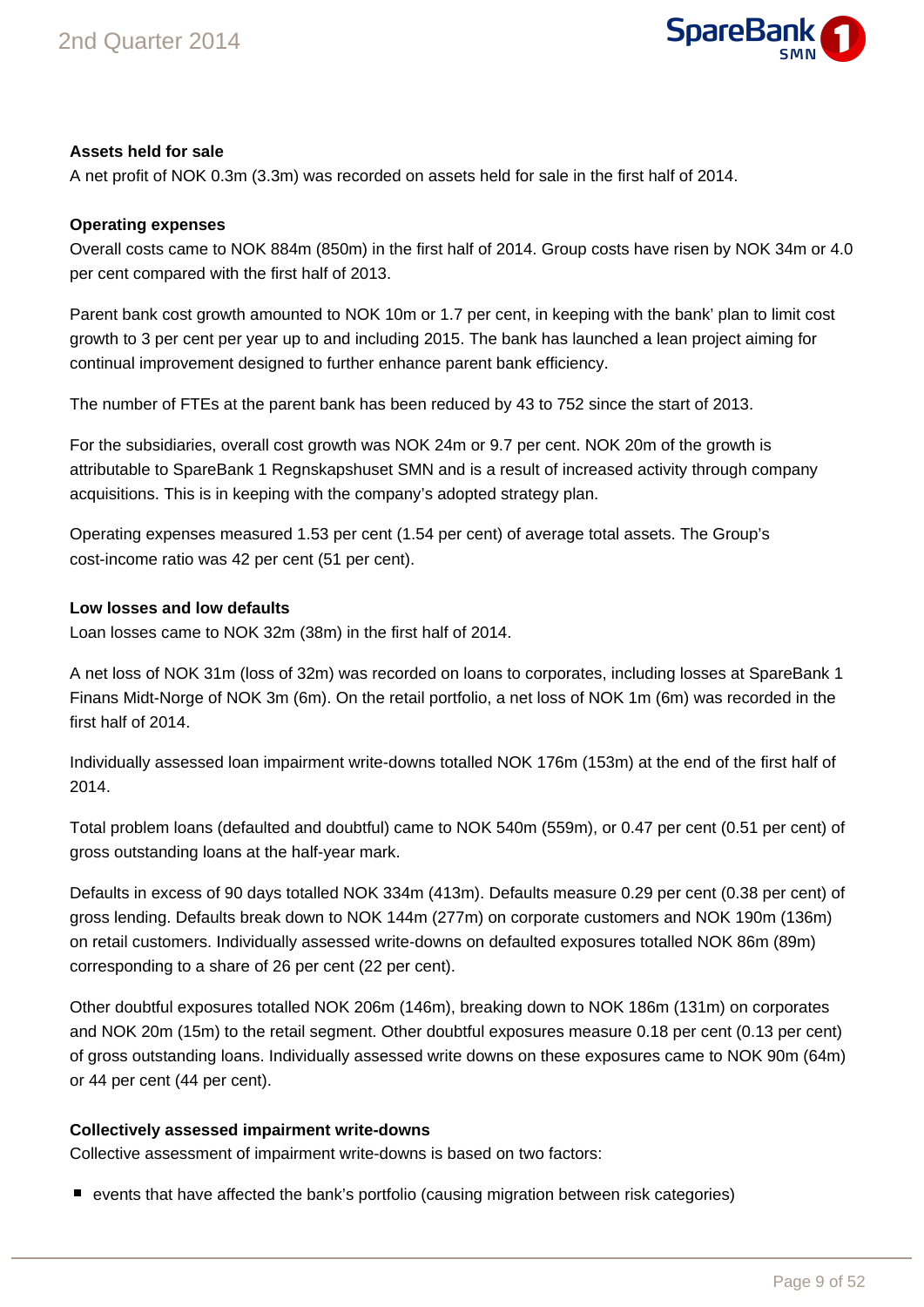

events that have not yet affected the portfolio since the bank's credit risk models do not capture the effects rapidly enough (e.g. significant shifts in macroeconomic factors)

For the first half of 2014 no basis is found for any change in collectively assessed impairment write-downs. The aggregate volume of such write-downs is NOK 295m (295m).

### **Total assets of NOK 119bn**

The Group's assets totalled NOK 118.8bn (113.2bn) at 30 June 2014 having risen by NOK 5.6bn or 5 per cent over the last 12 months. The increase is due to lending growth.

By end-June 2014 home mortgage loans worth 28.1bn (29.4bn) had been sold to SpareBank 1 Boligkreditt and commercial loans worth NOK 1.2bn (0.6bn) to SpareBank 1 Næringskreditt. These loans do not figure as lending in the bank's balance sheet. The comments covering lending growth include loans sold to SpareBank 1 Boligkreditt and SpareBank 1 Næringskreditt.

### **Reduced growth in lending to corporates**

(Distributed by sector – see note 5 and note 10).

In the last 12 months, total outstanding loans rose by NOK 5.6bn (8.4bn) or 5.1 per cent (8.4 per cent) to reach NOK 115bn (incl. SpareBank 1 Boligkreditt and SpareBank 1 Næringskreditt) at the half-year mark. Growth in first half in isolation was 2.3 per cent (3.9 per cent).

Lending to retail customers rose by NOK 5.4bn (8.1bn) or 8.2 per cent (14.0 per cent) to reach NOK 71.2bn in the past 12 months. Growth in the first half of 2014 was 4.0 per cent (5.2 per cent).

Growth in lending to corporates was NOK 0.2bn (0.3bn) or 0.4% (0.7%) in the last 12 months. Overall loans to corporates totalled NOK 43.3bn at the end of the first half of 2014. Lending to corporates in the first half of 2014 was reduced by NOK 0.5 per cent (growth of 1.9 per cent). This is in keeping with the Group's capital plan.

Loans to retail customers accounted for 62 per cent (60 per cent) of ordinary lending to customers as of 30 June 2014.

Total customer deposits rose by NOK 4.1bn (3.8bn) in the last 12 months to reach NOK 59.4bn at 30 June 2014. This represents a growth of 7.4 per cent (7.3 per cent). Deposit growth in the first half of 2014 was 5.9 per cent (5.8 per cent).

Retail customer deposits rose by NOK 1.8bn (2.0bn) or 7.4 per cent (8.7 per cent) to reach NOK 26.2bn, while deposits from corporates rose by NOK 2.3bn (1.8bn) or 7.5 per cent(6.2 per cent) to NOK 33.2bn over the last 12 months. In the first half-year deposit growth in Retail Banking and Corporate Banking was 9.8 per cent (9.5 per cent) and 3.1 per cent (3.0 per cent) respectively.

### **Investment products**

The overall customer portfolio of off-balance sheet investment products totalled NOK 5.8bn (4.6bn) at 30 June 2014, an increase of 27.0 per cent over the last 12 months. The increase is largely related to value change of underlying securities in equity funds and active management portfolios. Portfolios in the energy fund management area have been terminated and the resources returned to the customers in the course of the second quarter of 2014.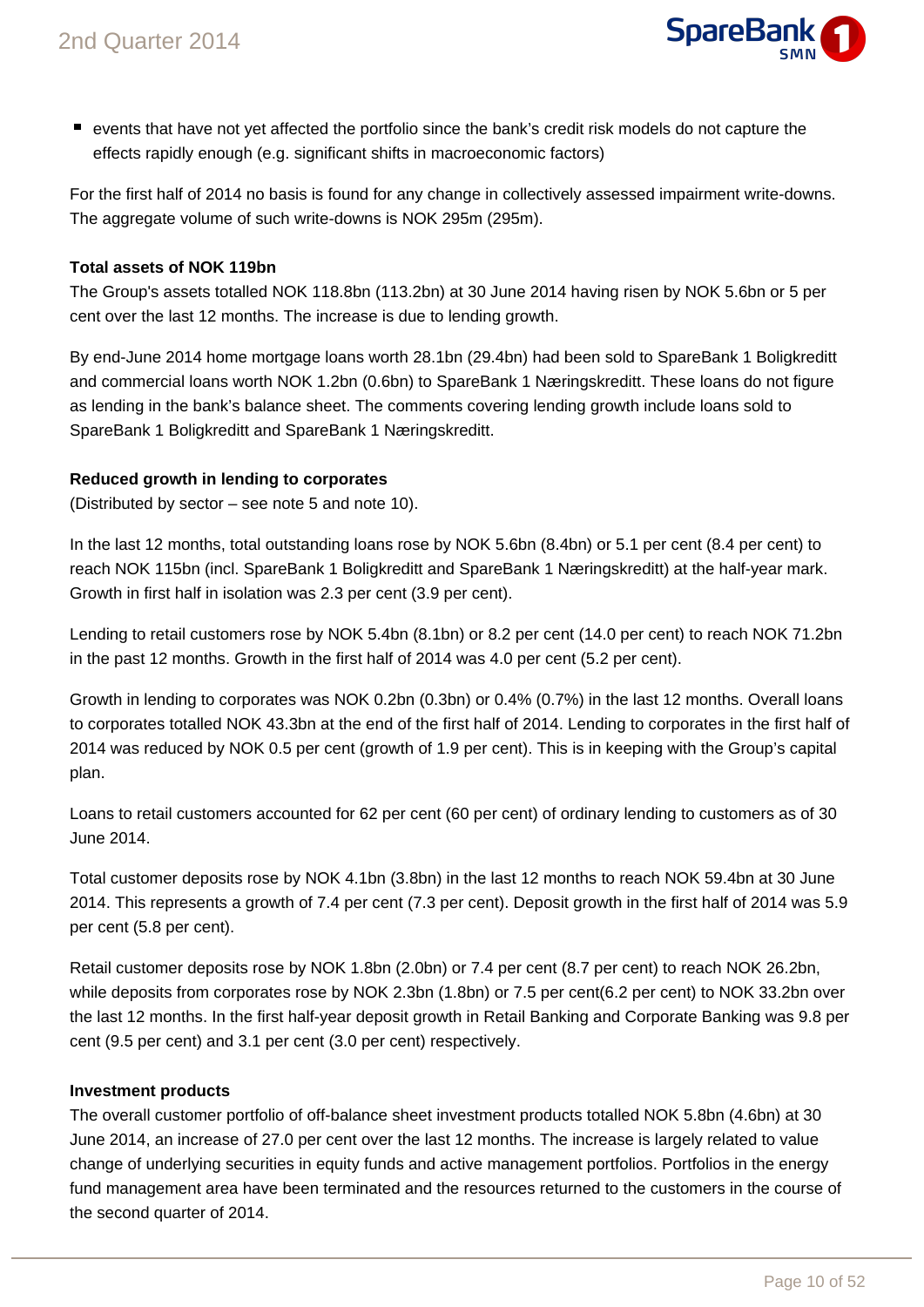

| Saving products, customer portfolio (NOKm) | 30 Jun 2014 | 30 Jun 2013 | Change |
|--------------------------------------------|-------------|-------------|--------|
| Equity funds                               | 3,720       | 2.839       | 881    |
| Pension products                           | 536         | 573         | $-37$  |
| Active management                          | 1.518       | 1.027       | 491    |
| Energy fund management                     |             | 111         | $-111$ |
| <b>Total</b>                               | 5,774       | 4.550       | 1.224  |

#### **Insurance products**

The bank's insurance portfolio grew by 6 per cent in the last 12 months, bringing overall premium volume to NOK 1,113m (NOK 1,053m) as of 30 June2014. Non-life insurance showed 1 per cent growth, personal insurance 23 per cent and the occupational pensions portfolio 5 per cent growth.

| Insurance, premium volume (NOKm) | 30 Jun 2014 | 30 Jun 2013 | Change |
|----------------------------------|-------------|-------------|--------|
| Non-life insurance               | 698         | 690         |        |
| Personal insurance               | 232         | 188         | 44     |
| Occupational pensions            | 183         | 175         | 8      |
| <b>Total</b>                     | 183         | 1.053       | 60     |

### **Retail banking segment and corporate banking segment, parent bank**

Organisational readjustments are being carried out as from 2014. The retail banking segment is to cover agricultural customers, associations etc and sole proprietorships. In 2013 these customers were part of the SMB segment. Other customers in the SMB segment are from 2014 included in the corporate banking segment. Historical data for the retail segment and the corporate segment are therefore incomplete and in the following no comparison is made with the previous year's figures for each of the segments overall. Economic capital is used to calculate return on capital employed.

| <b>Results (NOKm)</b>                     | <b>Market</b> | <b>Retail Corporate</b><br><b>Market</b> |
|-------------------------------------------|---------------|------------------------------------------|
| Net interest                              | 404           | 411                                      |
| Interest from allocated capital           | 21            | 33                                       |
| <b>Total interest income</b>              | 425           | 444                                      |
| Commission income and other income        | 383           | 80                                       |
| Net return on financial investments       |               | 13                                       |
| <b>Total income</b>                       | 809           | 537                                      |
| Total operating expenses                  | 380           | 150                                      |
| <b>Ordinary operating profit</b>          | 428           | 387                                      |
| Loss on loans, guarantees etc.            |               | 28                                       |
| Result before tax including held for sale | 427           | 359                                      |
| Post-tax return on equity                 | 39,3%         | 18,0%                                    |

### **Retail banking**

Operating income has increased substantially due to increased margins on home loans on the bank's own books and on home loans sold to SpareBank 1 Boligkreditt, and totalled NOK 809m at 30 June 2014. Net interest income came to NOK 425m and commission income to NOK 383m. Return on capital employed in the retail market segment was 39.3 per cent.

### **Retail banking exc. agricultural customers, associations etc and sole proprietorships:**

The lending margin in the first half of 2014 was 2.54 per cent (2.23 per cent), while the deposit margin was -0.50 per cent (-0.31 per cent)(measured against three-month NIBOR). Average three-month NIBOR rose by 9 points in the second quarter compared with the first quarter.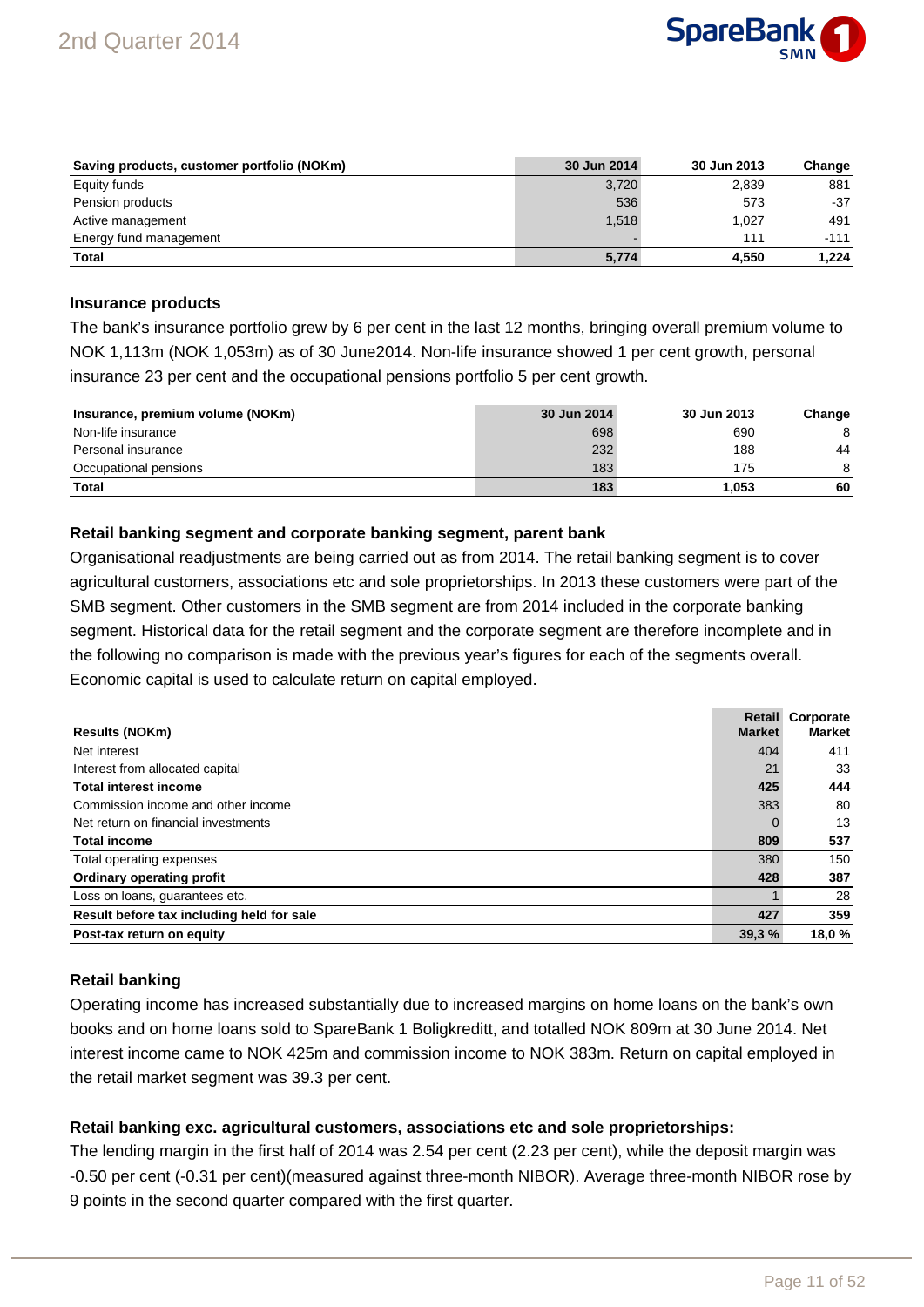

In the last 12 months, lending to retail customers rose by 8.5 per cent (12.3 per cent) and deposits from the same segment by 10.8 per cent (8.7 per cent).

Lending to retail borrowers generally carries low risk, as reflected in continued very low losses. Losses and defaults are expected to remain low. The loan portfolio is secured on residential properties, and the trend in house prices has been satisfactory throughout the market area.

### **Corporate banking**

Operating income totalled NOK 537m in the first half of 2014. Net interest income was NOK 444m, while commission income was NOK 93m, including NOK 13m on fixed-income and foreign exchange business. In the corporate segment, too, net interest income has risen after the portfolio was repriced in 2013.

Return on capital employed for the corporate segment was 18.0 per cent in the first half-year.

The lending margin was 2.97 per cent and the deposit margin was -0.65 per cent in the first half-year.

Lending was reduced by 1.0 per cent and deposits increased by 0.7 per cent in the first half of 2014.

### **SpareBank 1 SMN Markets**

SpareBank 1 SMN Markets delivers a complete range of capital market products and services and is an integral part of the parent bank activity at SMN.

SpareBank 1 SMN Markets recorded total income of NOK 42.7m (55.8m) in the first half of 2014.

| Markets (NOKm)                   | 30 Jun 2014 | 30 Jun 2013 | Change  |
|----------------------------------|-------------|-------------|---------|
| Currency trading                 | 32.5        | 39.2        | $-6.7$  |
| Corporate                        |             | 11.1        | $-11.1$ |
| Securities, brokerage commission | 15.4        | 14.9        | 0.5     |
| SpareBank 1 Markets              | $-4.7$      | $-2.5$      | $-2.2$  |
| Investments                      | $-0.5$      | $-6.9$      | 6.4     |
| <b>Total income</b>              | 42.7        | 55.8        | $-13.1$ |

Of gross income of NOK 42.7m, NOK 13m is transferred to Corporate Banking. This is Corporate Banking's share of income deriving from own customers on forex and fixed income business.

### **Subsidiaries**

The subsidiaries posted an aggregate pre-tax profit of NOK 115m (100m) in the first half of 2014.

| Pre-tax profit (NOKm)          | 30 Jun 2014 | 30 Jun 2013 | Change  |
|--------------------------------|-------------|-------------|---------|
| EiendomsMegler 1 Midt-Norge    | 25.5        | 41.5        | $-16.0$ |
| SpareBank 1 Finans Midt-Norge  | 31.6        | 29.1        | 2.5     |
| SpareBank 1 Regnskapshuset SMN | 19.1        | 12.1        | 7.0     |
| SpareBank 1 SMN Invest         | 38.8        | 19.2        | 19.6    |
| Other companies                | $-0.4$      | $-1.7$      | 1.3     |
| <b>Total</b>                   | 114.6       | 100.2       | 14.4    |

The figures are the respective companies' results. The bank's stake in Eiendomsmegler 1 is 86.7 per cent, in SpareBank 1 Finans Midt-Norge 90.1 per cent and in Allegro 90.1 per cent. The stake in the other companies is 100 per cent.

**Eiendomsmegler 1 Midt-Norge** leads the field in its catchment area with a market share of about 40 per cent. The company recorded a good profit performance in 2013, but a slower market at year-end and at the start of the current year brought a weaker pre-tax profit than in the same period of 2013. Profit was NOK 25.5m (41.5m).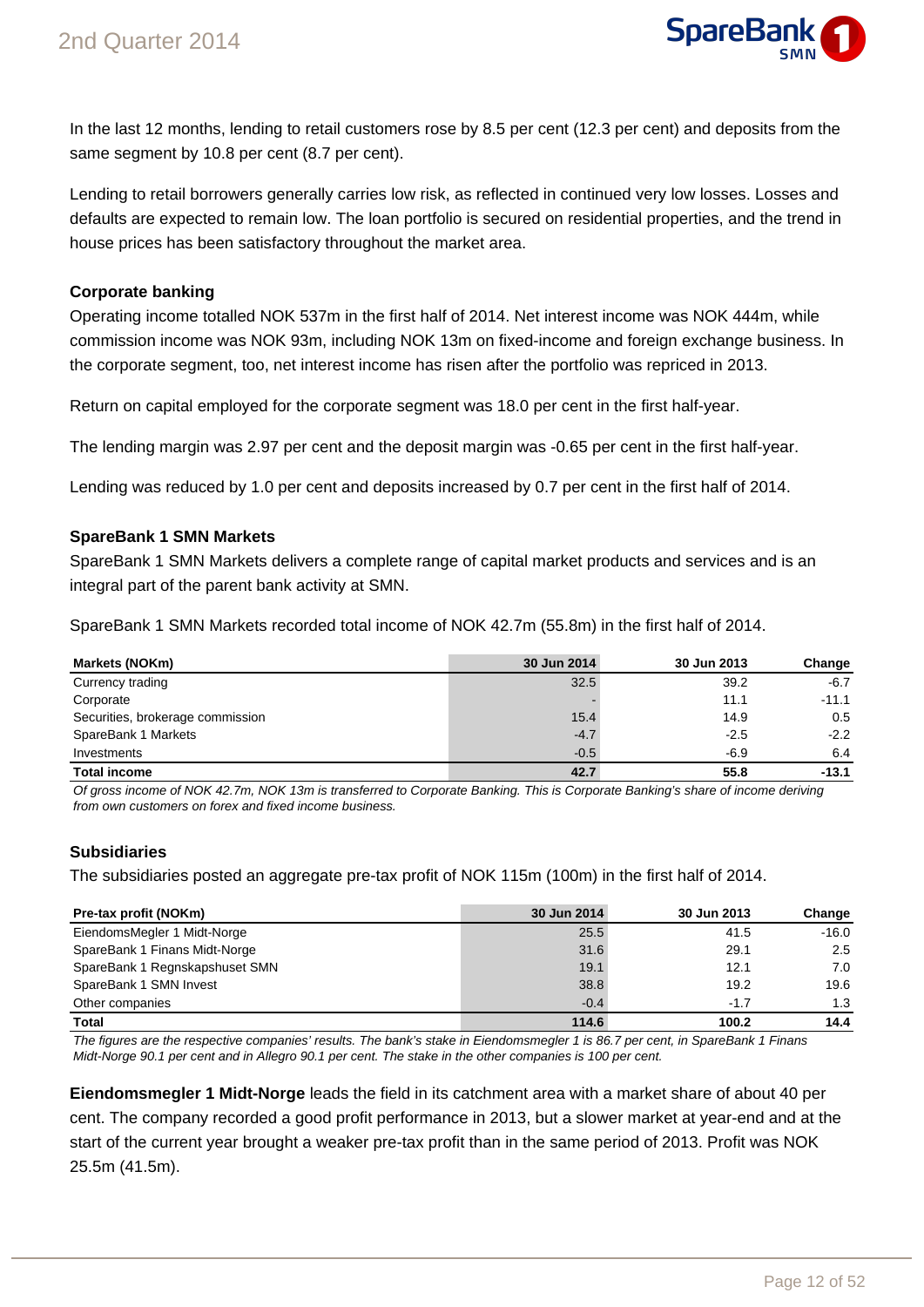

**SpareBank 1 Finans Midt-Norge** posted a profit of NOK 31.6m (29.1m) in the first half-year. At quarter-end the company managed leases and car loan agreements worth a total of NOK 3.5bn of which leases accounted for NOK 1.9bn.

### **SpareBank 1 Regnskapshuset SMN** posted a pre-tax profit of NOK 19.1m (12.1m).

In collaboration with other SpareBank 1 banks, SpareBank 1 Regnskapshuset SMN has launched a nationwide drive in the accounting business through SpareBank 1 Regnskapshuset. SpareBank 1 Regnskapshuset intends to take its place as one of Norway's leading actors in the accounting industry. Together the SpareBank 1 banks will build up a national accounting enterprise based on regional ownership, strong links to the owner banks and closeness to the market.

SpareBank 1 Regnskapshuset SMN took over six accounting firms in 2013, and four further accounting firms have been acquired in 2014. The growth strategy represents a consolidation of a fragmented accounting industry through the acquisition of small accounting businesses.

**SpareBank 1 SMN Invest's** mission is to invest in shares, mainly in regional businesses. The company is in addition part-owner of the housing project Grilstad Marina in Trondheim. The company posted a pre-tax profit of NOK 38.8m in the first half of 2014 (19.2m). The profit is a consequence of value changes and realisation of losses or gains on the company's overall shareholding along with gains on the sale of completed units in the Grilstad Marina property project.

### **Satisfactory funding and good liquidity**

The bank has a conservative liquidity strategy. The strategy attaches importance to maintaining liquidity reserves that ensure the bank's ability to survive for 12 months of ordinary operations without requiring fresh external funding.

The bank has liquidity reserves of NOK 20bn and thus has the funding needed for 24 months of ordinary operations without fresh external finance.

The bank's funding sources and products are amply diversified. At the half-year mark the proportion of money market funding in excess of 1 year was 87 per cent (68 per cent).

SpareBank 1 Boligkreditt is the bank's most important funding source. As of 30 June 2014 the bank had transferred loans worth a total of NOK 28.1bn to SpareBank 1 Boligkreditt.

In the second quarter 2014 SpareBank 1 SMN raised a five-year loan of EUR 500m. The loan is distributed on about 220 investors mostly in Europe with a preponderance of German investors, although investors from Asia, Australia and the US are also represented.

### **Rating**

SpareBank 1 SMN has a rating of A2 (negative outlook) with Moody's and a rating of A- (stable outlook) with Fitch Ratings. In May 2014 the bank was put on Negative Outlook by Moody's, like several other Norwegian and European banks.

### **Financial strength**

The CET1 capital ratio was 11.4 per cent (10.3 per cent) as of 30 June 2014. CET1 capital is core capital excluding hybrid capital.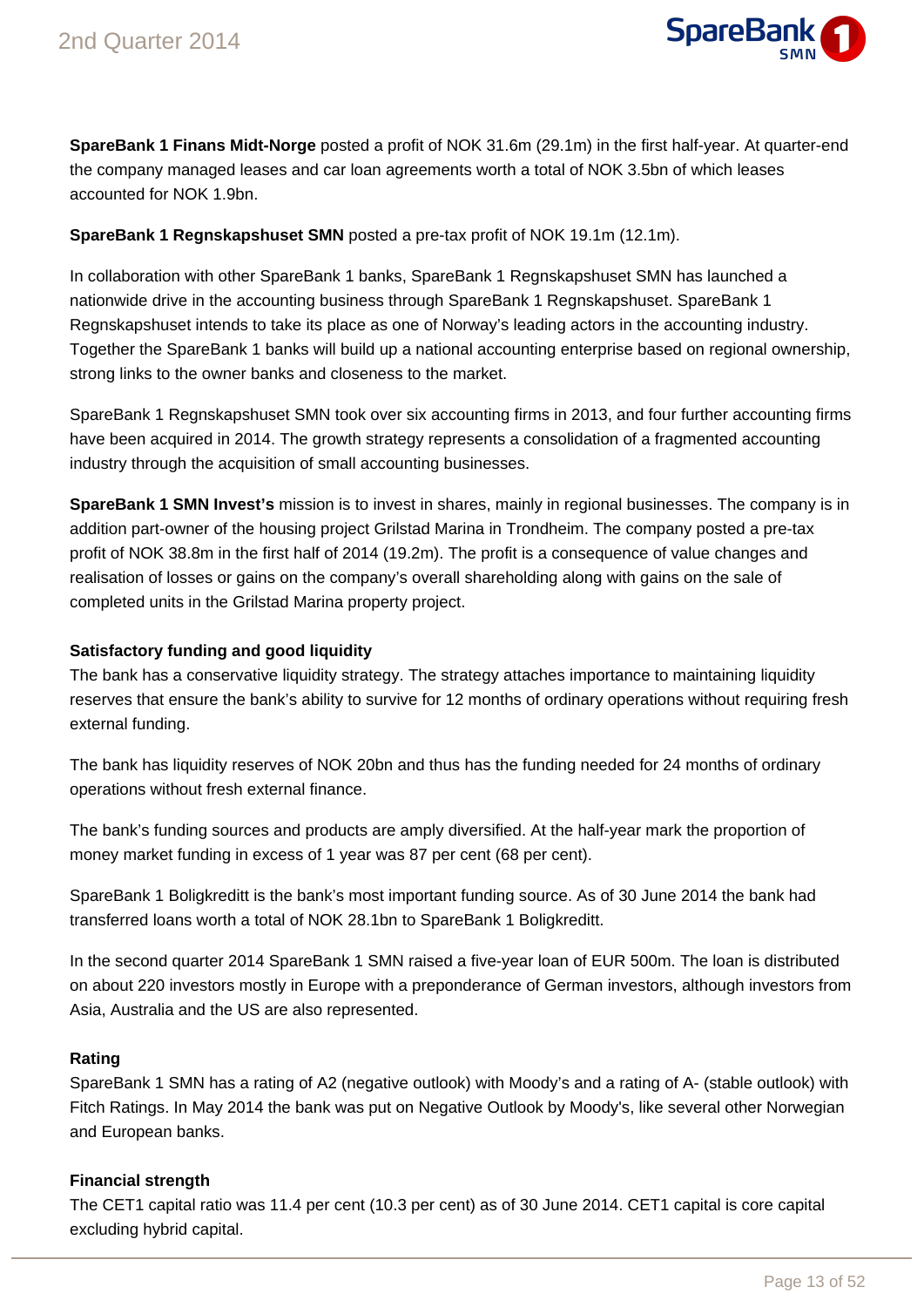

The Group has shifted lending growth more over to the retail market segment. Since this means that growth in risk-weighted assets will be lower than the underlying growth in credit, it is in isolation positive for the bank's capital charges.

BN Bank received approval for use of the advanced IRB approach for its corporate portfolio in April 2014. This brought a reduction of NOK 134m in the capital requirement on BN Bank over the course of the quarter, mainly due reduced risk weights in BN Bank's corporate portfolio.

A countercyclical buffer of one per cent will be introduced at the end of the second quarter of 2015, and the Ministry of Finance decided on 27 June 2014 that no change would be made in the buffer. The decision was in keeping with Norges Bank's recommendation.

The Ministry of Finance announced on 12 May that SpareBank 1 SMN would not be defined as a SIFI bank. At the same time the Finance Minister commented that it was important for Finanstilsynet (Norway's FSA) to monitor capital adequacy at regional savings banks due to their significance for their regions. In light of this the board of directors has made no change to its goal of a CET1 ratio of 13.5 per cent.

The board of directors of SpareBank 1 SMN continually assesses the capital situation and future capital requirements. The directors consider it important for the Group to be sufficiently capitalised to fulfil all regulatory requirements. The directors are planning for a CET1 requirement of 13.5 per cent, consisting of 12 per cent plus a countercyclical buffer of one per cent plus a reserve of 0.5 per cent.

SpareBank 1 SMN applied to use the advanced IRB approach in June 2013. By the end of the second quarter 2014 Finanstilsynet has yet to make a decision regarding approval. The net effect of approval will be limited by the transitional rules (the "floor").

The following are the most important measures in the Group's capital plan:

- Continued sound banking operation through efficiency enhancements and prioritisation of profitable segments
- The dividend policy to entail an effective payout ratio of 25–35 per cent
- Moderate growth in the bank's asset-intensive activities, giving priority to lending to households and firms in the bank's catchment area
- Introduction of the advanced IRB approach at SpareBank 1 SMN

SpareBank 1 SMN currently has no plans to issue equity capital, and the directors are of the view that other measures are sufficient to attain a CET1 ratio of 13.5 per cent by 30 June 2016.

The bank is IRB approved and uses the IRB foundation approach to compute capital charges for credit risk.

### **The bank's equity certificate (MING)**

The book value of the bank's EC was NOK 58.32 at 30 June 2014, and earnings per EC were NOK 4.77.

At 30 June 2014 the EC was priced at NOK 54.25, and dividend of NOK 1.75 per EC has been paid in 2014 for the year 2013.

As of 30 June 2014 the Price / Income ratio was 5.68, and the Price / Book ratio was 0.93.

#### **Risk factors**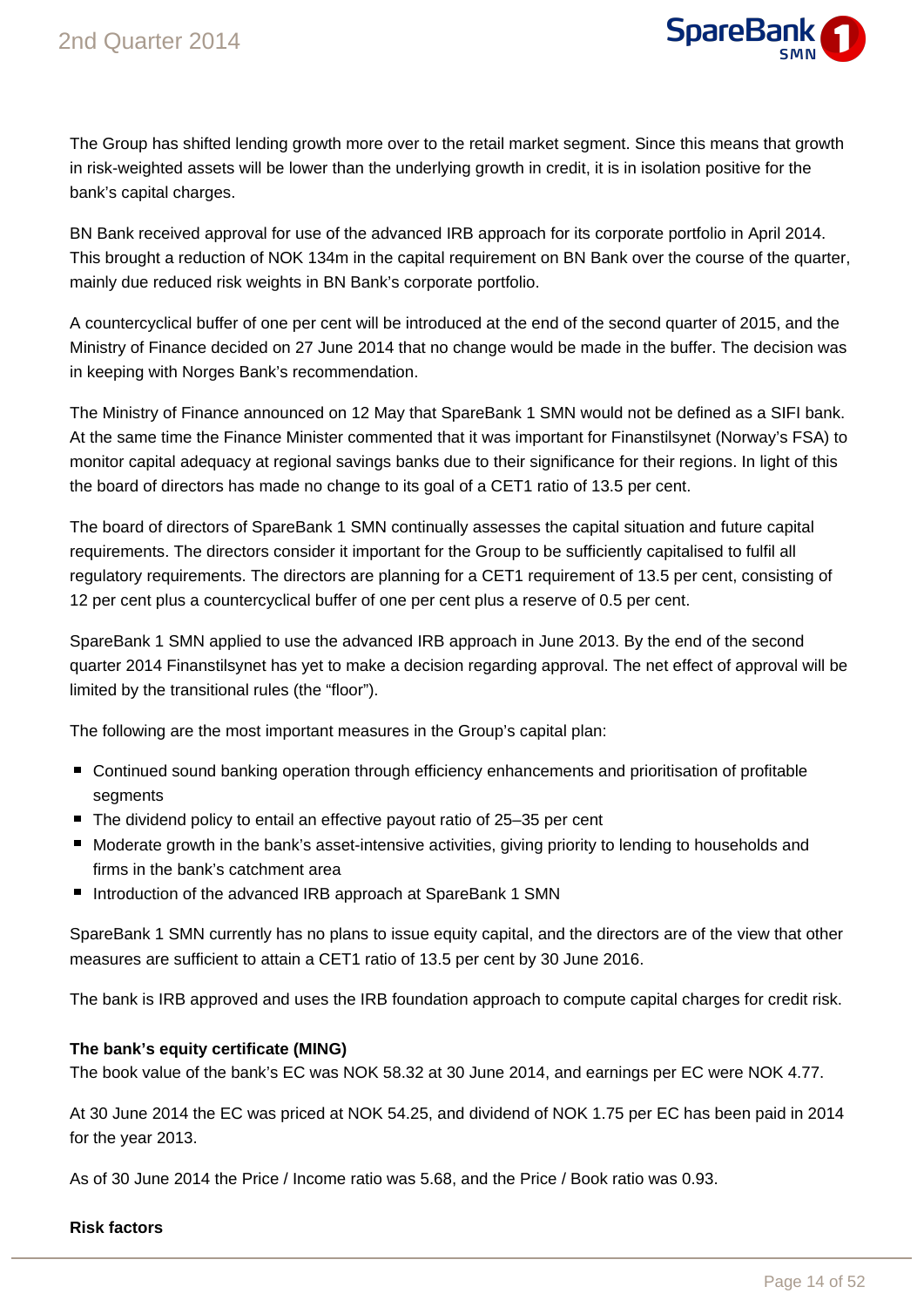

The credit quality of the bank's loan portfolio is satisfactory, and loss and default levels are low.

The bank expects the cyclical recovery in Norway to continue, but to be somewhat weaker than previously assumed. This is due to moderate activity growth resulting from very weak international growth impulses. We expect continued low Norwegian unemployment and, combined with continued good wage growth and low interest rates, the bank considers that loss risk in the bank's retail portfolio will remain low. Credit demand from Norwegian households is still higher than wage growth and will to a large degree be affected by house prices. The bank expects that a margin increase home loans, due to higher capital requirements, could dampen the trend in house prices. The bank also expects moderate growth in mid-Norwegian business and industry ahead.

Steadily rising capital requirements combined with uncertainty particularly regarding the countercyclical buffer and possible continuation of the floor suggests that Norwegian banks will implement a more conservative credit policy with regard to business and industry.

The bank's results are affected directly and indirectly by fluctuations in the securities markets. The indirect effect relates above all to the bank's stake in SpareBank 1 Gruppen, where both the insurance business and fund management activities are affected by the fluctuations.

The bank is also exposed to risk related to access to external funding. This is reflected in the bank's conservative liquidity strategy (see the above section on funding and liquidity).

### **Outlook ahead**

The directors are well satisfied with the results so far this year and expect 2014 to be a good year for SpareBank 1 SMN.

Business and industry in the bank's market area are on satisfactory trend. Firms are adapting to changed market conditions on an ongoing basis and appear all in all to have robust earnings and good adaptability. Losses and defaults at the bank remain at a very low level and we do not see signs of imminent changes in this situation. After a slight weakening around the turn of 2014, house sales have again picked up.

The board of directors note with satisfaction that the bank's capital plan is being carried through in keeping with the directors' intentions and feel assured that SpareBank 1 SMN will achieve CET 1 target without issuing equity capital.

The board of directors expects SpareBank 1 SMN to continue to make a good showing despite increased competition thanks to first-rate customer service, a strong presence and digital distribution in tune with the times. This will assure high market shares in Trøndelag and in Nordvestlandet.

The board is pleased that important change processes have been launched to meet challenges related to changed customer behaviour. The change processes entail investments in new technology at the same time as distribution and production processes are being modernised and digitalised.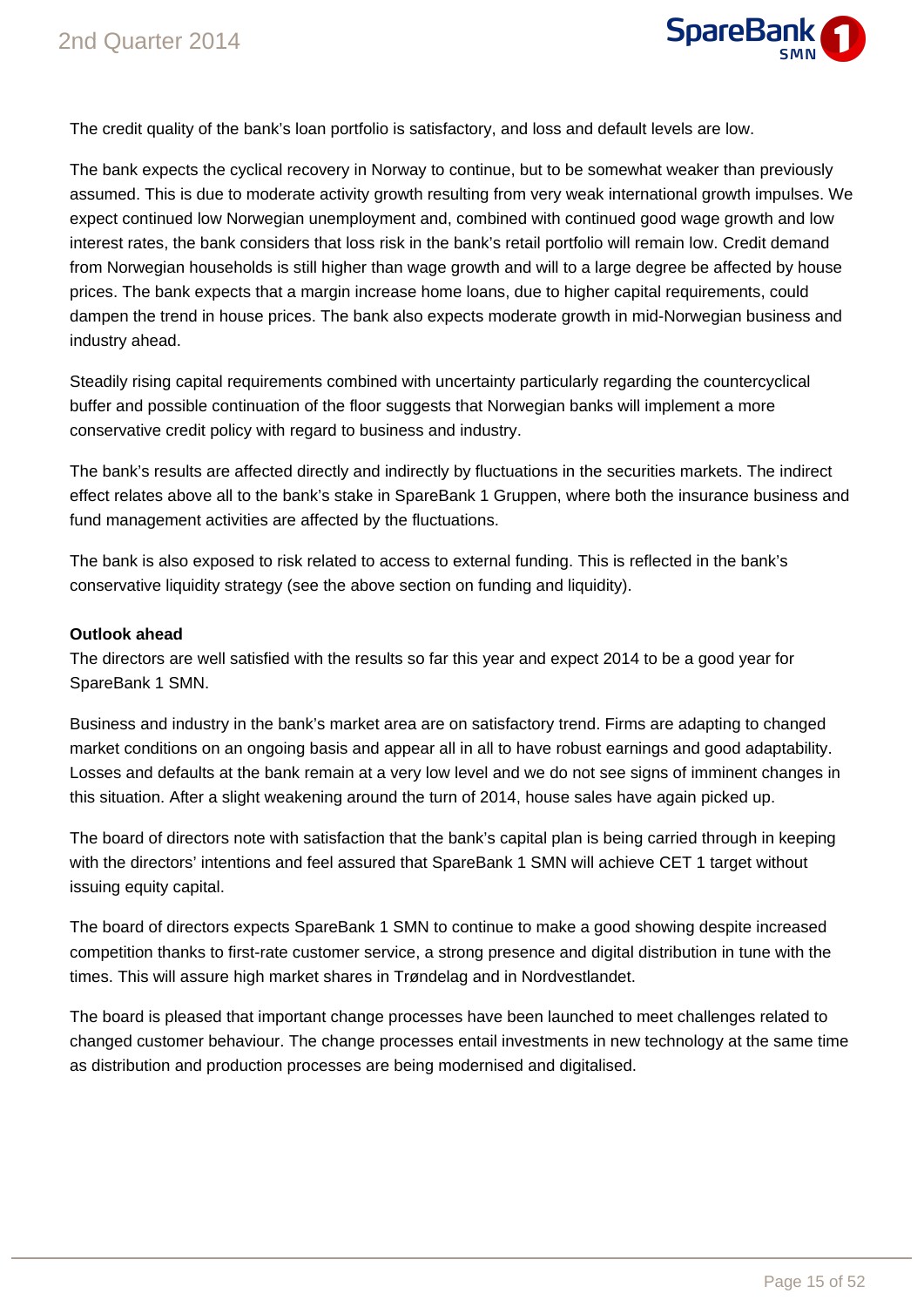### 2nd Quarter 2014



#### Trondheim, 13 August The Board of Directors of SpareBank 1 SMN

(chair) (deputy chair)

Kjell Bordal **Bård Benum** Bård Benum Paul E. Hjelm-Hansen **Aud Skrudland** 

Morten Loktu **Janne Thyø Thomsen** Arnhild Holstad Venche Johnsen

(employee rep.)

Finn Haugan (Group CEO)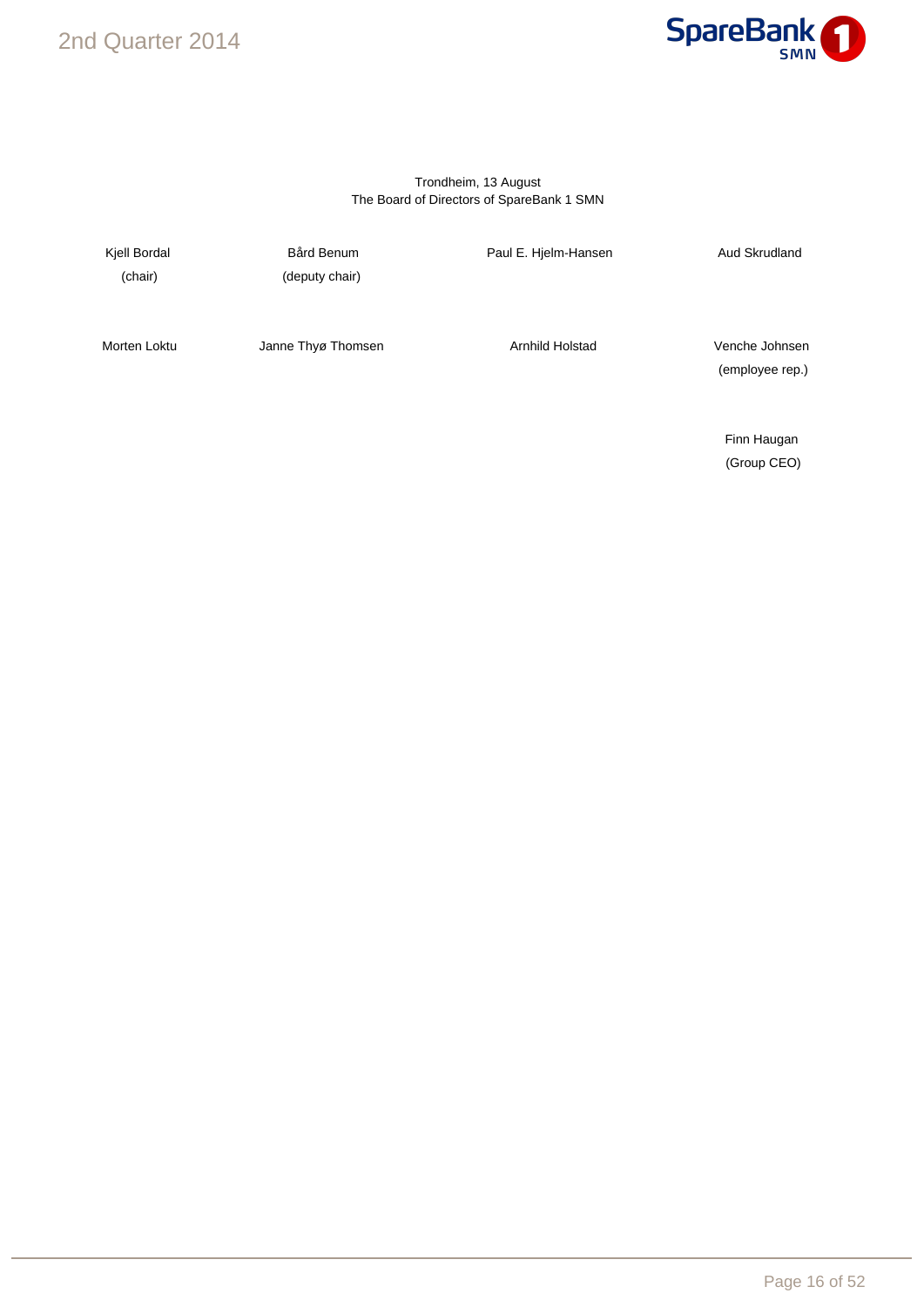

## Income statement

|       |       | <b>Parent bank</b> |        |        | Group                                            |              |             |        |       |       |       |
|-------|-------|--------------------|--------|--------|--------------------------------------------------|--------------|-------------|--------|-------|-------|-------|
|       |       |                    | 30 Jun | 30 Jun |                                                  |              | 30 Jun      | 30 Jun |       |       |       |
| 2013  | 2Q 13 | 2Q 14              | 2013   |        | 2014 (NOKm)                                      | <b>Note</b>  | 2014        | 2013   | 2Q 14 | 2Q 13 | 2013  |
| 4,092 | 1,031 | 1,046              | 1,979  |        | 2,062 Interest income                            |              | 2,082       | 1,990  | 1,055 | 1,036 | 4,118 |
| 2,604 | 658   | 651                | 1,294  |        | 1,287 Interest expenses                          |              | 1,239       | 1,244  | 625   | 633   | 2,502 |
| 1,487 | 372   | 396                | 685    |        | 775 Net interest                                 | $\mathbf{1}$ | 843         | 746    | 430   | 403   | 1,616 |
| 970   | 244   | 259                | 449    |        | 518 Commission income                            |              | 644         | 583    | 326   | 322   | 1,230 |
| 81    | 18    | 26                 | 36     |        | 47 Commission expenses                           |              | 53          | 41     | 28    | 21    | 94    |
| 57    | 17    | 11                 | 31     |        | 25 Other operating income                        |              | 189         | 171    | 96    | 96    | 327   |
|       |       |                    |        |        | <b>Commission income</b>                         |              |             |        |       |       |       |
| 946   | 243   | 244                | 444    |        | 497 and other income                             |              | 780         | 713    | 394   | 396   | 1,463 |
| 371   | 311   | 248                | 358    |        | 311 Dividends                                    |              | 60          | 31     | 14    | 30    | 41    |
| ÷,    |       |                    |        |        | Income from investment<br>- in related companies |              | 214         | 137    | 131   | 36    | 355   |
|       |       |                    |        |        | Net return on financial                          |              |             |        |       |       |       |
| 176   | 84    | 15                 | 129    |        | 182 investments                                  | 1,2          | 185         | 43     | 56    | $-17$ | 106   |
|       |       |                    |        |        | Net return on financial                          |              |             |        |       |       |       |
| 547   | 396   | 263                | 487    |        | 493 investments                                  |              | 459         | 211    | 201   | 49    | 502   |
| 2,981 | 1,011 | 903                | 1,616  |        | 1,764 Total income                               |              | 2,081       | 1,670  | 1,026 | 849   | 3,580 |
| 592   | 153   | 152                | 310    |        | 313 Staff costs                                  |              | 500         | 477    | 245   | 237   | 923   |
| 357   | 92    | 105                | 170    |        | 203 Administration costs                         |              | 248         | 214    | 126   | 117   | 447   |
| 248   | 61    | 50                 | 121    |        | 95 Other operating expenses                      |              | 136         | 159    | 72    | 81    | 352   |
|       |       |                    |        |        | <b>Total operating</b>                           |              |             |        |       |       |       |
| 1,197 | 306   | 306                | 601    |        | 611 expenses                                     | 4            | 884         | 850    | 443   | 436   | 1,722 |
| 1,783 | 705   | 596                | 1,015  |        | 1,153 Result before losses                       |              | 1,197       | 820    | 583   | 413   | 1,859 |
| 82    | 18    | 14                 | 33     |        | Loss on loans,<br>29 guarantees etc.             | 2,6,7        | 32          | 38     | 15    | 21    | 101   |
| 1,701 | 687   | 583                | 982    |        | 1,124 Result before tax                          | 3            | 1,165       | 782    | 568   | 391   | 1,758 |
| 358   | 88    | 90                 | 158    |        | 182 Tax charge                                   |              | 202         | 179    | 103   | 102   | 388   |
|       |       |                    |        |        | Result investment held for                       |              |             |        |       |       |       |
| 6     |       |                    | 6      |        | - sale, after tax                                | 3            | $\mathbf 0$ | 3      | $-1$  | $-4$  | 30    |
| 1,348 | 599   | 492                | 830    |        | 942 Net profit                                   |              | 963         | 606    | 464   | 285   | 1,400 |
|       |       |                    |        |        | Majority share                                   |              | 959         | 600    | 461   | 281   | 1,390 |
|       |       |                    |        |        | Minority interest                                |              | 5           | 6      | 3     | 4     | 10    |
|       |       |                    |        |        |                                                  |              |             |        |       |       |       |
|       |       |                    |        |        | Profit per ECC                                   |              | 4.80        | 3.02   | 2.31  | 1.45  | 6.97  |
|       |       |                    |        |        | Diluted profit per ECC                           |              | 4.77        | 2.99   | 2.29  | 1.43  | 6.92  |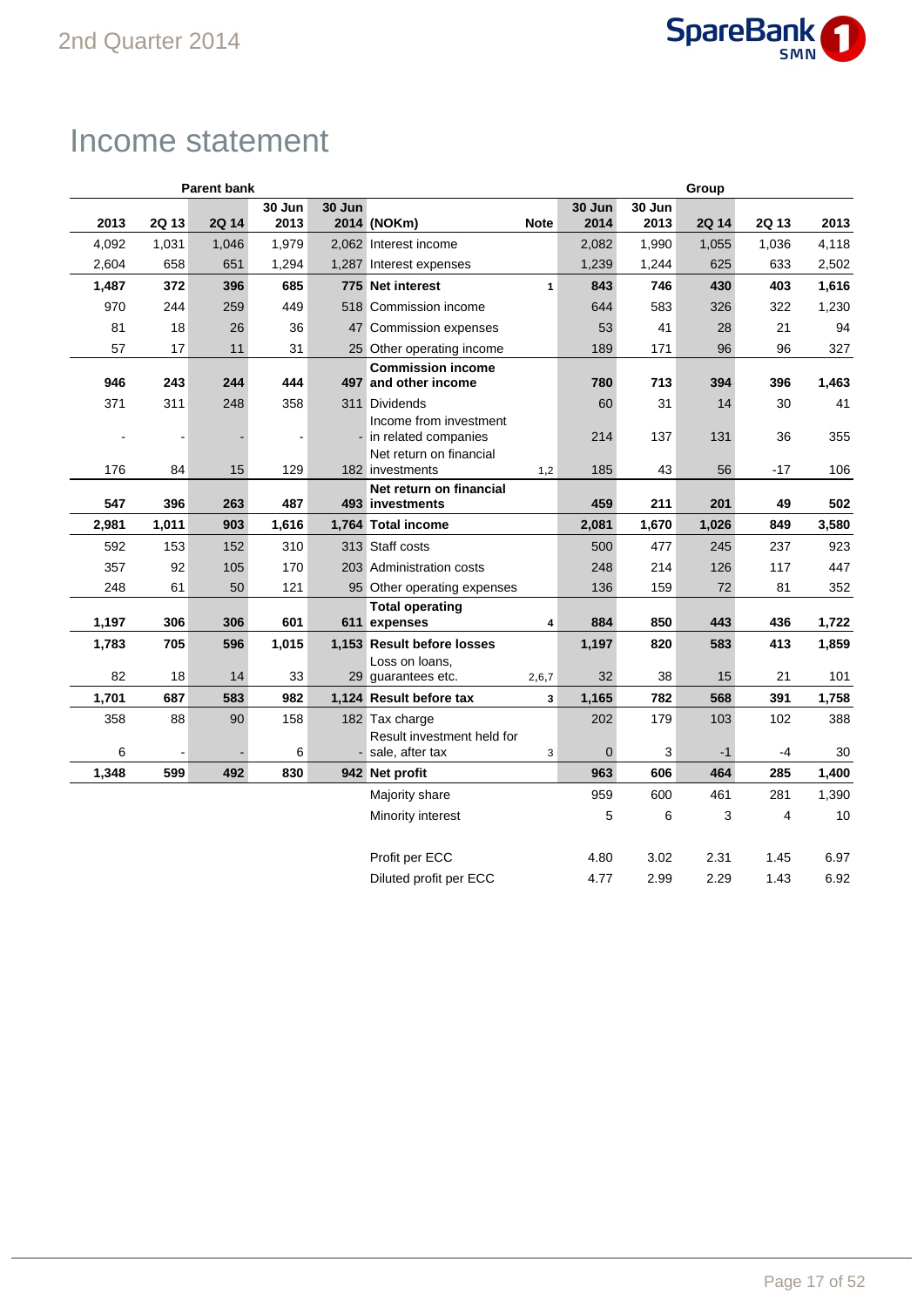

### Other comprehensive income

|                |                | <b>Parent bank</b> |                          |        |                                          | Group  |                |       |       |       |
|----------------|----------------|--------------------|--------------------------|--------|------------------------------------------|--------|----------------|-------|-------|-------|
|                |                |                    | 30 Jun                   | 30 Jun |                                          | 30 Jun | 30 Jun         |       |       |       |
| 2013           | 2Q 13          | 2Q 14              | 2013                     |        | 2014 (NOKm)                              | 2014   | 2013           | 2Q 14 | 2Q 13 | 2013  |
| 1,348          | 599            | 492                | 830                      |        | 942 Net profit                           | 963    | 606            | 464   | 285   | 1,400 |
|                |                |                    |                          |        | Items that will not be                   |        |                |       |       |       |
|                |                |                    |                          |        | reclassified to profit/loss              |        |                |       |       |       |
|                |                |                    |                          |        | Actuarial gains and losses               |        |                |       |       |       |
| -9             |                | $-89$              |                          |        | -89 pensions                             | $-95$  |                | $-95$ |       | $-11$ |
| 3              |                | 24                 |                          |        | 24 Tax                                   | 26     |                | 26    |       | 3     |
|                |                |                    |                          |        | Share of other comprehensive             |        |                |       |       |       |
|                |                |                    |                          |        | income of associates and joint           |        |                |       |       |       |
|                |                |                    |                          |        | - venture                                | $-2$   | $\overline{7}$ | $-3$  | $-4$  | 11    |
| $-7$           |                | $-65$              |                          |        | -65 Total                                | $-71$  | $\overline{7}$ | $-73$ | $-4$  | 3     |
|                |                |                    |                          |        |                                          |        |                |       |       |       |
|                |                |                    |                          |        | Items that will be reclassified          |        |                |       |       |       |
|                |                |                    |                          |        | to profit/loss                           |        |                |       |       |       |
|                |                |                    |                          |        | Available-for-sale financial             |        |                |       |       |       |
|                |                |                    |                          |        | assets                                   |        |                |       |       | -6    |
|                |                |                    |                          |        | Share of other comprehensive             |        |                |       |       |       |
|                |                |                    |                          |        | income of associates and joint           |        |                |       |       |       |
|                |                |                    |                          |        | venture                                  |        | $-4$           |       | $-0$  | 14    |
|                | $\blacksquare$ |                    | $\overline{\phantom{a}}$ |        | - Tax                                    |        |                |       |       |       |
| $\blacksquare$ | ٠              | $\blacksquare$     | ٠                        |        | - Total                                  |        | $-4$           |       | -0    | 8     |
|                |                |                    |                          |        | <b>Total other comprehensive</b>         |        |                |       |       |       |
| 1,342          | 599            | 428                | 830                      |        | 878 income                               | 892    | 609            | 391   | 281   | 1,411 |
|                |                |                    |                          |        | Majority share of                        |        |                |       |       |       |
|                |                |                    |                          |        | comprehensive income                     | 887    | 603            | 388   | 277   | 1,401 |
|                |                |                    |                          |        | Minority interest of                     |        |                |       |       |       |
|                |                |                    |                          |        | comprehensive income                     | 5      | 6              | 3     | 4     | 10    |
|                |                |                    |                          |        | the contract of the contract of the con- |        | $\cdots$       |       |       |       |

Other comprehensive income comprise items reflected directly in equity capital that are not transactions with owners, cf. IAS 1.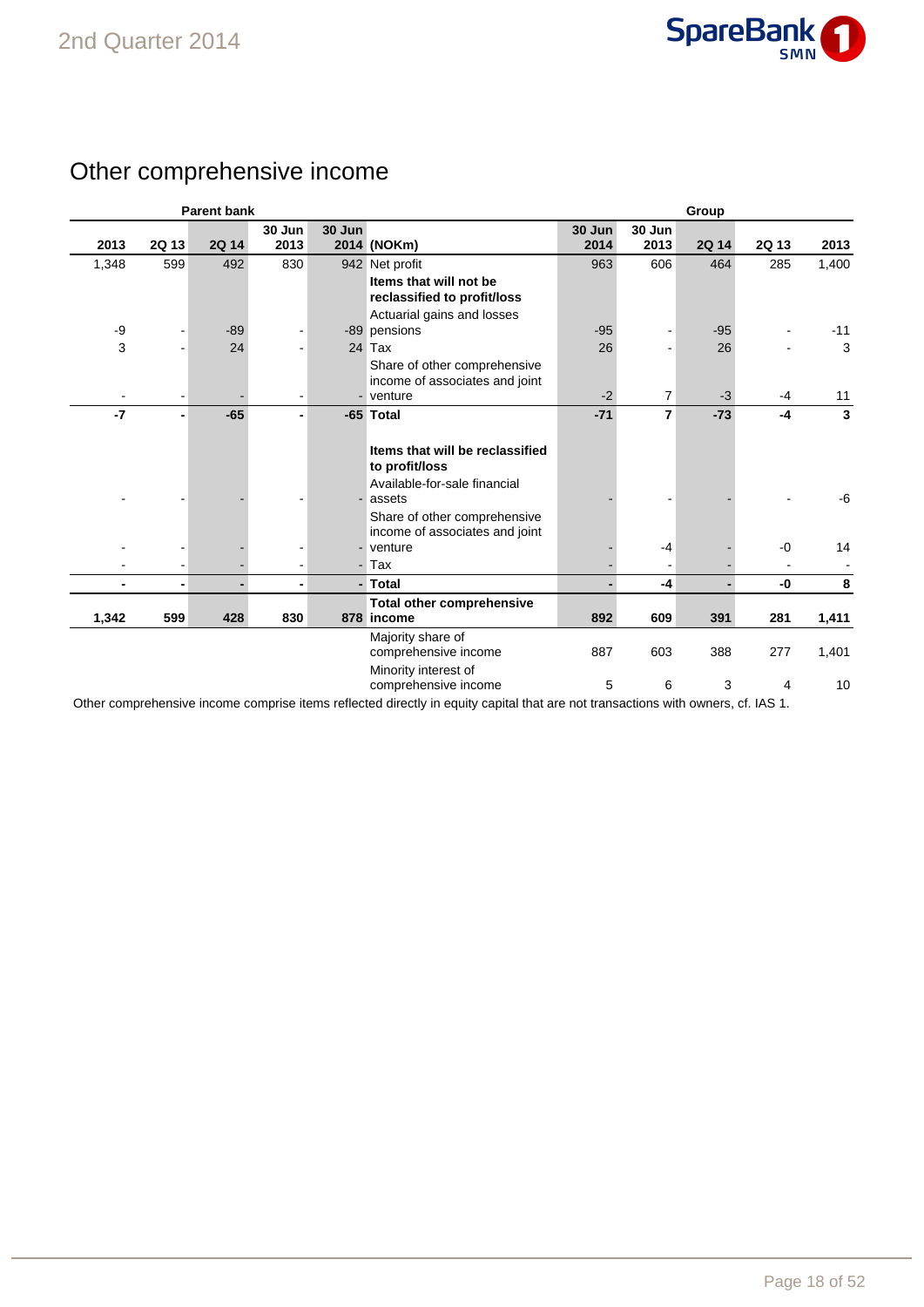

## Key figures

|        |       | <b>Parent bank</b> |                | Group                                                                 |                |                |              |       |        |  |
|--------|-------|--------------------|----------------|-----------------------------------------------------------------------|----------------|----------------|--------------|-------|--------|--|
| 2013   | 2Q 13 | <b>2Q 14</b>       | 30 Jun<br>2013 | 30 Jun Result as per cent of average<br>2014 total assets:            | 30 Jun<br>2014 | 30 Jun<br>2013 | <b>2Q 14</b> | 2Q 13 | 2013   |  |
| 1.34   | 1.34  | 1.39               | 1.25           | 1.36 Net interest                                                     | 1.46           | 1.35           | 1.49         | 1.44  | 1.44   |  |
| 0.85   | 0.87  | 0.86               | 0.81           | Commission income and other<br>0.87 income<br>Net return on financial | 1.35           | 1.29           | 1.37         | 1.42  | 1.31   |  |
| 0.49   | 1.42  | 0.92               | 0.89           | 0.86 investments                                                      | 0.80           | 0.38           | 0.70         | 0.17  | 0.45   |  |
| 1.08   | 1.10  | 1.08               | 1.10           | 1.07 Total operating expenses                                         | 1.53           | 1.54           | 1.54         | 1.56  | 1.54   |  |
| 1.61   | 2.54  | 2.09               | 1.85           | 2.02 Result before losses                                             | 2.08           | 1.48           | 2.02         | 1.47  | 1.66   |  |
| 0.07   | 0.06  | 0.05               | 0.06           | 0.05 Loss on loans, guarantees etc.                                   | 0.05           | 0.07           | 0.05         | 0.08  | 0.09   |  |
| 1.54   | 2.47  | 2.05               | 1.79           | 1.97 Result before tax                                                | 2.02           | 1.41           | 1.97         | 1.40  | 1.57   |  |
| 0.40   | 0.30  | 0.34               | 0.37           | 0.35 Cost-income ratio                                                | 0.42           | 0.51           | 0.43         | 0.51  | 0.48   |  |
| 73 %   |       |                    | 74 %           | 73 % Loan-to-deposit ratio                                            | 70 %           | 70 %           |              |       | 70 %   |  |
| 14.7 % | 26.6% | 19.5 %             | 18.7%          | 18.8 % Return on equity                                               | 16.8%          | 11.9%          | 16.0%        | 11.1% | 13.3 % |  |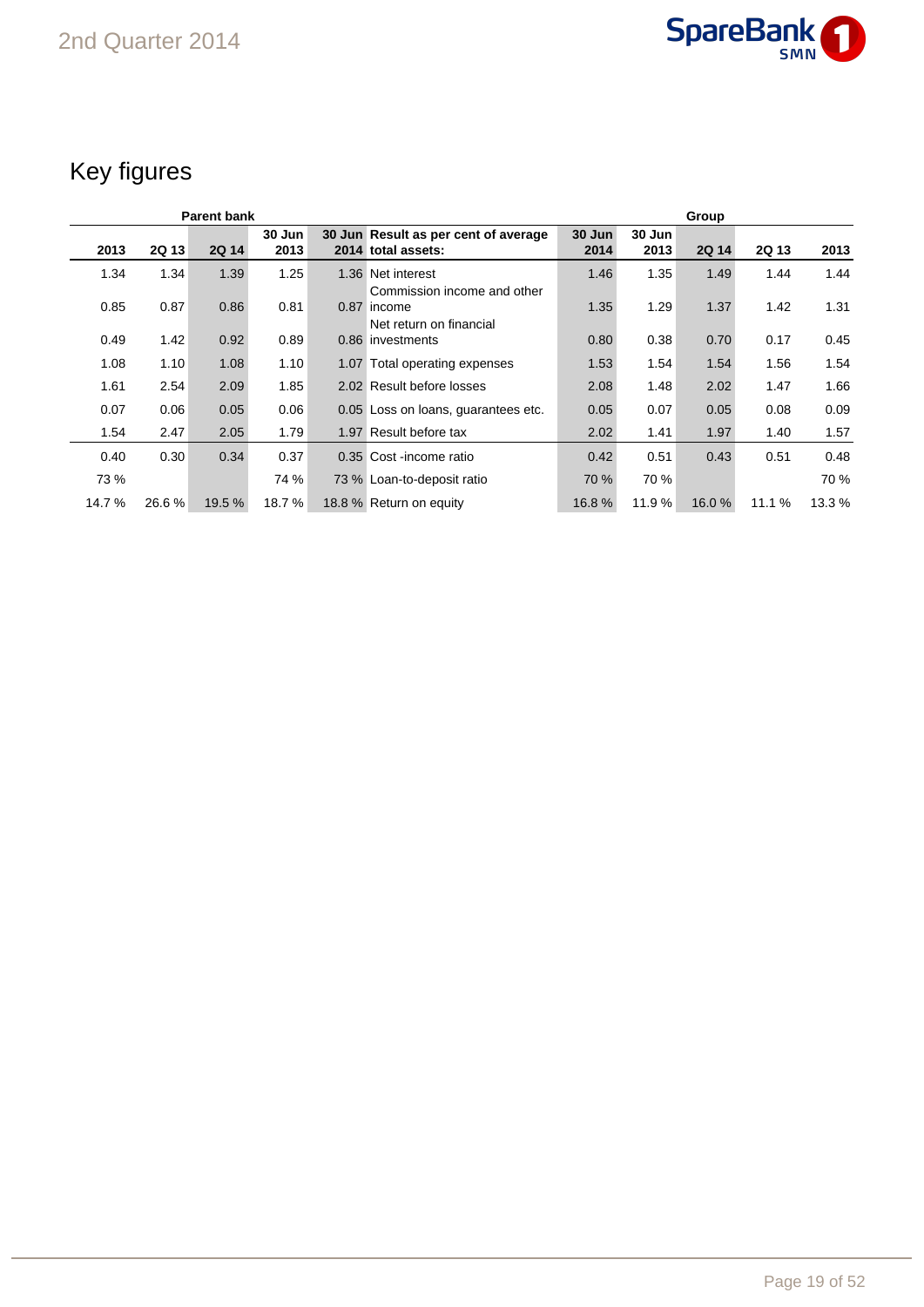

## Balance sheet

|                | <b>Parent bank</b> |        |                                                      |             |                | Group          |                |
|----------------|--------------------|--------|------------------------------------------------------|-------------|----------------|----------------|----------------|
| 31 Dec<br>2013 | 30 Jun<br>2013     | 30 Jun | 2014 (NOKm)                                          | <b>Note</b> | 30 Jun<br>2014 | 30 Jun<br>2013 | 31 Dec<br>2013 |
| 4,793          | 1,333              |        | 2,940 Cash and receivables from central banks        |             | 2,940          | 1,333          | 4,793          |
| 4,000          | 4,871              |        | 4,114 Deposits with and loans to credit institutions |             | 1,088          | 2,140          | 1,189          |
| 77,030         | 76,379             |        | 81,712 Gross loans to customers before write-down    | 5,8         | 85,206         | 78,976         | 80,303         |
| $-150$         | $-139$             | $-162$ | - Specified write-downs                              | 6, 7, 8     | $-176$         | $-153$         | $-173$         |
| $-278$         | $-278$             |        | -278 - Write-downs by loan category                  | 6           | $-295$         | $-295$         | $-295$         |
| 76,602         | 75,961             |        | 81,271 Net loans to and receivables from customers   |             | 84,735         | 78,528         | 79,836         |
| 16,887         | 19,402             |        | 15,743 Fixed-income CDs and bonds                    | 15          | 15,743         | 19,402         | 16,887         |
| 3,051          | 2,785              |        | 4,367 Derivatives                                    | 14          | 4,366          | 2,784          | 3,050          |
| 492            | 440                |        | 669 Shares, units and other equity interests         | 2,15        | 1,138          | 981            | 1,030          |
| 3,138          | 3,034              |        | 3,267 Investment in related companies                |             | 4,783          | 4,294          | 4,624          |
| 2,442          | 2,193              |        | 2,477 Investment in group companies                  |             |                |                |                |
| 114            | 101                |        | 114 Investment held for sale                         |             | 62             | 145            | 113            |
| 447            | 447                |        | 447 Goodwill                                         |             | 522            | 491            | 495            |
| 2,110          | 1,982              |        | 2,085 Other assets                                   | 9           | 3,380          | 3,090          | 3,344          |
| 114,074        | 112,550            |        | 117,495 Total assets                                 |             | 118,758        | 113,190        | 115,360        |
| 5,159          | 6,372              |        | 6,777 Deposits from credit institutions              |             | 6,774          | 6,371          | 5,159          |
| 1,220          | 2,273              |        | - Funding, "swap" arrangement with the government    |             |                | 2,273          | 1,220          |
| 56,531         | 56,198             |        | 59,808 Deposits from and debt to customers           | 10          | 59,408         | 55,294         | 56,074         |
| 33,762         | 30,936             |        | 31,667 Debt created by issue of securities           | 11          | 31,667         | 30,936         | 33,762         |
| 2,295          | 2,288              |        | 3,569 Derivatives                                    | 15          | 3,569          | 2,288          | 2,295          |
| 1,992          | 1,837              |        | 1,999 Other liabilities                              | 12          | 2,222          | 2,210          | 2,303          |
|                |                    |        | - Investment held for sale                           |             |                | 31             |                |
| 3,304          | 3,345              |        | 3,338 Subordinated loan capital                      | 11          | 3,338          | 3,345          | 3,304          |
| 104,263        | 103,251            |        | 107,158 Total liabilities                            |             | 106,978        | 102,750        | 104,118        |
| 2,597          | 2,597              |        | 2,597 Equity capital certificates                    |             | 2,597          | 2,597          | 2,597          |
| -0             | -0                 |        | -0 Own holding of ECCs                               |             | -0             | -0             | -0             |
| 895            | 895                |        | 895 Premium fund                                     |             | 895            | 895            | 895            |
| 2,496          | 1,889              |        | 2,496 Dividend equalisation fund                     |             | 2,496          | 1,889          | 2,496          |
| 227            | -0                 |        | Recommended dividends                                |             |                | -0             | 227            |
| 124            |                    |        | - Provision for gifts                                |             |                |                | 124            |
| 3,276          | 2,944              |        | 3,276 Savings bank's reserve                         |             | 3,276          | 2,944          | 3,276          |
| 195            | 106                |        | 195 Unrealised gains reserve                         |             | 206            | 123            | 206            |
| -0             | 38                 |        | -65 Other equity capital                             |             | 1,280          | 1,323          | 1,354          |
|                | 830                |        | 942 Profit for the periode                           |             | 963            | 606            |                |
|                |                    |        | Minority interests                                   |             | 66             | 63             | 67             |
| 9,811          | 9,299              |        | 10,337 Total equity capital                          | 13          | 11,780         | 10,439         | 11,242         |
| 114,074        | 112,550            |        | 117,495 Total liabilities and equity                 |             | 118,758        | 113,190        | 115,360        |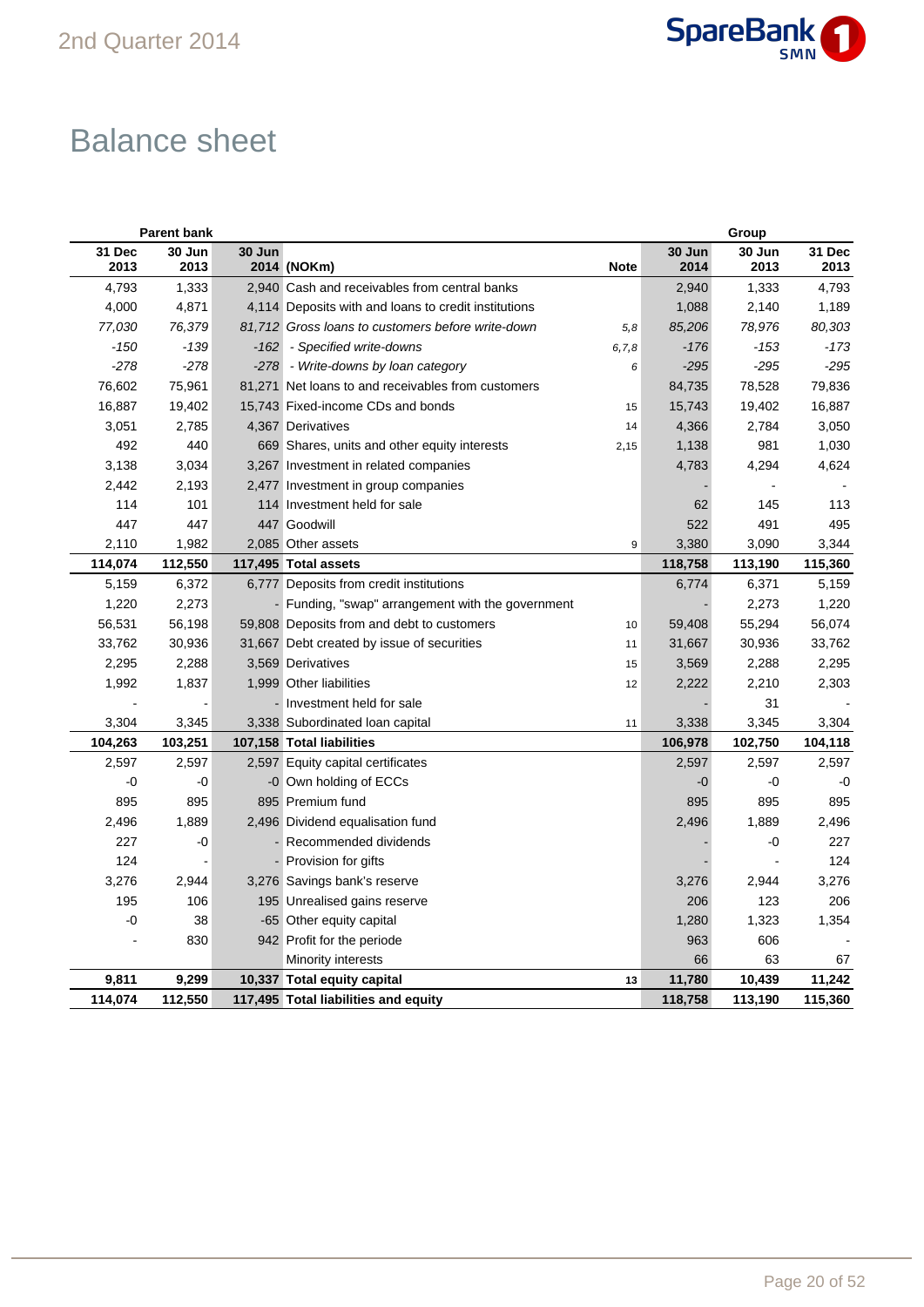

## Cash flow statement

| <b>Parent bank</b> |                |        |                                                                | Group          |                |                |  |  |
|--------------------|----------------|--------|----------------------------------------------------------------|----------------|----------------|----------------|--|--|
| 31 Dec<br>2013     | 30 Jun<br>2013 | 30 Jun | 2014 (NOKm)                                                    | 30 Jun<br>2014 | 30 Jun<br>2013 | 31 Dec<br>2013 |  |  |
| 1,348              | 830            |        | 942 Profit                                                     | 963            | 606            | 1,400          |  |  |
| 53                 | 25             |        | 19 Depreciations and write-downs on fixed assets               | 55             | 57             | 118            |  |  |
| 82                 | 33             |        | 29 Losses on loans and guarantees                              | 32             | 38             | 101            |  |  |
| 1,484              | 887            |        | 990 Net cash increase from ordinary operations                 | 1,050          | 701            | 1,619          |  |  |
| $-587$             | $-171$         |        | -1,289 Decrease/(increase) other receivables                   | $-1,390$       | $-82$          | $-652$         |  |  |
| $-121$             | $-283$         |        | 1,280 Increase/(decrease) short term debt                      | 1,192          | $-319$         | $-244$         |  |  |
| $-4,627$           | $-3,937$       |        | -4,698 Decrease/(increase) loans to customers                  | $-4,932$       | $-4,063$       | $-5,433$       |  |  |
| $-2,580$           | 748            |        | 4,086 Decrease/(increase) loans credit institutions            | 4,301          | 872            | $-2,376$       |  |  |
| 3,344              | 3,011          |        | 3,278 Increase/(decrease) deposits and debt to customers       | 3,333          | 3,016          | 3,822          |  |  |
| $-1,031$           | 1,235          |        | 398 Increase/(decrease) debt to credit institutions            | 395            | 1,234          | $-1,031$       |  |  |
| 277                | $-2,238$       |        | 1,143 Increase/(decrease) in short term investments            | 1,143          | $-2,238$       | 277            |  |  |
| $-3,842$           | $-748$         |        | 5,188 A) NET CASH FLOW FROM OPERATIONS                         | 5,094          | $-878$         | $-4,018$       |  |  |
| $-23$              | $-16$          |        | -22 Increase in tangible fixed assets                          | $-44$          | $-16$          | $-32$          |  |  |
| 1                  |                |        | - Reductions in tangible fixed assets                          |                |                | 1              |  |  |
| $-58$              | 308            |        | -165 Paid-up capital, associated companies                     | $-107$         | 580            | 250            |  |  |
| $-137$             | $-85$          |        | -177 Net investments in long-term shares and partnerships      | $-108$         | $-204$         | $-253$         |  |  |
| $-217$             | 207            |        | -364 B) NET CASH FLOW FROM INVESTMENTS                         | $-259$         | 359            | $-34$          |  |  |
| 264                | 305            |        | 34 Increase/(decrease) in subordinated loan capital            | 34             | 305            | 264            |  |  |
|                    |                |        | - Increase/(decrease) in equity                                |                |                |                |  |  |
| $-195$             | $-195$         |        | - 227 Dividend cleared                                         | $-227$         | $-195$         | $-195$         |  |  |
| $-30$              | $-30$          |        | - 124 To be disbursed from gift fund                           | $-124$         | $-30$          | $-30$          |  |  |
| 31                 | 38             |        | - 65 Correction of equity capital                              | $-74$          | 16             | 25             |  |  |
| 3,503              | 677            |        | -2,095 Increase/(decrease) in other long term loans            | $-2,095$       | 677            | 3,503          |  |  |
| 3,573              | 795            |        | -2,477 C) NET CASH FLOW FROM FINANCAL ACTIVITIES               | $-2,486$       | 773            | 3,566          |  |  |
| $-486$             | 255            |        | A) + B) + C) NET CHANGES IN CASH AND CASH<br>2,348 EQUIVALENTS | 2,348          | 255            | $-486$         |  |  |
| 1,079              | 1,079          |        | 593 Cash and cash equivalents at 1.1                           | 593            | 1,079          | 1,079          |  |  |
| 593                | 1,333          |        | 2,940 Cash and cash equivalents at end of quarter              | 2,940          | 1,333          | 593            |  |  |
| 486                | $-255$         |        | -2,347 Net changes in cash and cash equivalents                | $-2,347$       | $-255$         | 486            |  |  |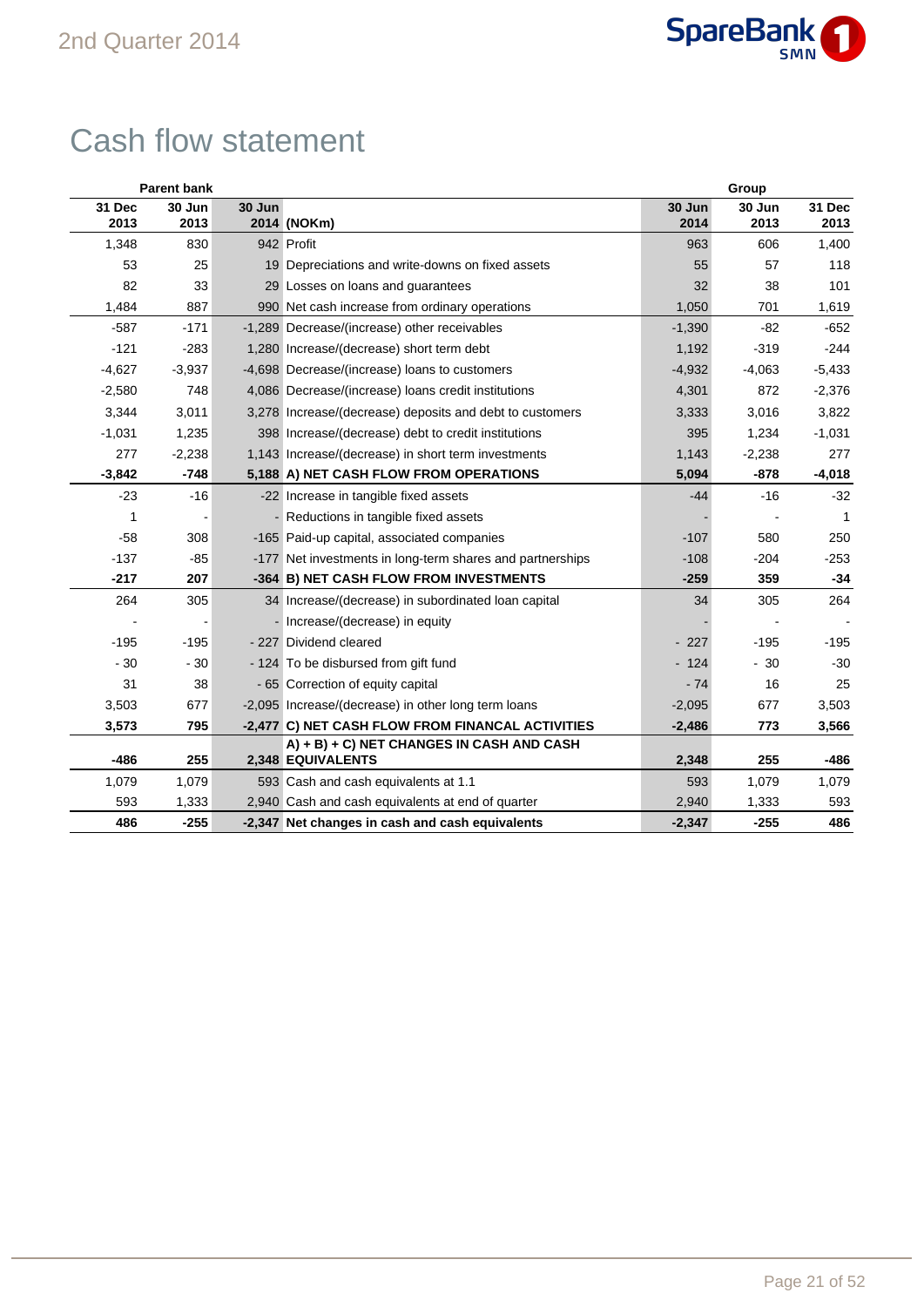

## Change in equity

| <b>Parent Bank</b>                         | <b>Issued equity</b>         |                           |         | <b>Earned equity</b>          |                                            |                          |                                       |                          |                 |
|--------------------------------------------|------------------------------|---------------------------|---------|-------------------------------|--------------------------------------------|--------------------------|---------------------------------------|--------------------------|-----------------|
| (NOKm)                                     | capital                      | <b>EC</b> Premium<br>fund | capital | <b>Ownerless Equalisation</b> | fund Dividend                              | Gifts                    | <b>Unrealised</b><br>gains<br>reserve | Other<br>equity          | Total<br>equity |
| <b>Equity capital at 1</b>                 |                              |                           |         |                               |                                            |                          |                                       |                          |                 |
| January 2013                               | 2,597                        | 895                       | 2,944   | 1,889                         | 195                                        | 30                       | 106                                   | 38                       | 8,694           |
| <b>Net Profit</b><br>Other comprehensive   |                              |                           | 321     | 587                           | 227                                        | 124                      | 89                                    | $\blacksquare$           | 1,348           |
| income                                     |                              |                           |         |                               |                                            |                          |                                       |                          |                 |
| Estimate deviation,<br>pensions            | $\blacksquare$               | L,                        | 11      | 20                            |                                            |                          | Ĭ.                                    | $-38$                    | $-7$            |
| Other comprehensive<br>income              | $\qquad \qquad \blacksquare$ |                           | 11      | 20                            |                                            |                          |                                       | $-38$                    | $-7$            |
| Total other comprehensive                  |                              |                           |         |                               |                                            |                          |                                       |                          |                 |
| income                                     | $\blacksquare$               | $\blacksquare$            | 332     | 607                           | 227                                        | 124                      | 89                                    | -38                      | 1,342           |
| <b>Transactions with owners</b>            |                              |                           |         |                               |                                            |                          |                                       |                          |                 |
| Dividend declared for 2012                 |                              |                           |         |                               | $-195$                                     |                          |                                       |                          | $-195$          |
| To be disbursed from gift<br>fund          |                              |                           |         |                               |                                            | $-30$                    |                                       |                          | $-30$           |
| Reduction of nominal                       |                              |                           |         |                               |                                            |                          |                                       |                          |                 |
| value per equity certificate               | 0                            | $\overline{\phantom{a}}$  | ۰       | -0                            | $\overline{\phantom{0}}$                   | $\overline{\phantom{a}}$ | $\overline{a}$                        | ÷                        | 0               |
| Total transactions with<br>owners          | 0                            | $\overline{a}$            |         | $-0$                          | $-195$                                     | $-30$                    |                                       | ÷                        | $-225$          |
| <b>Equity capital at 31</b>                |                              |                           |         |                               |                                            |                          |                                       |                          |                 |
| December 2013                              | 2,597                        | 895                       | 3,276   | 2,495                         | 227                                        | 124                      | 195                                   | $\blacksquare$           | 9,811           |
|                                            |                              |                           |         |                               |                                            |                          |                                       |                          |                 |
| <b>Equity capital at 1</b><br>January 2014 | 2,597                        | 895                       | 3,276   | 2,495                         | 227                                        | 124                      | 195                                   |                          | 9,811           |
| <b>Net Profit</b>                          |                              |                           |         |                               |                                            |                          |                                       | 942                      | 942             |
| Other comprehensive<br>income              |                              |                           |         |                               |                                            |                          |                                       |                          |                 |
| Estimate deviation,                        |                              |                           |         |                               |                                            |                          |                                       |                          |                 |
| pensions                                   | $\overline{\phantom{0}}$     |                           |         |                               |                                            |                          | $\overline{a}$                        | -65                      | $-65$           |
| Other comprehensive<br>income              | $\overline{a}$               | $\overline{\phantom{a}}$  | ۰       | $\blacksquare$                | $\overline{\phantom{a}}$                   | $\blacksquare$           | $\blacksquare$                        | -65                      | $-65$           |
| Total other comprehensive<br>income        | $\blacksquare$               |                           |         |                               |                                            |                          | $\blacksquare$                        | 878                      | 878             |
|                                            |                              |                           |         |                               |                                            |                          |                                       |                          |                 |
| <b>Transactions with owners</b>            |                              |                           |         |                               |                                            |                          |                                       |                          |                 |
| Dividend declared for 2013                 |                              |                           |         |                               | $-227$                                     |                          |                                       |                          | $-227$          |
| To be disbursed from gift                  |                              |                           |         |                               |                                            |                          |                                       |                          |                 |
| fund<br>Sale of own ECCs                   | -0                           | $\overline{\phantom{a}}$  | $-0$    | $\blacksquare$                | $\blacksquare$<br>$\overline{\phantom{a}}$ | $-124$<br>$\blacksquare$ |                                       | $\overline{\phantom{a}}$ | $-124$<br>$-0$  |
| Total transactions with                    |                              |                           |         |                               |                                            |                          |                                       |                          |                 |
| owners                                     | -0                           | $\overline{a}$            | $-0$    |                               | $-227$                                     | $-124$                   |                                       | $\overline{a}$           | $-352$          |
| <b>Equity capital at 30 June</b>           |                              |                           |         |                               |                                            |                          |                                       |                          |                 |
| 2014                                       | 2,597                        | 895                       | 3,276   | 2,495                         | -                                          | $\bf{0}$                 | 195                                   | 878                      | 10,337          |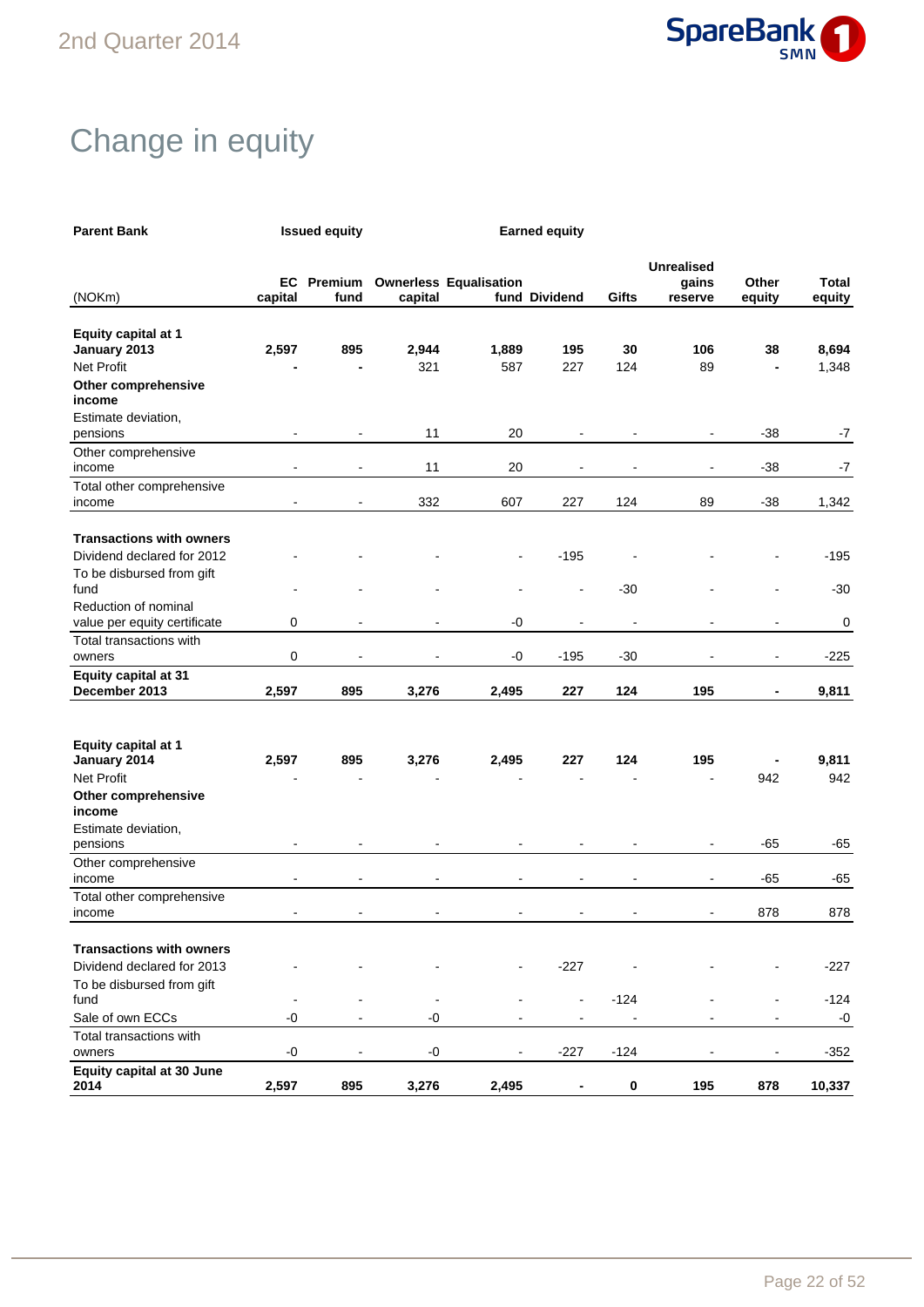### 2nd Quarter 2014



|                                                                   | <b>Majority share</b>                        |                |         |                                          |                     |       |                   |                |                 |              |
|-------------------------------------------------------------------|----------------------------------------------|----------------|---------|------------------------------------------|---------------------|-------|-------------------|----------------|-----------------|--------------|
| Group                                                             | <b>Issued equity</b><br><b>Earned equity</b> |                |         |                                          |                     |       |                   |                |                 |              |
| (NOKm)                                                            |                                              |                |         | <b>EC Premium Ownerless Equalisation</b> |                     |       | <b>Unrealised</b> | gains Other    | <b>Minotity</b> | Total        |
|                                                                   | capital                                      | fund           | capital |                                          | fund Dividend Gifts |       | reserve equity    |                | interest        | equity       |
| <b>Equity capital at 1</b><br>January 2013                        | 2,597                                        | 895            | 2,944   | 1,889                                    | 195                 | 30    | 123               | 1,342          | 67              | 10,082       |
| Net Profit                                                        |                                              |                | 321     | 587                                      | 227                 | 124   | 89                | 41             | 10              | 1,400        |
| Other comprehensive<br>income                                     |                                              |                |         |                                          |                     |       |                   |                |                 |              |
| Available-for-sale financial<br>assets                            |                                              |                |         |                                          |                     |       | -6                |                |                 | -6           |
| Share of other<br>comprehensive income of<br>associates and joint |                                              |                |         |                                          |                     |       |                   |                |                 |              |
| ventures<br>Estimate deviation,                                   |                                              |                |         |                                          |                     |       |                   | 25             |                 | 25           |
| pensions                                                          |                                              | $\blacksquare$ | 11      | 20                                       |                     |       | $\blacksquare$    | $-39$          | ÷               | -8           |
| Other comprehensive                                               |                                              |                |         |                                          |                     |       |                   |                |                 |              |
| income                                                            |                                              |                | 11      | 20                                       |                     |       | -6                | $-15$          | $\blacksquare$  | 11           |
| Total other comprehensive                                         |                                              |                |         |                                          |                     |       |                   |                |                 |              |
| income                                                            |                                              |                | 332     | 607                                      | 227                 | 124   | 84                | 27             | 10              | 1,411        |
| <b>Transactions with</b><br>owners<br>Dividend declared for       |                                              |                |         |                                          |                     |       |                   |                |                 |              |
| 2012                                                              |                                              |                |         |                                          | $-195$              |       |                   |                |                 | $-195$       |
| To be disbursed from gift<br>fund                                 |                                              |                |         | $\blacksquare$                           |                     | -30   |                   |                |                 | $-30$        |
| Sale of own ECCs                                                  | 0                                            |                |         | -0                                       |                     |       |                   |                |                 | $\mathbf 0$  |
| Direct recognitions in                                            |                                              |                |         |                                          |                     |       |                   | -6             |                 |              |
| equity<br>Pension correction 1                                    |                                              |                |         |                                          |                     |       |                   |                |                 | -6           |
| January                                                           |                                              |                |         |                                          |                     |       |                   | 1              |                 | $\mathbf{1}$ |
| Share of other<br>comprehensive income of<br>associates and joint |                                              |                |         |                                          |                     |       |                   |                |                 |              |
| ventures                                                          |                                              |                |         |                                          |                     |       |                   | $-12$          |                 | $-12$        |
| Change in minority share                                          | $\overline{\phantom{a}}$                     |                |         |                                          |                     |       |                   | $\overline{a}$ | $-10$           | $-10$        |
| Total transactions with<br>owners                                 | 0                                            |                |         | -0                                       | $-195$              | $-30$ |                   | $-16$          | $-10$           | $-251$       |
| <b>Equity capital at 31</b><br>December 2013                      | 2,597                                        | 895            | 3,276   | 2,496                                    | 227                 | 124   | 206               | 1,354          | 67              | 11,242       |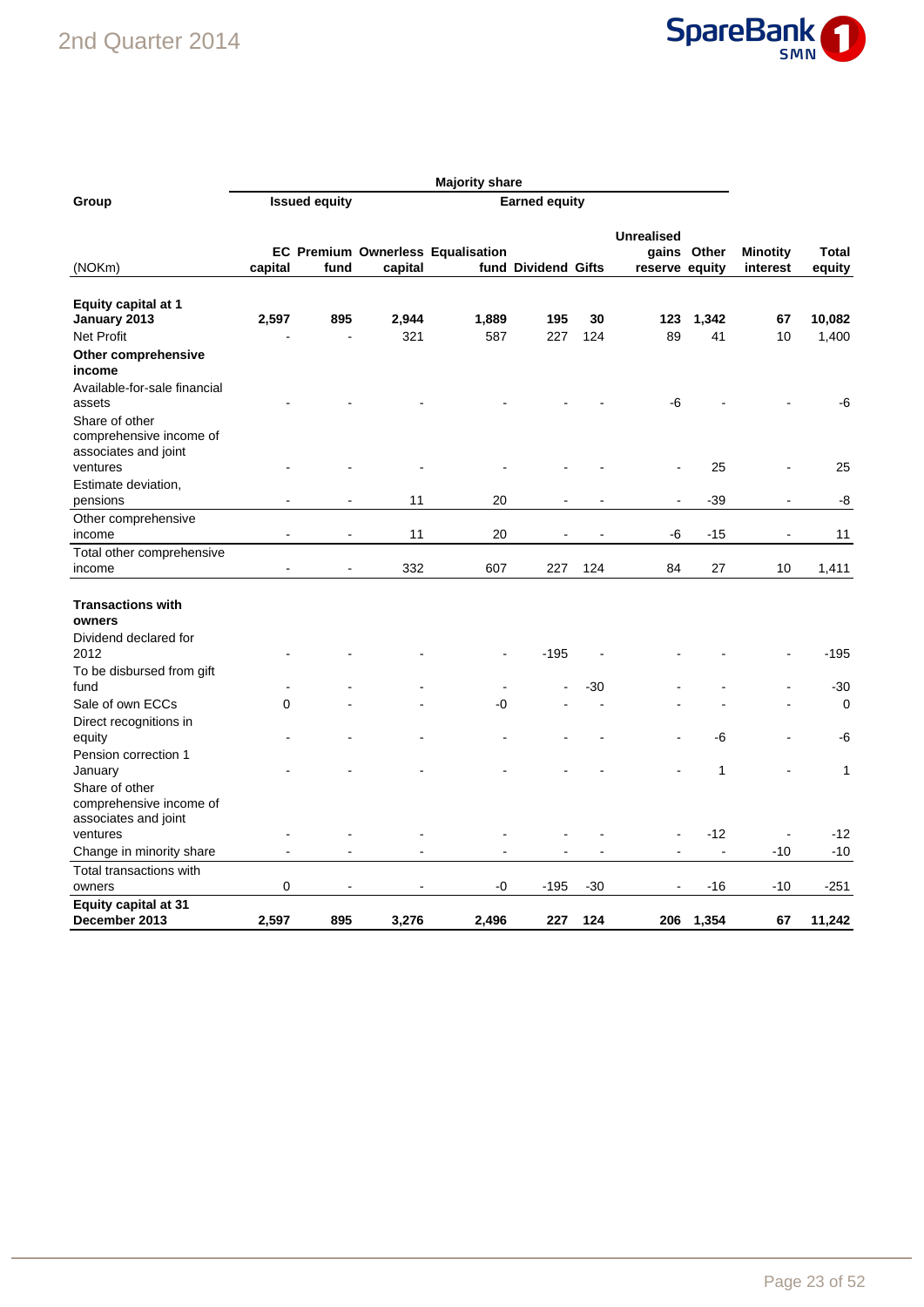### 2nd Quarter 2014



|                                                                     |                                              | <b>Majority share</b> |         |                                          |               |        |                                     |                |                             |                 |
|---------------------------------------------------------------------|----------------------------------------------|-----------------------|---------|------------------------------------------|---------------|--------|-------------------------------------|----------------|-----------------------------|-----------------|
| Group                                                               | <b>Issued equity</b><br><b>Earned equity</b> |                       |         |                                          |               |        |                                     |                |                             |                 |
| (NOKm)                                                              | capital                                      | fund                  | capital | <b>EC Premium Ownerless Equalisation</b> | fund Dividend | Gifts  | <b>Unrealised</b><br>reserve equity | gains Other    | <b>Minotity</b><br>interest | Total<br>equity |
| <b>Equity capital at 1</b><br>January 2014                          | 2,597                                        | 895                   | 3,276   | 2,496                                    | 227           | 124    | 206                                 | 1,354          | 67                          | 11,242          |
| Net profit                                                          |                                              |                       |         |                                          |               |        |                                     | 959            | 5                           | 963             |
| Other comprehensive<br>income                                       |                                              |                       |         |                                          |               |        |                                     |                |                             |                 |
| Available-for-sale financial<br>assets                              |                                              |                       |         |                                          |               |        |                                     |                |                             |                 |
| Share of other<br>comprehensive income of<br>associates and joint   |                                              |                       |         |                                          |               |        |                                     |                |                             |                 |
| ventures                                                            |                                              |                       |         |                                          |               |        |                                     | $-2$           |                             | $-2$            |
| Estimate deviation,<br>pensions                                     |                                              |                       |         |                                          |               |        |                                     | -69            |                             | -69             |
| Other comprehensive                                                 |                                              |                       |         |                                          |               |        |                                     |                |                             |                 |
| income                                                              |                                              |                       |         |                                          |               |        |                                     | $-71$          |                             | -71             |
| Total other comprehensive<br>income                                 |                                              |                       |         |                                          |               |        |                                     | 888            | 5                           | 893             |
| <b>Transactions with</b><br>owners<br>Dividend declared for<br>2013 |                                              |                       |         |                                          | $-227$        |        |                                     |                |                             | $-227$          |
| To be disbursed from gift                                           |                                              |                       |         |                                          |               |        |                                     |                |                             |                 |
| fund                                                                |                                              |                       |         |                                          |               | $-124$ |                                     |                |                             | $-124$          |
| Sale of own ECCs                                                    | -0                                           |                       | -0      |                                          |               |        |                                     |                |                             | $-0$            |
| Direct recognitions in<br>equity                                    |                                              |                       |         |                                          |               |        |                                     | -0             |                             | -0              |
| Share of other<br>comprehensive income of<br>associates and joint   |                                              |                       |         |                                          |               |        |                                     |                |                             |                 |
| ventures                                                            |                                              |                       |         |                                          |               |        |                                     | 2              |                             | 2               |
| Change in minority share                                            |                                              |                       |         |                                          |               |        |                                     | $\blacksquare$ | $-5$                        | $-5$            |
| Total transactions with                                             |                                              |                       |         |                                          |               |        |                                     |                |                             |                 |
| owners                                                              | -0                                           |                       | -0      |                                          | $-227$        | $-124$ |                                     | 2              | $-5$                        | -355            |
| <b>Equity capital at 30 June</b><br>2014                            | 2,597                                        | 895                   | 3,276   | 2,496                                    |               |        | 206                                 | 2,244          | 66                          | 11,780          |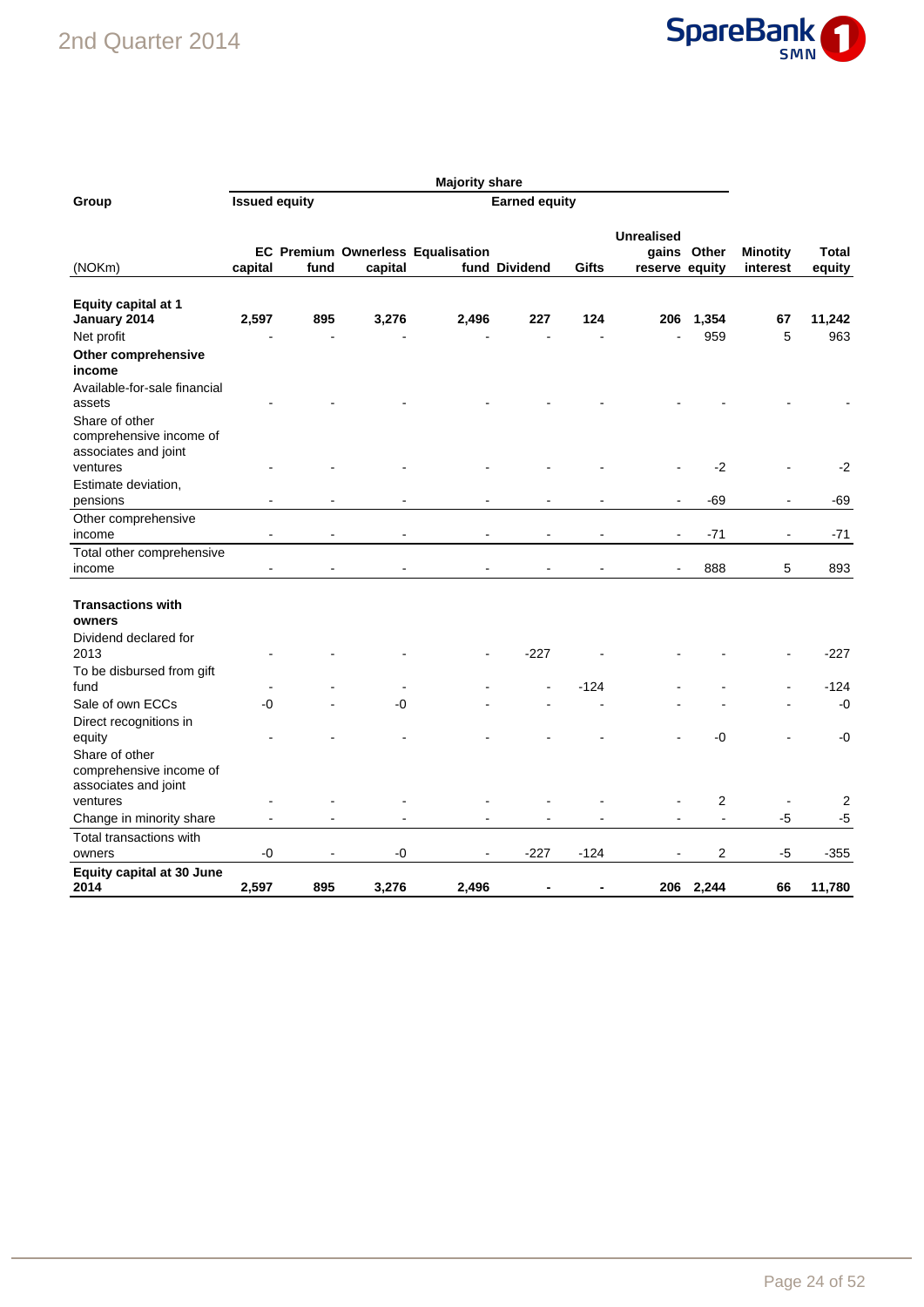

## Equity capital certificate ratio

|                                                   | 30 Jun  | 31 Dec  |
|---------------------------------------------------|---------|---------|
| (NOKm)                                            | 2014    | 2013    |
| <b>ECC</b> capital                                | 2,597   | 2,597   |
| Dividend equalisation reserve                     | 2.496   | 2,496   |
| Premium reserve                                   | 895     | 895     |
| Unrealised gains reserve                          | 126     | 126     |
| A. The equity capital certificate owners' capital | 6,114   | 6,114   |
| Ownerless capital                                 | 3.276   | 3,276   |
| Unrealised gains reserve                          | 69      | 69      |
| <b>B.</b> The saving bank reserve                 | 3,345   | 3,345   |
| To be disbursed from gift fund                    |         | 124     |
| Dividend declared                                 |         | 227     |
| Equity ex. profit                                 | 9,459   | 9,811   |
| Equity capital certificate ratio A/(A+B)          | 64.64 % | 64.64 % |

Equity capital certificate ratio for distribution 64.64 % 64.64 %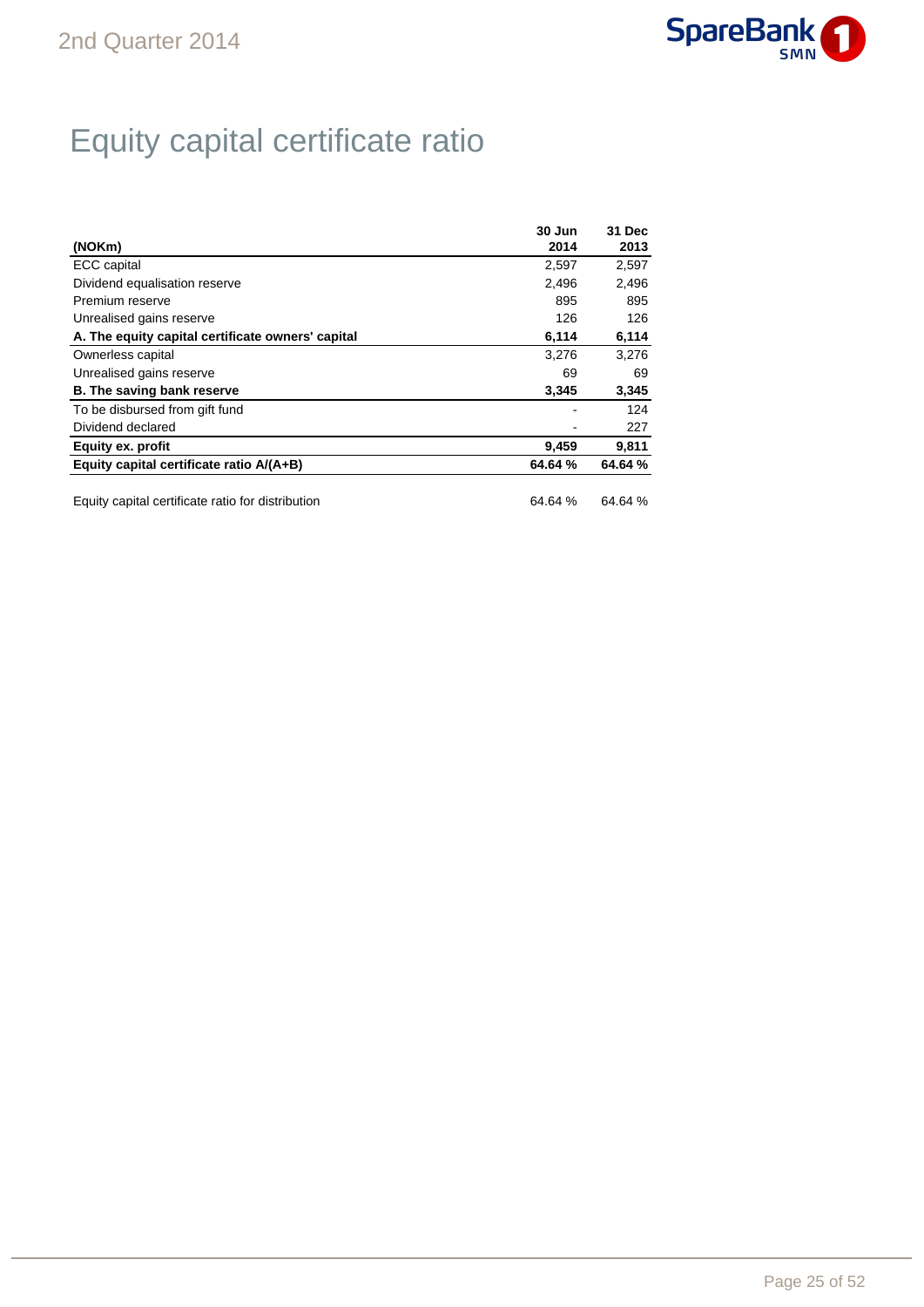

## Results from quarterly accounts

| Group (NOKm)                                | 2Q    | 1Q    | Q4          | Q <sub>3</sub> | Q2    | Q <sub>1</sub> | 4Q             | 3Q       | 2Q   |
|---------------------------------------------|-------|-------|-------------|----------------|-------|----------------|----------------|----------|------|
|                                             | 2014  | 2014  | 2013        | 2013           | 2013  | 2013           | 2012           | 2012     | 2012 |
| Interest income                             | 1.055 | 1,027 | 1,059       | 1.068          | 1,036 | 954            | 941            | 989      | 989  |
| Interest expenses                           | 625   | 615   | 624         | 634            | 633   | 611            | 543            | 630      | 619  |
| <b>Net interest</b>                         | 430   | 412   | 436         | 434            | 403   | 343            | 399            | 358      | 369  |
| Commission income                           | 326   | 318   | 323         | 323            | 323   | 262            | 280            | 252      | 240  |
| Commission expenses                         | 28    | 25    | 25          | 28             | 21    | 20             | 28             | 25       | 22   |
| Other operating income                      | 96    | 93    | 84          | 72             | 95    | 75             | 69             | 68       | 71   |
| Commission income and other income          | 394   | 385   | 382         | 367            | 396   | 317            | 321            | 294      | 288  |
| <b>Dividends</b>                            | 14    | 46    | $\mathbf 0$ | 11             | 30    | $\Omega$       | $\overline{2}$ | $\Omega$ | 9    |
| Income from investment in related companies | 131   | 82    | 98          | 120            | 36    | 101            | 3              | 91       | 59   |
| Net return on financial investments         | 56    | 129   | 58          | 5              | $-17$ | 61             | 32             | 86       | 17   |
| Net return on financial investments         | 201   | 257   | 156         | 135            | 49    | 162            | 37             | 177      | 85   |
| <b>Total income</b>                         | 1.026 | 1,055 | 974         | 937            | 849   | 822            | 756            | 829      | 742  |
| Staff costs                                 | 245   | 254   | 222         | 224            | 237   | 240            | 234            | 235      | 223  |
| <b>Administration costs</b>                 | 126   | 123   | 134         | 100            | 117   | 97             | 113            | 112      | 98   |
| Other operating expenses                    | 72    | 64    | 110         | 83             | 81    | 78             | 90             | 75       | 76   |
| <b>Total operating expenses</b>             | 443   | 441   | 465         | 406            | 436   | 414            | 437            | 421      | 398  |
| <b>Result before losses</b>                 | 583   | 614   | 508         | 530            | 413   | 407            | 319            | 408      | 345  |
| Loss on loans, guarantees etc.              | 15    | 17    | 32          | 30             | 21    | 17             | 17             | 16       | 17   |
| <b>Result before tax</b>                    | 568   | 597   | 476         | 501            | 391   | 390            | 302            | 392      | 328  |
| Tax charge                                  | 103   | 99    | 110         | 98             | 102   | 77             | 69             | 77       | 81   |
| Result investment held for sale, after tax  | $-1$  | 1     | $-4$        | 31             | $-4$  | $\overline{7}$ | 27             | -9       | -9   |
| Net profit                                  | 464   | 500   | 361         | 433            | 285   | 321            | 260            | 306      | 238  |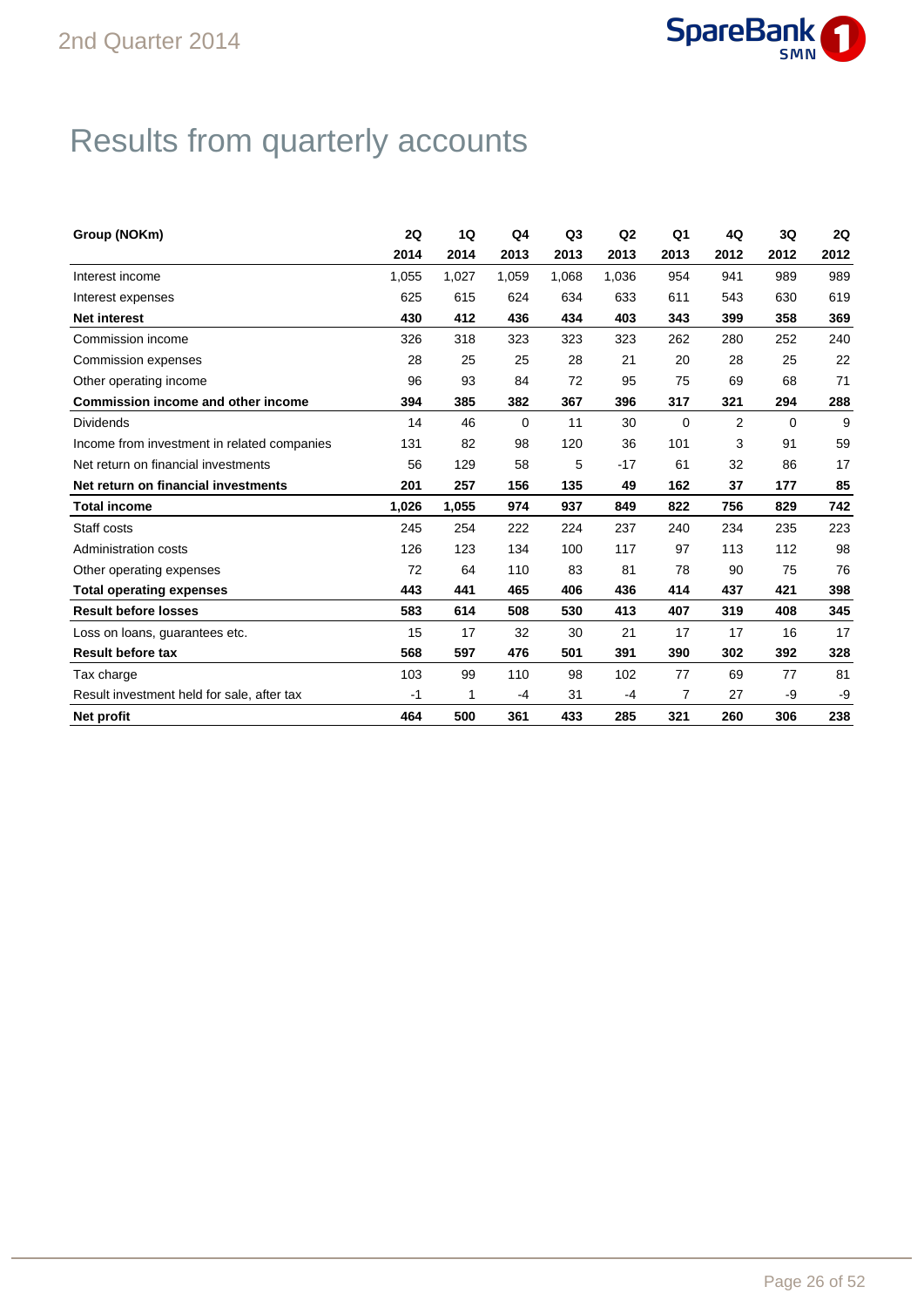

## Key figures from quarterly accounts

| Group (NOKm)                                                                                          | 2Q      | 1Q      | Q4      | Q3      | Q <sub>2</sub> | Q1      | 4Q      | 3Q      | 2Q      |
|-------------------------------------------------------------------------------------------------------|---------|---------|---------|---------|----------------|---------|---------|---------|---------|
|                                                                                                       | 2014    | 2014    | 2013    | 2013    | 2013           | 2013    | 2012    | 2012    | 2012    |
| <b>Profitability</b>                                                                                  |         |         |         |         |                |         |         |         |         |
| Return on equity per quarter                                                                          | 16.0%   | 17.7%   | 13.1%   | 16.3%   | 11.1%          | 12.7%   | 10.5%   | 12.8%   | 10.7%   |
| Cost-income ratio                                                                                     | 43 %    | 42%     | 48%     | 43%     | 51%            | 50%     | 58%     | 51%     | 54%     |
| <b>Balance sheet</b>                                                                                  |         |         |         |         |                |         |         |         |         |
| Gross loans to customers<br>Gross loans incl. SB1<br>Boligkreditt and SB1                             | 85,206  | 79,366  | 80,303  | 79,842  | 78,976         | 76,425  | 74,943  | 75,357  | 73,595  |
| Næringskreditt                                                                                        | 114,561 | 111,560 | 112,038 | 110,237 | 108,968        | 106,830 | 104,909 | 103,274 | 100,552 |
| Deposits from customers                                                                               | 59,408  | 54,736  | 56,074  | 53,423  | 55,294         | 52,603  | 52,252  | 50,836  | 51,504  |
| <b>Total assets</b>                                                                                   | 118,758 | 111,609 | 115,360 | 111,977 | 113,190        | 110,790 | 107,919 | 110,605 | 107,780 |
| Average total assets<br>Growth in loans incl. SB1<br>Boligkreditt and SB1<br>Næringskredtt last 12    | 115,184 | 113,485 | 113,668 | 112,583 | 111,979        | 109,344 | 109,279 | 109,227 | 103,422 |
| months                                                                                                | 5.1%    | 4.4 %   | 6.8%    | 6.7%    | 8.4%           | 9.7%    | 10.2 %  | 11.4 %  | 10.6%   |
| Growth in deposits last 12<br>months                                                                  | 7.4 %   | 4.1%    | 7.3%    | 5.1%    | 7.3%           | 7.4%    | 9.2%    | 10.5%   | 12.0%   |
| Losses and defaults in %<br>of gross loans incl. SB1<br><b>Boligkreditt and SB1</b><br>Næringskreditt |         |         |         |         |                |         |         |         |         |
| Impairment losses ratio                                                                               | 0.05%   | 0.06%   | 0.12%   | 0.11%   | 0.08%          | 0.06%   | 0.06%   | 0.06%   | 0.07%   |
| Non-performing commitm. as<br>a percentage of gross loans                                             | 0.29%   | 0.24%   | 0.34%   | 0.35 %  | 0.38%          | 0.36%   | 0.36%   | 0.39%   | 0.34%   |
| Other doubtful commitm. as<br>a percentage of gross loans                                             | 0.18%   | 0.21%   | 0.14%   | 0.19%   | 0.13%          | 0.15%   | 0.14%   | 0.16%   | 0.20%   |
| <b>Solidity</b>                                                                                       |         |         |         |         |                |         |         |         |         |
| Common equity tier 1                                                                                  | 11.4 %  | 11.1%   | 11.1 %  | 10.7%   | 10.3%          | 10.4%   | 10.0%   | 9.3%    | 9.5%    |
| Core capital ratio                                                                                    | 13.3 %  | 12.9%   | 13.0%   | 12.6%   | 12.2%          | 11.7%   | 11.3%   | 10.6%   | 11.0%   |
| Capital adequacy ratio                                                                                | 15.0%   | 14.8%   | 14.7%   | 14.2 %  | 13.8%          | 13.3 %  | 13.3 %  | 11.9%   | 12.4 %  |
| Core capital                                                                                          | 11,635  | 11,303  | 10,989  | 10,707  | 10,508         | 9,686   | 9,357   | 8,826   | 8,722   |
| Net equity and related capital                                                                        | 13,164  | 12,893  | 12,417  | 12,053  | 11,894         | 10,971  | 10,943  | 9,891   | 9,900   |
| Key figures ECC *)                                                                                    |         |         |         |         |                |         |         |         |         |
| ECC price                                                                                             | 54.25   | 53.75   | 55.00   | 45.70   | 46.50          | 46.90   | 34.80   | 37.00   | 32.10   |
| Number of certificates<br>issued, millions                                                            | 129.83  | 129.83  | 129.83  | 129.83  | 129.83         | 129.83  | 129.83  | 129.83  | 124.21  |
| Booked equity capital per<br>ECC (including dividend)                                                 | 58.32   | 56.39   | 55.69   | 53.76   | 51.66          | 50.32   | 50.09   | 49.00   | 47.97   |
| Profit per ECC, majority                                                                              | 2.29    | 2.48    | 1.79    | 2.18    | 1.43           | 1.55    | 1.29    | 1.54    | 1.22    |
| Price-Earnings Ratio                                                                                  | 5.91    | 5.42    | 7.68    | 5.23    | 8.13           | 7.55    | 6.74    | 6.09    | 6.58    |
| Price-Book Value Ratio                                                                                | 0.93    | 0.95    | 0.99    | 0.85    | 0.90           | 0.93    | 0.69    | 0.76    | 0.67    |

\*) The key figures are corrected for issues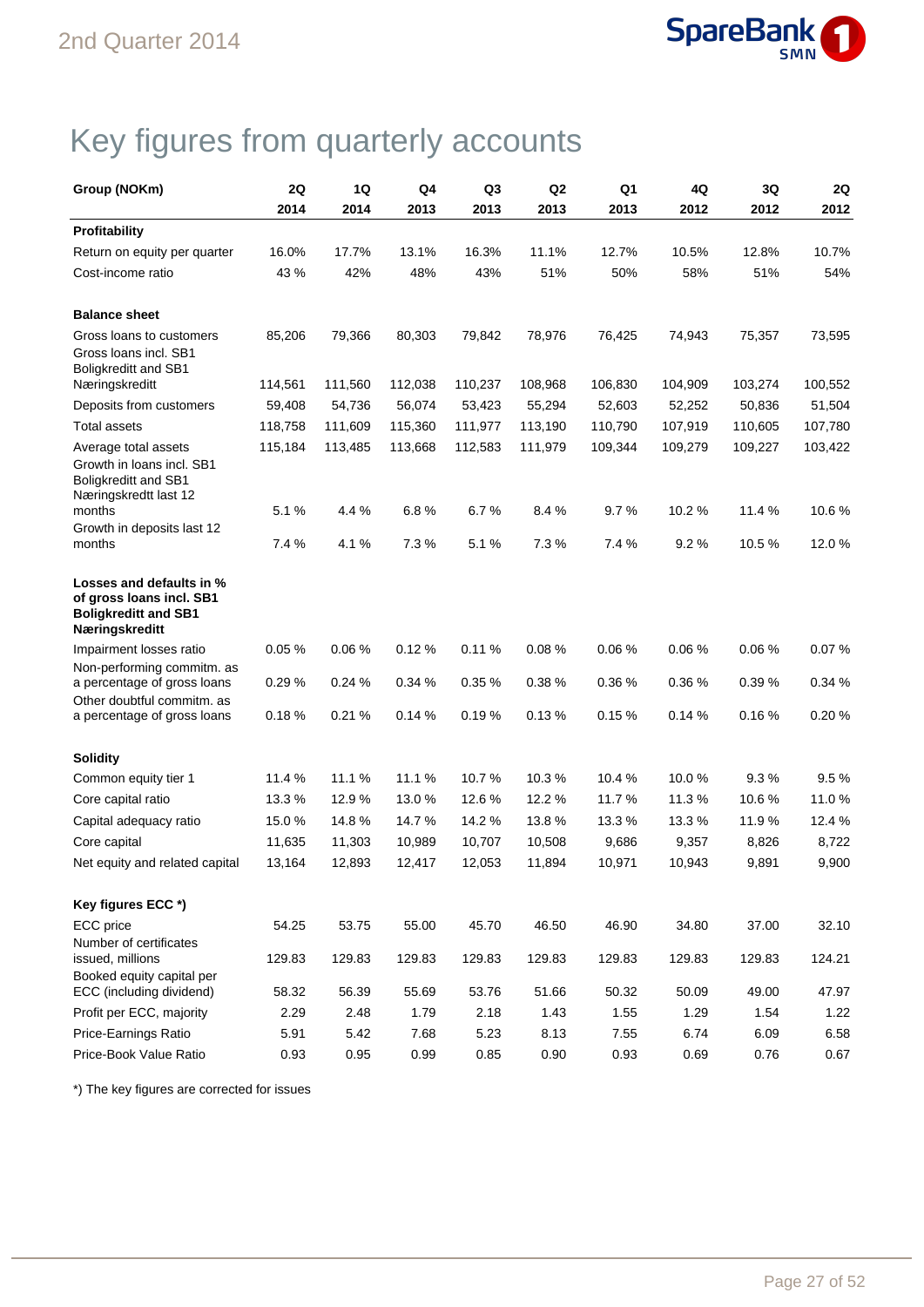

## **Notes**

### Contents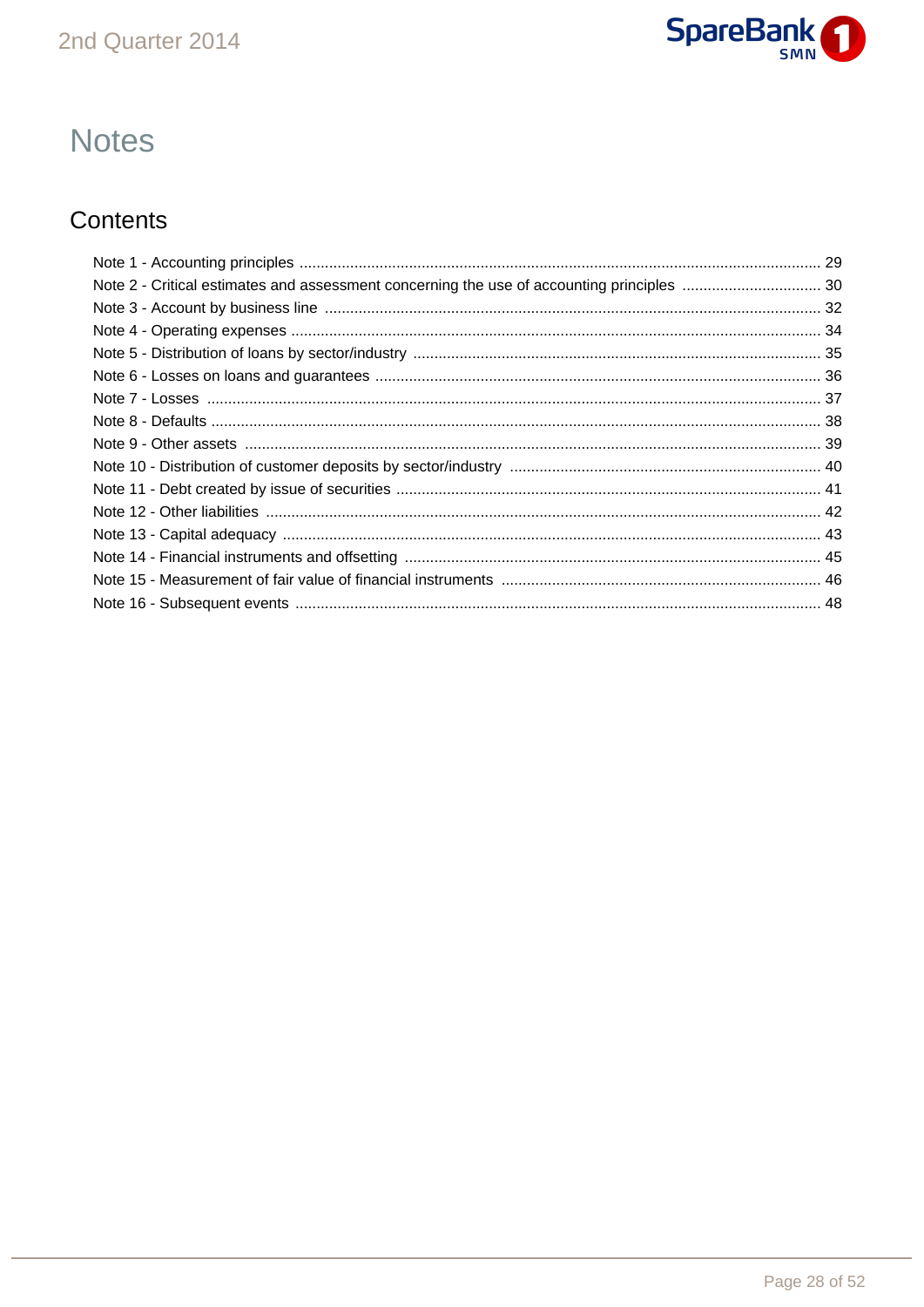

### Note 1 - Accounting principles

SpareBank 1 SMN prepares and presents its quarterly accounts in compliance with the Stock Exchange Regulations, Stock Exchange Rules and International Financial Reporting Standards (IFRS) approved by EU, including IAS 34, Interim Financial Reporting. As from 2007 the company accounts are also prepared and presented under IFRS. This entails that investments in associates and subsidiaries are recognised using the cost method. For this reason results recorded by associates and subsidiaries are not included in the parent bank's accounts.

The quarterly accounts do not include all the information required in a complete set of annual financial statements and should be read in conjunction with the annual accounts for 2013. Further, the Group has in this quarterly report used the same accounting principles and calculation methods as in the latest annual report and accounts, except:

**IFRS 10** – Consolidated Financial Statements. This standard deals with defining "subsidiary", and gives more weight to actual control than earlier rules. Control exists only where an investor has power over relevant activities of the investee, exposure to variable returns, and in addition the ability to use its power to affect the investee's returns. In cases where loan terms are breached, the Bank will consider whether it has achieved genuine power under IFRS 10. The standard is implemented from 1 January 2014.

**IFRS 11** – Joint Arrangements replaces IAS 31 and SIC-13. IFRS 11 removes the opportunity to apply proportional consolidation for jointly-controlled entities. The Bank has considered the effect of the new standard, in particular in relation to the alliance Alliansesamarbeidet SpareBank 1 DA, and concluded that it will not be of essential significance for the Group's reporting. The standard is implemented from 1 January 2014.

**IFRS 12** – Disclosure of Interests in Other Entities. This standard extends the disclosure requirement in next year's annual accounts as regards investments in subsidiaries, associates, jointly controlled entities and structured entities. The standard is implemented from 1 January 2014.

**Amended IAS 27** – Separate Financial Statements and IAS 28 - Investments in Associates and Joint Ventures. Due to the introduction of IFRS 10, 11 and 12, the IASB has revised IAS 27 and IAS 28 which coordinate the standards with the new accounting standards. Following the revision, IAS 27 only regulates separate financial statements, while IAS 28 regulates investments in both associates and joint ventures that are to be accounted for using the equity method.

**Amendments to IAS 32** - offsetting financial assets and financial liabilities.The amendment to this standard concerns the presentation of financial assets and liabilities and does not entail significant changes in the offsetting of financial assets and liabilities in the financial statements.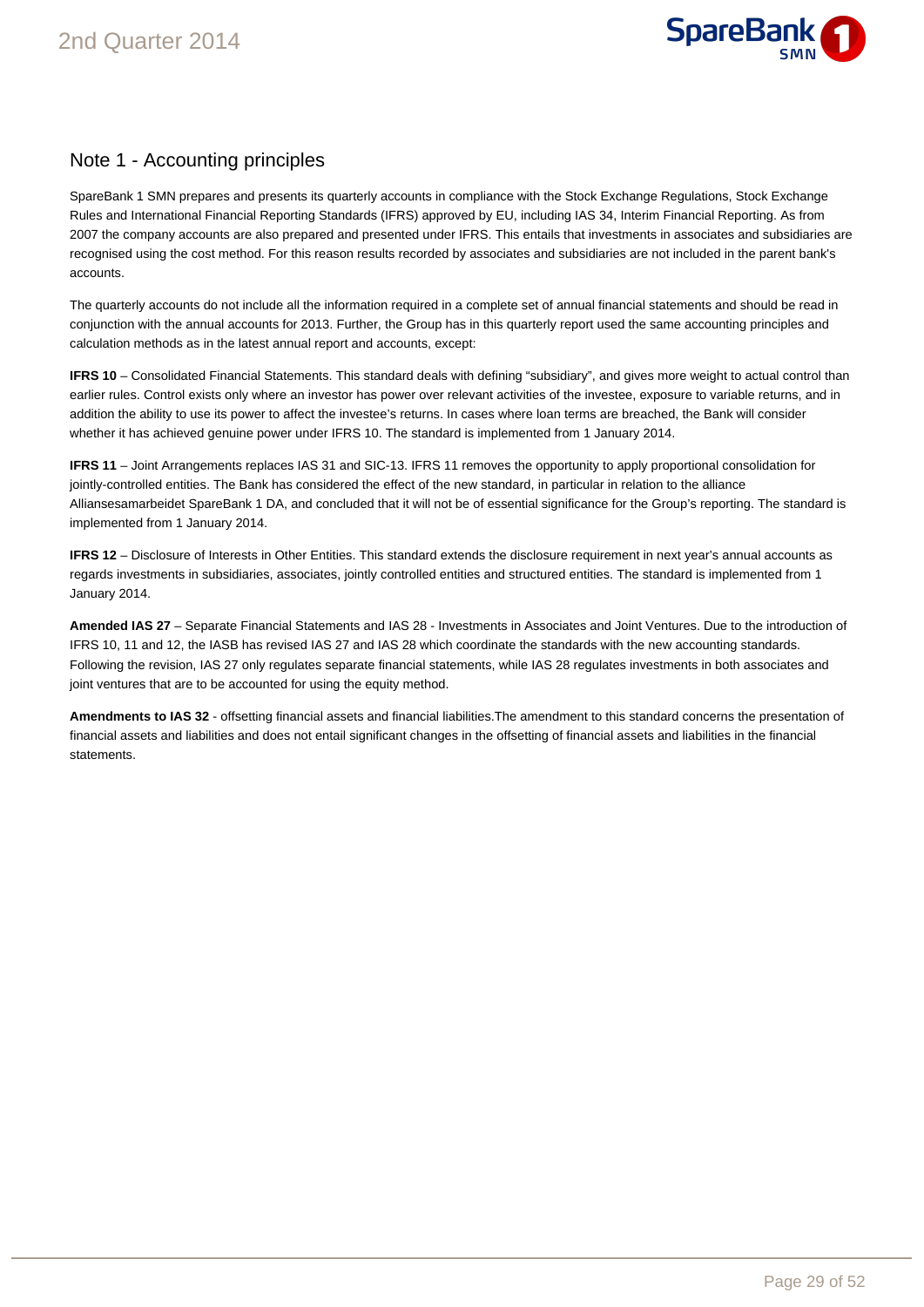

### Note 2 - Critical estimates and assessment concerning the use of accounting principles

When it prepares the consolidated accounts the management team makes estimates, discretionary assessments and assumptions which influence the application of accounting principles. This accordingly affects recognised amounts for assets, liabilities, revenues and expenses. Last year's annual accounts give a closer explanation of significant estimates and assumptions in Note 4 Critical estimates and assessments concerning the use of accounting principles.

#### **Nets Holding AS**

SpareBank 1 SMN has entered an agreement to sell its stake in Nets Holding AS. The stake is 2.2 per cent, corresponding to 4,028,773 shares. The sale requires the approval of the regulatory authorities. The shares are measured at fair value via profit/loss and are valued at the end of the second quarter at the agreed sale price in Danish kroner converted using the exchange rate in effect on the balance sheet date. Unrealised gain including agio is recognised in an amount of NOK 156.2m. In addition, received dividend is recognised in an amount of NOK 8.8m. The transaction is completed in July 2014.

#### **Pensions**

The Group has obtained a new pension calculation as of 30 June 2014. For a description of the various pension schemes, see note 25 in annual report for 2013.

The Group's pension liabilities are accounted for under IAS 19R. Deviations from estimates are therefore reflected directly in equity capital and are presented under other income and expenses.

|                                         |             | 31 Dec 1 January                | 30 June |
|-----------------------------------------|-------------|---------------------------------|---------|
| <b>Actuarial assumptions</b>            | 2013        | 2014                            | 2014    |
| Discount rate                           | 4.00 %      | 4.00 %                          | 3.25%   |
| Expected rate of return on plan assets  | 4.00%       | 4.00%                           | 3.25%   |
| Expected future wage and salary growth  | 3.50%       | 3.50%                           | 3.50%   |
| Expected adjustment on basic amount (G) | 3.50%       | 3.50%                           | 3.50%   |
| Expected increase in current pension    | 0.60%       | 0.60%                           | 0.60%   |
| Employers contribution                  | 14.10 %     | 14.10 %                         | 14.10 % |
| Demographic assumptions:                |             |                                 |         |
| Mortality base table                    | K2013 BE    |                                 |         |
| <b>Disability</b>                       | <b>IR73</b> |                                 |         |
|                                         |             | 2 % up to 50 year, 0 % after 50 |         |
| Voluntary exit                          | year        |                                 |         |

#### **Movement in net pension liability in the balance sheet**

| Group (NOKm)                                          | <b>Funded</b> | <b>Unfunded</b> | Total |
|-------------------------------------------------------|---------------|-----------------|-------|
| Net pension liability in the balance sheet 1.1        | -107          | 27              | $-79$ |
| OCI accounting 1 Jan                                  | -5            | -               | -5    |
| OCI accounting 30 June                                | 98            |                 | 99    |
| Net defined-benefit costs in profit and loss account  | 12            |                 | 13    |
| Paid in pension premium, defined-benefit schemes      | -28           | ۰               | $-28$ |
| Paid in pension premium, defined-benefit plan         |               | -3              | -3    |
| Net pension liability in the balance sheet 30 June 14 | -29           | 27              | -3    |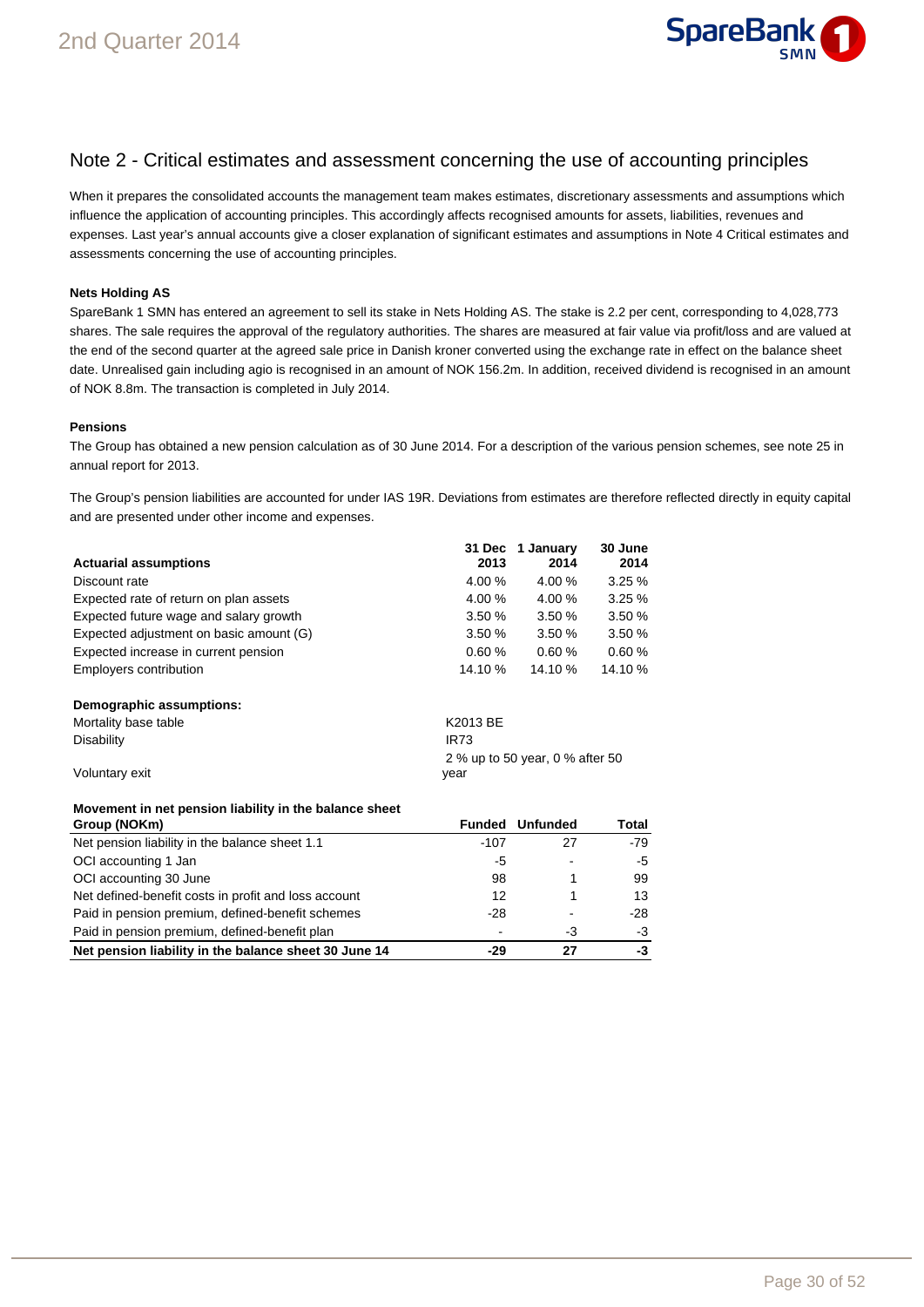

|                                                                           | 30 June | 31 Dec |
|---------------------------------------------------------------------------|---------|--------|
| Net pension liability in the balance sheet Group (NOKm)                   | 2014    | 2013   |
| Net present value of pension liabilities in funded schemes                | 729     | 638    |
| Estimated value of pension assets                                         | $-736$  | $-721$ |
| Net pension liability in the balance sheet before employer's contribution | $-7$    | -83    |
| Employers contribution                                                    | 4       |        |
| Net pension liability in the balance sheet                                | -3      | $-79$  |

| Pension cost 30 June 14 Group (NOKm)                                                         | 30 June<br>2014 | 31 Dec<br>2013 |
|----------------------------------------------------------------------------------------------|-----------------|----------------|
| Present value of pension accumulated in the year                                             | 12              | 22             |
| Net interest income                                                                          | $-2$            | $-4$           |
| Net pension cost related to defined plans, incl unfunded pension<br>commitment               | 10              | 18             |
| Empolyer's contribution subject to accrual accounting                                        |                 | 4              |
| Cost of defined contribution pension and early retirement pension scheme.<br>new arrangement | 14              | 30             |
| <b>Total pension cost</b>                                                                    | 27              | 52             |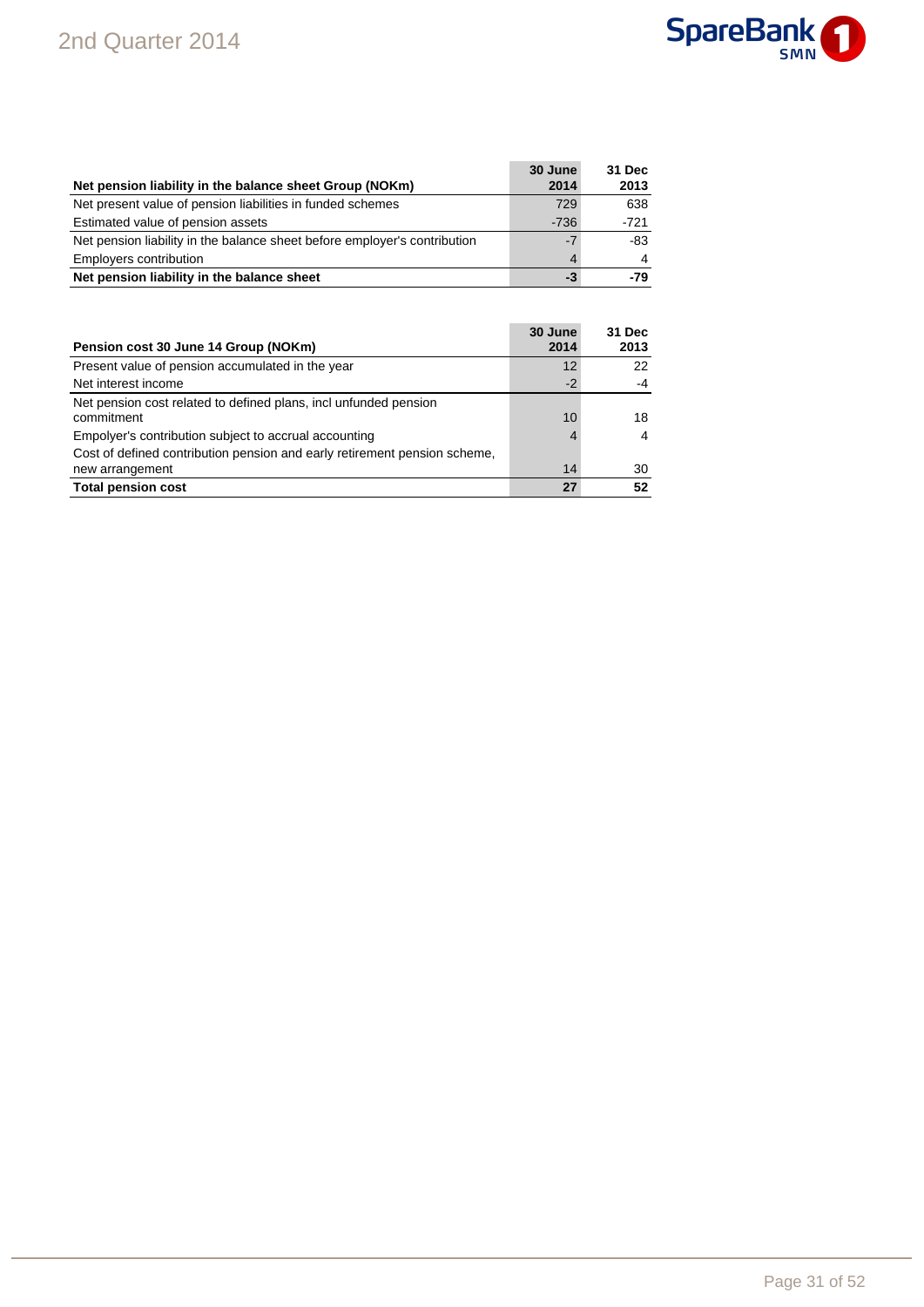

### Note 3 - Account by business line

As from 1 January 2014 the Bank's SMB portfolio is split up and assigned to Retail Banking and Corporate Banking respectively. Limited companies are transferred to Corporate Banking. Sole proprietorships, agricultural customers and associations etc are transferred to Retail Banking. Historical data have not been reworked owing to the difficulty of reconstructing such data at a sufficiently precise level.

For the subsidiaries the figures refer to the respective company accounts, while for joint ventures incorporated by the equity method the Group's profit share is stated, after tax, as well as book value of the investment at group level.

| Group 30 June 2014                                                                     |                  |                 |                          |                |                                               |                                            |                            |                |                        |                  |
|----------------------------------------------------------------------------------------|------------------|-----------------|--------------------------|----------------|-----------------------------------------------|--------------------------------------------|----------------------------|----------------|------------------------|------------------|
| <b>Profit and loss account</b><br>(NOKm)                                               | <b>RM</b>        |                 | <b>CM Markets</b>        | <b>EM1</b>     | SB <sub>1</sub><br><b>Finans</b><br><b>MN</b> | SB <sub>1</sub><br>Regnskaps-<br>huset SMN | SB <sub>1</sub><br>Gruppen | <b>BN</b>      | <b>Bank Uncollated</b> | Total            |
| Net interest                                                                           | 404              | 411             | -3                       | 1              | 62                                            | -0                                         |                            |                | $-33$                  | 843              |
| Interest from allocated capital                                                        | 21               | 33              | 0                        | $\overline{a}$ | $\overline{\phantom{a}}$                      | $\blacksquare$                             |                            |                | $-54$                  |                  |
| <b>Total interest income</b>                                                           | 425              | 444             | -3                       | 1              | 62                                            | -0                                         |                            |                | $-87$                  | 843              |
| Commission income and other<br>income                                                  | 383              | 80              | 12                       | 177            | $-2$                                          | 106                                        |                            |                | 25                     | 780              |
| Net return on financial<br>investments **)                                             | 0                | 13              | 20                       | $\blacksquare$ | $\blacksquare$                                | $\overline{a}$                             | 150                        | 55             | 219                    | 459              |
| Total income *)                                                                        | 809              | 537             | 30                       | 178            | 60                                            | 106                                        | 150                        | 55             | 156                    | 2,081            |
| <b>Total operating expenses</b>                                                        | 380              | 150             | 31                       | 152            | 26                                            | 87                                         | $\blacksquare$             | $\blacksquare$ | 57                     | 884              |
| <b>Ordinary operating profit</b>                                                       | 428              | 387             | $-2$                     | 26             | 34                                            | 19                                         | 150                        | 55             | 99                     | 1,197            |
| Loss on loans, guarantees etc.                                                         | 1                | 28              | $\mathbf 0$              | $\blacksquare$ | 3                                             | $\blacksquare$                             | ÷,                         | $\blacksquare$ | 0                      | 32               |
| Result before tax including<br>held for sale                                           | 427              | 359             | $-2$                     | 26             | 32                                            | 19                                         | 150                        | 55             | 99                     | 1,165            |
| Post-tax return on equity                                                              | 39.3 %           | 18.0%           |                          |                |                                               |                                            |                            |                |                        | 16.8%            |
| Balance (NOKm)<br>Loans and advances to<br>customers                                   | 75,490           | 34,656          |                          |                | 3,511                                         |                                            |                            |                |                        | 903 114,561      |
| Adv. of this to SB1 Boligkreditt<br>and SB1 Næringskreditt<br>Individual allowance for | $-28,208$        | $-1,146$        |                          |                |                                               |                                            |                            |                | -1                     | $-29,355$        |
| impairment on loan<br>Group allowance for impairment                                   | $-28$            | $-134$          |                          |                | $-13$                                         |                                            |                            |                | -0                     | $-176$           |
| on loan                                                                                | $-90$            | $-188$          |                          |                | $-16$                                         |                                            |                            |                |                        | $-295$           |
| Other assets                                                                           | 239              | 134             |                          | 256            | 12                                            | 138                                        |                            | 1,228 1,164    | 30,851                 | 34,023           |
| <b>Total assets</b>                                                                    | 47,403           | 33,322          | -                        | 256            | 3,494                                         | 138                                        |                            | 1,228 1,164    |                        | 31,753 118,758   |
| Deposits to customers<br>Other liabilities and equity                                  | 32,150<br>15,253 | 25,872<br>7,450 | $\overline{\phantom{a}}$ | 256            | 3,494                                         | $\blacksquare$<br>138                      |                            | 1,228 1,164    | 1,386<br>30,367        | 59,408<br>59,351 |
| <b>Total liabilites</b>                                                                | 47,403           | 33,322          | -                        | 256            | 3,494                                         | 138                                        |                            | 1,228 1,164    |                        | 31,753 118,758   |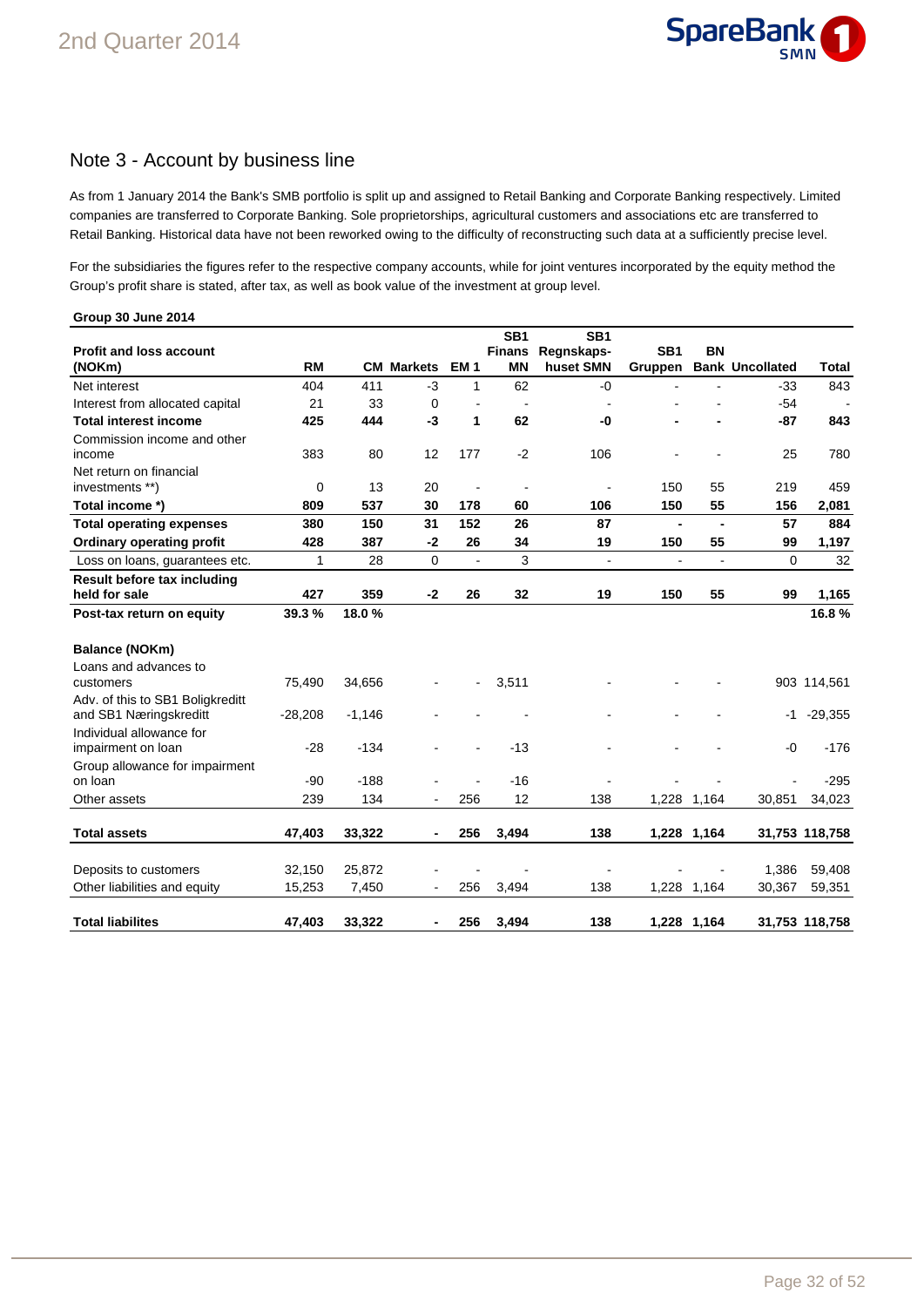

### **Group 30 June 2013**

|                                                                             |           |        |                               |              |              | SB <sub>1</sub> | SB <sub>1</sub>                   |        |           |        |                          |
|-----------------------------------------------------------------------------|-----------|--------|-------------------------------|--------------|--------------|-----------------|-----------------------------------|--------|-----------|--------|--------------------------|
| <b>Profit and loss</b>                                                      |           |        | Group                         |              |              |                 | Finans Regnskaps-                 | SB1    | ΒN        |        |                          |
| account (NOKm)                                                              | <b>RM</b> |        | <b>SME Corporates Markets</b> |              | EM 1         | ΜN              | huset SMN Gruppen Bank Uncollated |        |           |        | <b>Total</b>             |
| Net interest                                                                | 285       | 139    | 325                           | $-2$         | 2            | 58              | -0                                |        |           | -61    | 746                      |
| Interest from                                                               |           |        |                               |              |              |                 |                                   |        |           |        |                          |
| allocated capital                                                           | 5         | 1      | 19                            | -0           |              |                 |                                   |        |           | $-25$  | $\overline{\phantom{a}}$ |
| <b>Total interest</b>                                                       |           |        |                               |              |              |                 |                                   |        |           |        |                          |
| income                                                                      | 291       | 140    | 344                           | $-2$         | $\mathbf{2}$ | 58              | -0                                |        |           | -86    | 746                      |
| Commission income                                                           |           |        |                               |              |              |                 |                                   |        |           |        |                          |
| and other income                                                            | 310       | 38     | 42                            | 19           | 174          | $-1$            | 73                                |        |           | 58     | 713                      |
| Net return on financial                                                     |           |        |                               |              |              |                 |                                   |        |           |        |                          |
| investments **)                                                             | 0         | 1      | 11                            | 27           |              | $\blacksquare$  | $\blacksquare$                    | 79     | 43        | 53     | 214                      |
| Total income *)                                                             | 601       | 179    | 397                           | 44           | 176          | 57              | 73                                | 79     | 43        | 25     | 1,673                    |
| <b>Total operating</b>                                                      |           |        |                               |              |              |                 |                                   |        |           |        |                          |
| expenses                                                                    | 325       | 67     | 138                           | 41           | 134          | 21              | 61                                |        |           | 61     | 850                      |
| <b>Ordinary operating</b>                                                   |           |        |                               |              |              |                 |                                   |        |           |        |                          |
| profit                                                                      | 277       | 112    | 259                           | $\mathbf{2}$ | 42           | 35              | 12                                | 79     | 43        | $-36$  | 823                      |
| Loss on loans,                                                              |           |        |                               |              |              |                 |                                   |        |           |        |                          |
| guarantees etc.                                                             | 6         | 3      | 24                            |              |              | 6               |                                   |        |           | $-1$   | 38                       |
| <b>Result before tax</b>                                                    |           |        |                               |              |              |                 |                                   |        |           |        |                          |
| including held for                                                          |           |        |                               |              |              |                 |                                   |        |           |        |                          |
| sale                                                                        | 270       | 109    | 235                           | $\mathbf{2}$ | 42           | 29              | 12                                | 79     | 43        | $-35$  | 785                      |
| Post-tax return on                                                          |           |        |                               |              |              |                 |                                   |        |           |        |                          |
| equity                                                                      | 31.9%     | 31.5%  | 10.0%                         |              |              |                 |                                   |        |           |        | 11.9%                    |
|                                                                             |           |        |                               |              |              |                 |                                   |        |           |        |                          |
| <b>Balance (NOKm)</b>                                                       |           |        |                               |              |              |                 |                                   |        |           |        |                          |
| Loans and advances                                                          |           |        |                               |              |              |                 |                                   |        |           |        |                          |
| to customers                                                                | 63,875    | 8,827  | 32,420                        |              |              | 3,224           |                                   |        |           |        | 622 108,968              |
| Adv. of this to                                                             |           |        |                               |              |              |                 |                                   |        |           |        |                          |
| SpareBank 1                                                                 |           |        |                               |              |              |                 |                                   |        |           |        |                          |
| <b>Boligkreditt</b>                                                         | $-30,485$ | $-402$ | $-577$                        |              |              |                 |                                   |        |           | 1,471  | $-29,992$                |
| Individual allowance                                                        |           |        |                               |              |              |                 |                                   |        |           |        |                          |
| for impairment on                                                           |           |        |                               |              |              |                 |                                   |        |           |        |                          |
| loan                                                                        | $-27$     | -18    | -95                           |              |              | $-13$           |                                   |        |           | 0      | $-153$                   |
| Group allowance for                                                         |           |        |                               |              |              |                 |                                   |        |           |        |                          |
| impairment on loan                                                          | $-73$     | $-30$  | $-175$                        |              |              | $-16$           |                                   |        |           | -0     | $-295$                   |
| Other assets                                                                | 254       | 28     | 171                           |              | 190          | 12              | 49                                |        | 957 1,136 | 32,278 | 35,074                   |
|                                                                             |           |        |                               |              |              |                 |                                   |        |           |        |                          |
| <b>Total assets</b>                                                         | 33,544    | 8,405  | 31,744                        |              | 190          | 3,207           | 49                                |        | 957 1,136 |        | 33,958 113,190           |
|                                                                             |           |        |                               |              |              |                 |                                   |        |           |        |                          |
| Deposits to                                                                 |           |        |                               |              |              |                 |                                   |        |           |        |                          |
| customers                                                                   | 24,695    | 8,640  | 20,601                        |              |              |                 | 5                                 |        |           | 1,354  | 55,294                   |
| Other liabilities and                                                       |           |        |                               |              |              |                 |                                   |        |           |        |                          |
| equity                                                                      | 8,850     | $-235$ | 11,143                        |              | 190          | 3,207           | 44                                |        | 957 1,136 | 32,604 | 57,896                   |
|                                                                             |           |        |                               |              |              |                 |                                   |        |           |        |                          |
| <b>Total liabilites</b>                                                     | 33,544    | 8,405  | 31,744                        |              | 190          | 3,207           | 49                                |        | 957 1,136 |        | 33,958 113,190           |
| *) A portion of capital market income (Markets) is distributed on RM and CM |           |        |                               |              |              |                 |                                   |        |           |        |                          |
|                                                                             |           |        |                               |              |              |                 | 30 Jun                            | 30 Jun |           |        |                          |
| **) Specification of net return on financial investments (NOKm)             |           |        |                               |              |              |                 | 2014                              | 2013   |           |        |                          |
| Capital gains/dividends, shares                                             |           |        |                               |              |              |                 | 214                               | 26     |           |        |                          |

| OPECHICATOR TELLELUITI UI IIIIAHCIAI IIIVESIMEHIS (NONNI) | 2014  | ں ا ں ے |
|-----------------------------------------------------------|-------|---------|
| Capital gains/dividends, shares                           | 214   | 26      |
| Bonds and derivatives                                     | -3    | 5       |
| Forex and fixed income business, Markets                  | 34    | 42      |
| Net return on financial investments                       | 245   | 74      |
| SpareBank 1 Gruppen                                       | 150   | 79      |
| SpareBank 1 Boligkreditt                                  | 12    | 13      |
| SpareBank 1 Næringskreditt                                | 20    | 3       |
| <b>BN Bank</b>                                            | 55    | 43      |
| SpareBank 1 Markets                                       | $-18$ |         |
| Other jointly controlled companies                        | -6    |         |
| Income from investment in related companies               | 214   | 140     |
| Total                                                     | 459   | 214     |
|                                                           |       |         |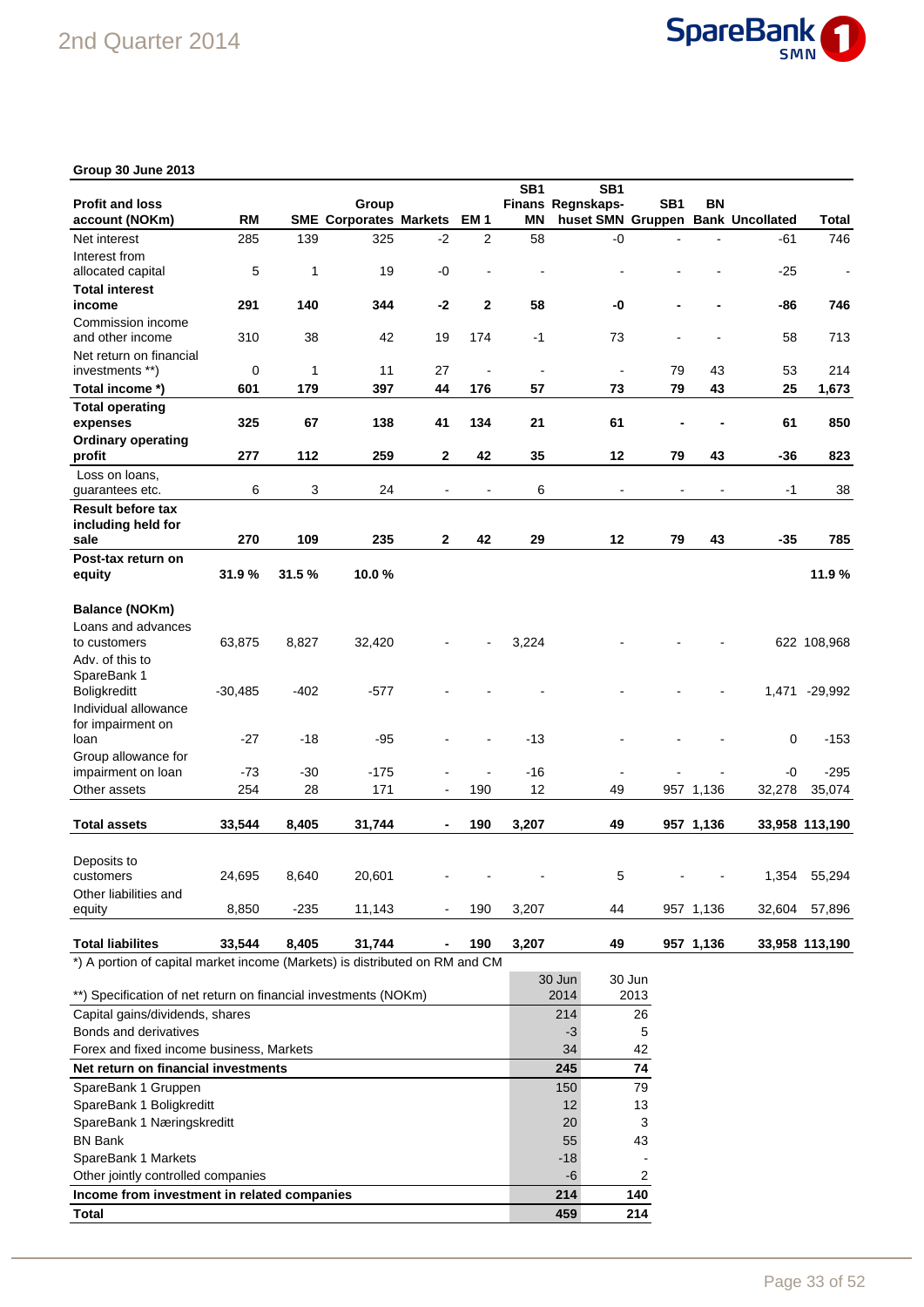

### Note 4 - Operating expenses

|                | <b>Parent bank</b> |        |                                        | Group          |                |                |  |
|----------------|--------------------|--------|----------------------------------------|----------------|----------------|----------------|--|
| 31 Dec<br>2013 | 30 Jun<br>2013     | 30 Jun | 2014 (NOKm)                            | 30 Jun<br>2014 | 30 Jun<br>2013 | 31 Dec<br>2013 |  |
| 592            | 310                |        | 313 Personnel expenses                 | 500            | 477            | 923            |  |
| 187            | 93                 |        | 106 IT costs                           | 119            | 103            | 206            |  |
| 24             | 11                 |        | 10 Postage and transport of valuables  | 13             | 14             | 29             |  |
| 38             | 18                 |        | 21 Marketing                           | 40             | 26             | 58             |  |
| 53             | 25                 |        | 19 Ordinary depreciation               | 55             | 57             | 118            |  |
| 120            | 62                 |        | 58 Operating expenses, real properties | 45             | 49             | 118            |  |
| 58             | 24                 |        | 25 Purchased services                  | 31             | 31             | 71             |  |
| 125            | 57                 |        | 58 Other operating expense             | 82             | 94             | 199            |  |
| 1,197          | 601                |        | 611 Total other operating expenses     | 884            | 850            | 1.722          |  |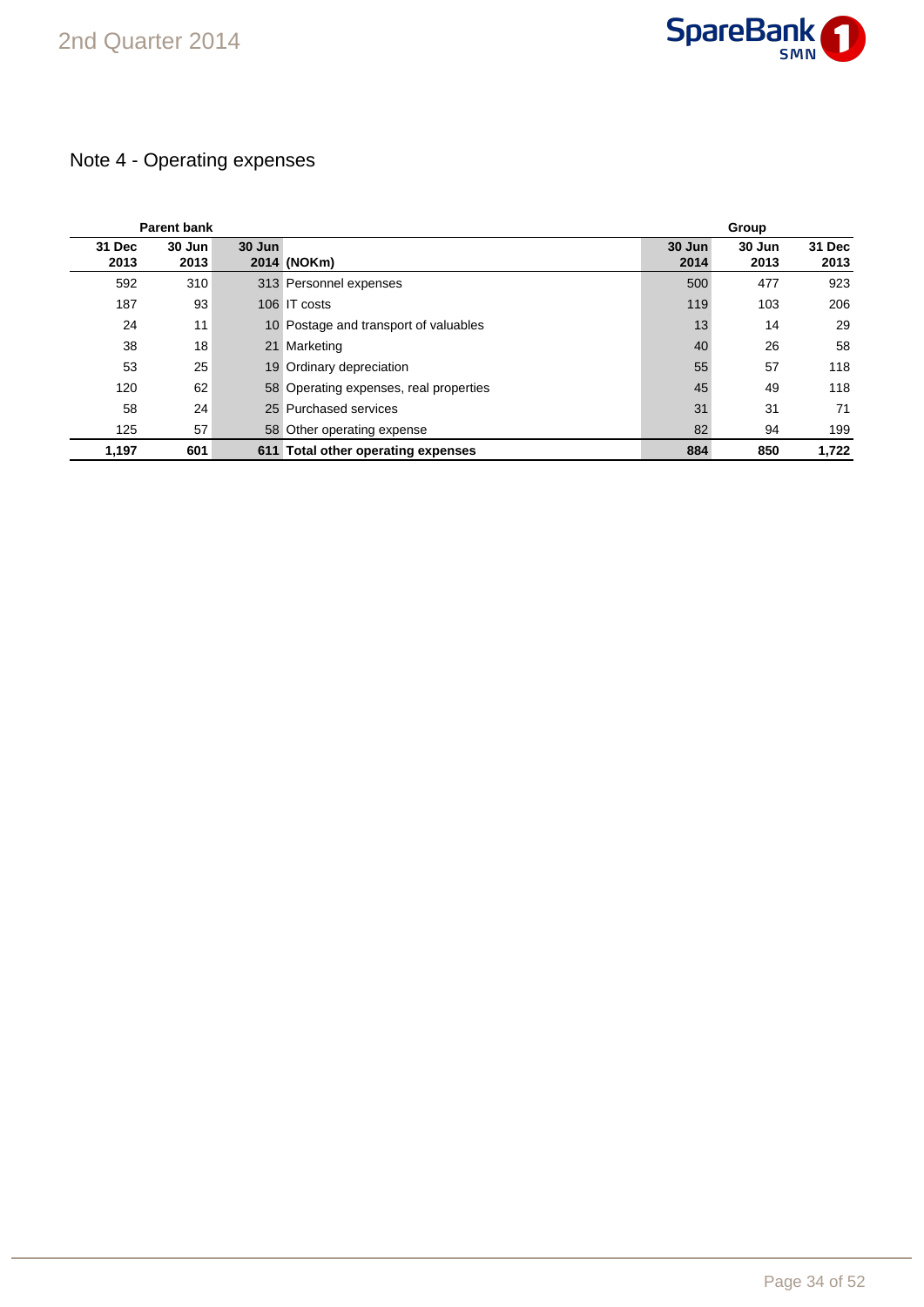

### Note 5 - Distribution of loans by sector/industry

|                | <b>Parent bank</b> |        |                                                                | Group          |                |                       |  |  |
|----------------|--------------------|--------|----------------------------------------------------------------|----------------|----------------|-----------------------|--|--|
| 31 Dec<br>2013 | 30 Jun<br>2013     | 30 Jun | 2014 (NOKm)                                                    | 30 Jun<br>2014 | 30 Jun<br>2013 | <b>31 Dec</b><br>2013 |  |  |
| 6,208          | 5,862              |        | 6,406 Agriculture, forestry, fisheries, hunting                | 6,552          | 6,025          | 6,359                 |  |  |
| 2,334          | 2,024              |        | 1,361 Sea farming industries                                   | 1,497          | 2,175          | 2,463                 |  |  |
| 1,946          | 2,225              |        | 1,804 Manufacturing                                            | 2,056          | 2,435          | 2,142                 |  |  |
| 2,693          | 3,041              |        | 2,681 Construction, power and water supply                     | 3,201          | 3,571          | 3,207                 |  |  |
| 2,275          | 2,518              |        | 2,320 Retail trade, hotels and restaurants                     | 2,473          | 2,694          | 2,442                 |  |  |
| 5,395          | 5,553              |        | 4,954 Maritime sector                                          | 4,961          | 5,561          | 5,402                 |  |  |
| 12,048         | 12,585             |        | 12,549 Property management                                     | 12,622         | 12,052         | 12,118                |  |  |
| 3,646          | 3,447              |        | 3,715 Business services                                        | 3,954          | 3,687          | 3,867                 |  |  |
| 2,284          | 2,416              |        | 2,282 Transport and other services provision                   | 2,701          | 2,737          | 2,706                 |  |  |
| 400            | 169                |        | 201 Public administration                                      | 220            | 195            | 423                   |  |  |
| 2,391          | 1,983              |        | 3.074 Other sectors                                            | 3,075          | 1,989          | 2,395                 |  |  |
| 41,619         | 41,823             |        | 41,346 Gross Ioans in retail market                            | 43,312         | 43,123         | 43,523                |  |  |
| 67,146         | 64,548             |        | 69,721 Wage earners                                            | 71,249         | 65,846         | 68,515                |  |  |
| 108,765        | 106,371            |        | 111,067 Gross Ioans incl. SB1 Boligkreditt /SB1 Næringskreditt | 114,561        | 108,968        | 112,038               |  |  |
| 30,514         | 29,382             |        | 28,128 SpareBank 1 Boligkreditt                                | 28,128         | 29,382         | 30,514                |  |  |
| 1,221          | 611                |        | 1,227 SpareBank 1 Næringskreditt                               | 1,227          | 611            | 1,221                 |  |  |
| 77,030         | 76,379             |        | 81,712 Gross Ioans in balance sheet                            | 85,206         | 78,976         | 80,303                |  |  |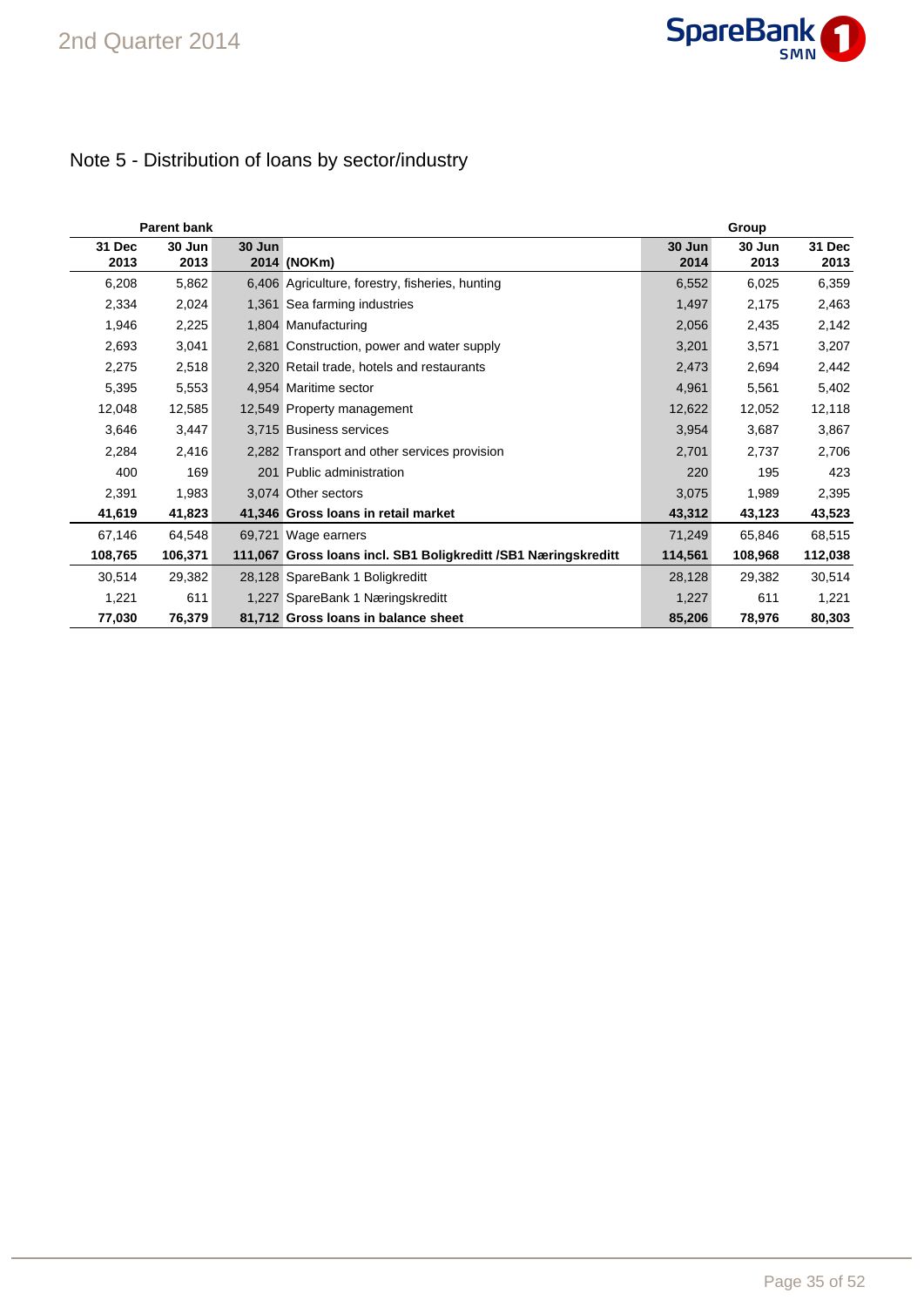

|                | <b>Parent bank</b> |        |                                                                                                                                         |                | Group          |                |
|----------------|--------------------|--------|-----------------------------------------------------------------------------------------------------------------------------------------|----------------|----------------|----------------|
| 31 Dec<br>2013 | 30 Jun<br>2013     | 30 Jun | 2014 (NOKm)                                                                                                                             | 30 Jun<br>2014 | 30 Jun<br>2013 | 31 Dec<br>2013 |
| 22             | 12                 |        | Change in individual impairment losses provisions for the<br>12 period                                                                  |                | 10             | 29             |
|                |                    |        | Change in collective impairment losses provisions for the<br>- period                                                                   |                |                |                |
| 34             | 21                 |        | Actual loan losses on commitments for which provisions have<br>17 been made<br>Actual loan losses on commitments for which no provision | 23             | 25             | 40             |
| 39             | 4                  |        | 10 has been made                                                                                                                        | 16             | 8              | 45             |
| $-13$          | -4                 |        | -10 Recoveries on commitments previously written-off                                                                                    | $-11$          | -4             | $-14$          |
| 82             | 33                 |        | 29 Losses of the year on loans and quarantees                                                                                           | 32             | 38             | 101            |

### Note 6 - Losses on loans and guarantees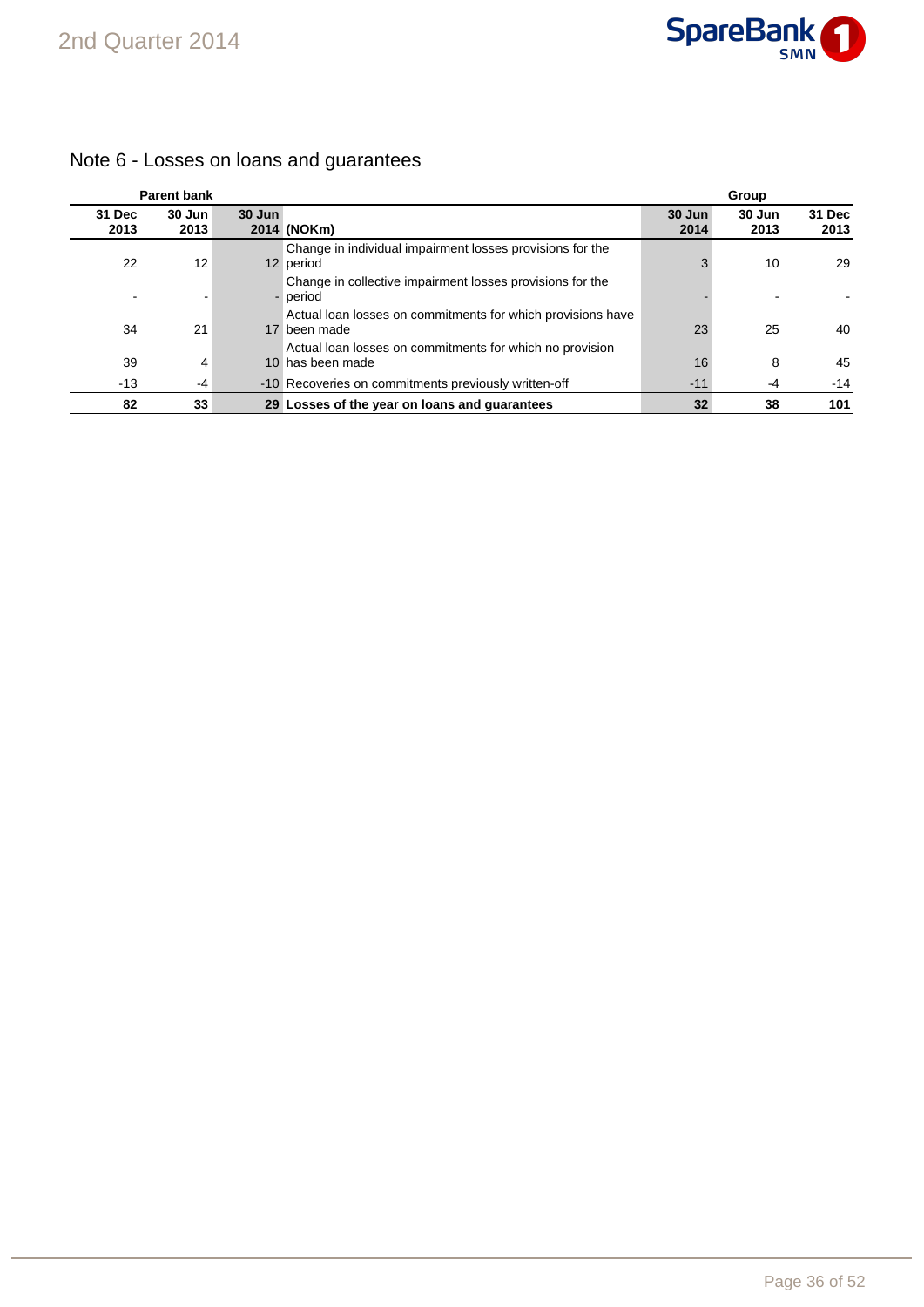

### Note 7 - Losses

|                | <b>Parent bank</b> |        |                                                                                                                         |                | Group          |                |
|----------------|--------------------|--------|-------------------------------------------------------------------------------------------------------------------------|----------------|----------------|----------------|
| 31 Dec<br>2013 | 30 Jun<br>2013     | 30 Jun | 2014 (NOKm)                                                                                                             | 30 Jun<br>2014 | 30 Jun<br>2013 | 31 Dec<br>2013 |
| 129            | 129                |        | 150 Individual write-downs to cover loss on loans at 1.1*<br>+ Increased write-downs on provisions previously written   | 173            | 144            | 144            |
| 12             | 10                 |        | 10 down                                                                                                                 | 10             | 10             | 15             |
| 16             | 6                  |        | 13 - Reversal of provisions from previous periods                                                                       | 18             |                | 18             |
| 59             | 29                 |        | 33 + Write-downs on provisions not previously written down                                                              | 35             | 32             | 71             |
| 34             | 22                 |        | - Actual losses during the period for which provisions for<br>17 individual impairment losses have been made previously | 23             | 26             | 40             |
| 150            | 139                |        | 162 Specification of loss provisions at end of period                                                                   | 176            | 153            | 173            |
| 73             | 25                 |        | 27 Actual losses                                                                                                        | 39             | 33             | 85             |

\*) Individually assessed impairment write-downs on guarantees, totalling NOK 1m, are shown in the balance sheet as a liability under 'Other liabilities'.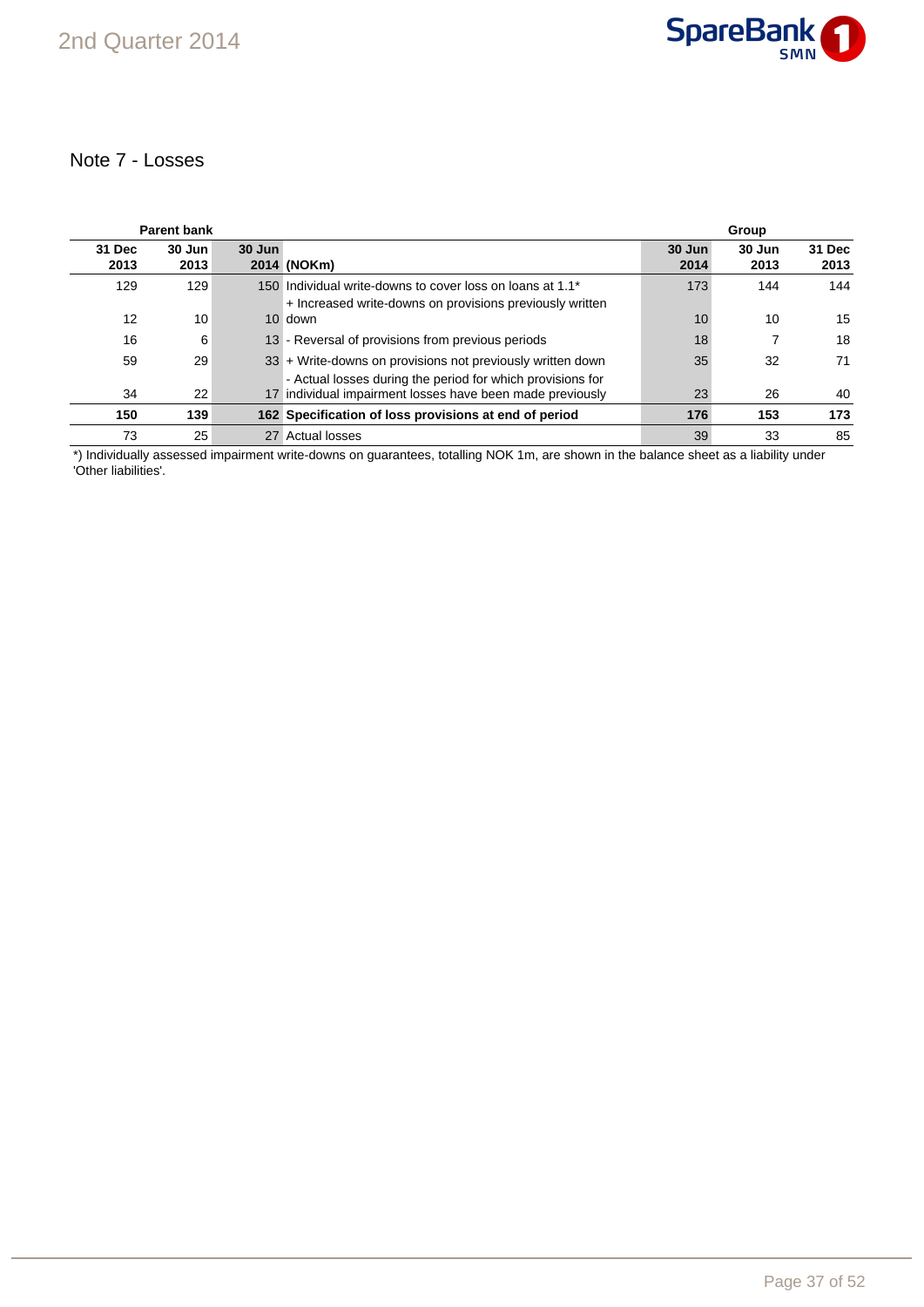

### Note 8 - Defaults

|                | <b>Parent bank</b> |        |                                               |                | Group          |                |
|----------------|--------------------|--------|-----------------------------------------------|----------------|----------------|----------------|
| 31 Dec<br>2013 | 30 Jun<br>2013     | 30 Jun | 2014 (NOKm)                                   | 30 Jun<br>2014 | 30 Jun<br>2013 | 31 Dec<br>2013 |
|                |                    |        | <b>Total defaults</b>                         |                |                |                |
| 311            | 381                |        | 274 Loans in default for more than 90 days *) | 334            | 413            | 386            |
| 73             | 84                 | 79     | - individual write-downs                      | 86             | 89             | 87             |
| 238            | 297                |        | 195 Net defaults                              | 248            | 324            | 299            |
| 24 %           | 22 %               |        | 29 % Provision rate                           | 26 %           | 22 %           | 23 %           |
|                |                    |        | <b>Problem Loans</b>                          |                |                |                |
| 146            | 128                |        | 189 Problem Ioans (not in default)            | 206            | 146            | 157            |
| 76             | 56                 | 84     | - individual write-downs                      | 90             | 64             | 86             |
| 70             | 72                 |        | 105 Net problem loans                         | 116            | 82             | 71             |
| 52 %           | 44 %               |        | 44 % Provision rate                           | 44 %           | 44 %           | 55 %           |

\*) There are no defaults that relates to loans in the guarantee portfolio taken over from BN Bank per Q2.

Any default in this portfolio will not entail loss for SpareBank 1 SMN.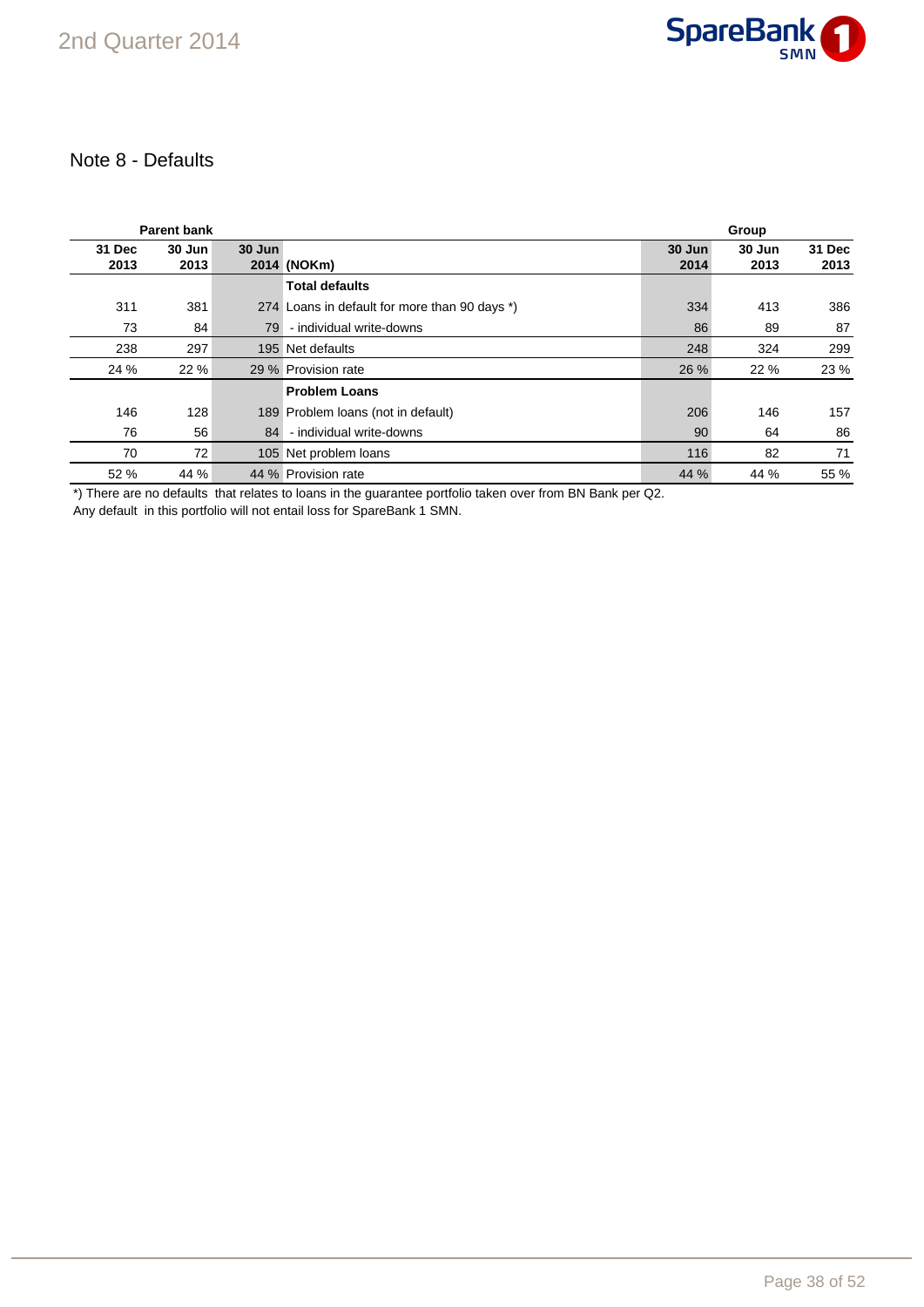

### Note 9 - Other assets

|                | <b>Parent bank</b> |        |                                      | Group          |                |                |  |
|----------------|--------------------|--------|--------------------------------------|----------------|----------------|----------------|--|
| 31 Dec<br>2013 | $30$ Jun<br>2013   | 30 Jun | 2014 (NOKm)                          | 30 Jun<br>2014 | 30 Jun<br>2013 | 31 Dec<br>2013 |  |
| $\blacksquare$ | -                  |        | 7 Deferred tax benefit               | 25             | 13             | 18             |  |
| 169            | 190                |        | 165 Fixed assets                     | 1,139          | 1,225          | 1,176          |  |
| 1,568          | 1,295              |        | 1,504 Earned income not yet received | 1,521          | 1,307          | 1,591          |  |
| 207            | 101                |        | 238 Accounts receivable, securities  | 238            | 101            | 207            |  |
| 82             | $\blacksquare$     |        | 11 Pensions                          | 11             | 74             | 82             |  |
| 84             | 396                |        | 160 Other assets                     | 447            | 371            | 270            |  |
| 2,110          | 1.982              |        | 2.085 Total other assets             | 3,380          | 3.090          | 3.344          |  |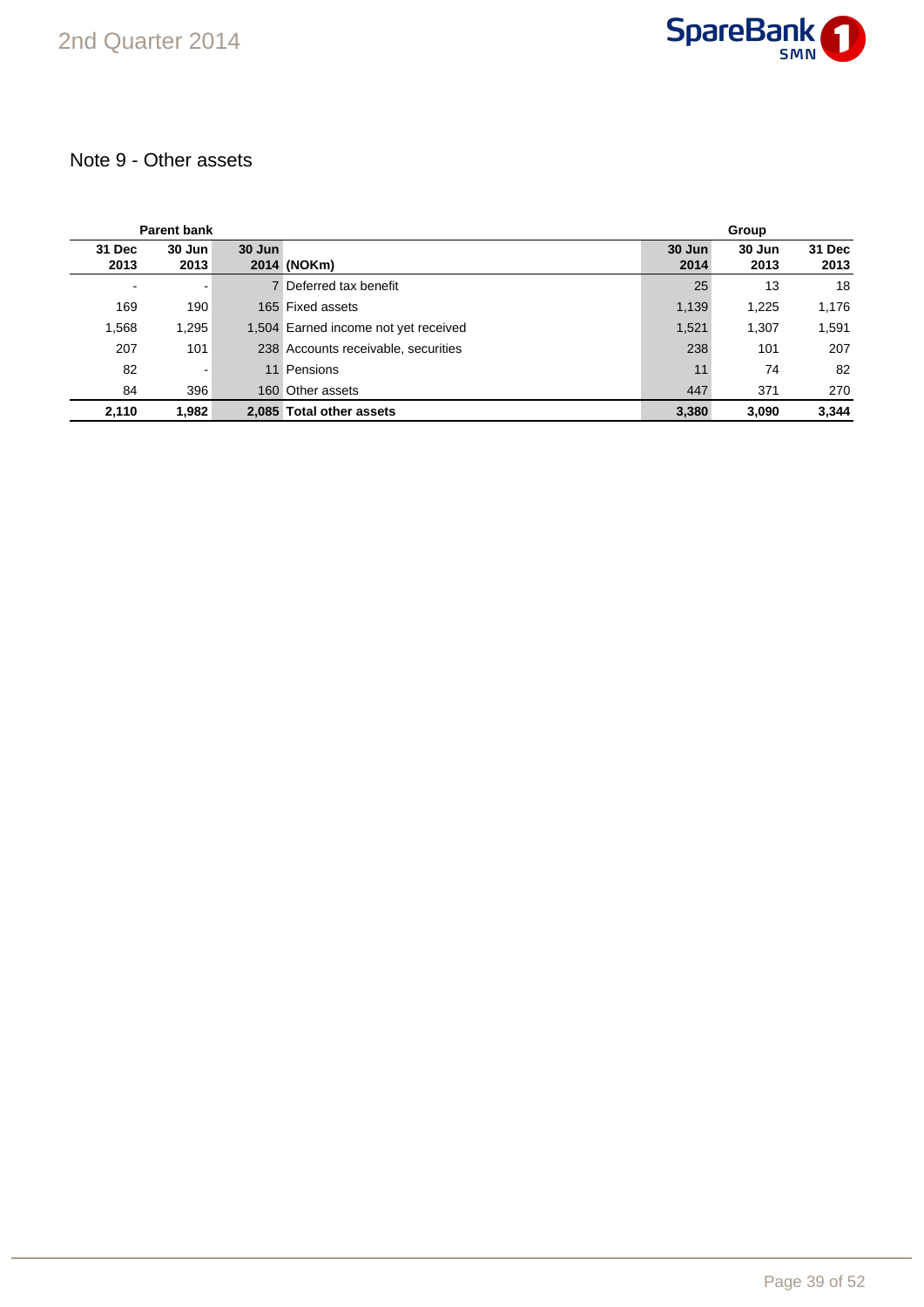

### Note 10 - Distribution of customer deposits by sector/industry

|                | <b>Parent bank</b> |              |                                                 | Group          |                |                |  |  |  |
|----------------|--------------------|--------------|-------------------------------------------------|----------------|----------------|----------------|--|--|--|
| 31 Dec<br>2013 | 30 Jun<br>2013     | 30 Jun       | 2014 (NOKm)                                     | 30 Jun<br>2014 | 30 Jun<br>2013 | 31 Dec<br>2013 |  |  |  |
| 2,059          | 2,128              |              | 2,202 Agriculture, forestry, fisheries, hunting | 2,202          | 2,128          | 2,059          |  |  |  |
| 406            | 258                |              | 641 Sea farming industries                      | 641            | 258            | 406            |  |  |  |
| 1,239          | 1,252              |              | 1,463 Manufacturing                             | 1,463          | 1,252          | 1,239          |  |  |  |
| 1,808          | 1,532              |              | 1,706 Construction, power and water supply      | 1,706          | 1,532          | 1,808          |  |  |  |
| 4,313          | 3,085              |              | 3,481 Retail trade, hotels and restaurants      | 3,481          | 3,085          | 4,313          |  |  |  |
| 2,150          | 1,687              |              | 1,605 Maritime sector                           | 1,605          | 1,687          | 2,150          |  |  |  |
| 4,142          | 4,872              |              | 3,858 Property management                       | 3,740          | 4,234          | 4,033          |  |  |  |
| 4,885          | 4,889              |              | 4,037 Business services                         | 4,037          | 4,915          | 4,885          |  |  |  |
| 4,320          | 3,823              |              | 4,399 Transport and other services provision    | 4,149          | 3,558          | 3,999          |  |  |  |
| 4,723          | 5,350              |              | 6,900 Public administration                     | 6,900          | 5,350          | 4,723          |  |  |  |
| 2,620          | 2,927              |              | 3.318 Other sectors                             | 3,285          | 2,900          | 2,594          |  |  |  |
| 32,666         | 31,805             | 33,609 Total |                                                 | 33,208         | 30,900         | 32,209         |  |  |  |
| 23,865         | 24,394             |              | 26,200 Wage earners                             | 26,200         | 24,394         | 23,865         |  |  |  |
| 56,531         | 56,198             |              | 59,808 Total deposits                           | 59,408         | 55,294         | 56,074         |  |  |  |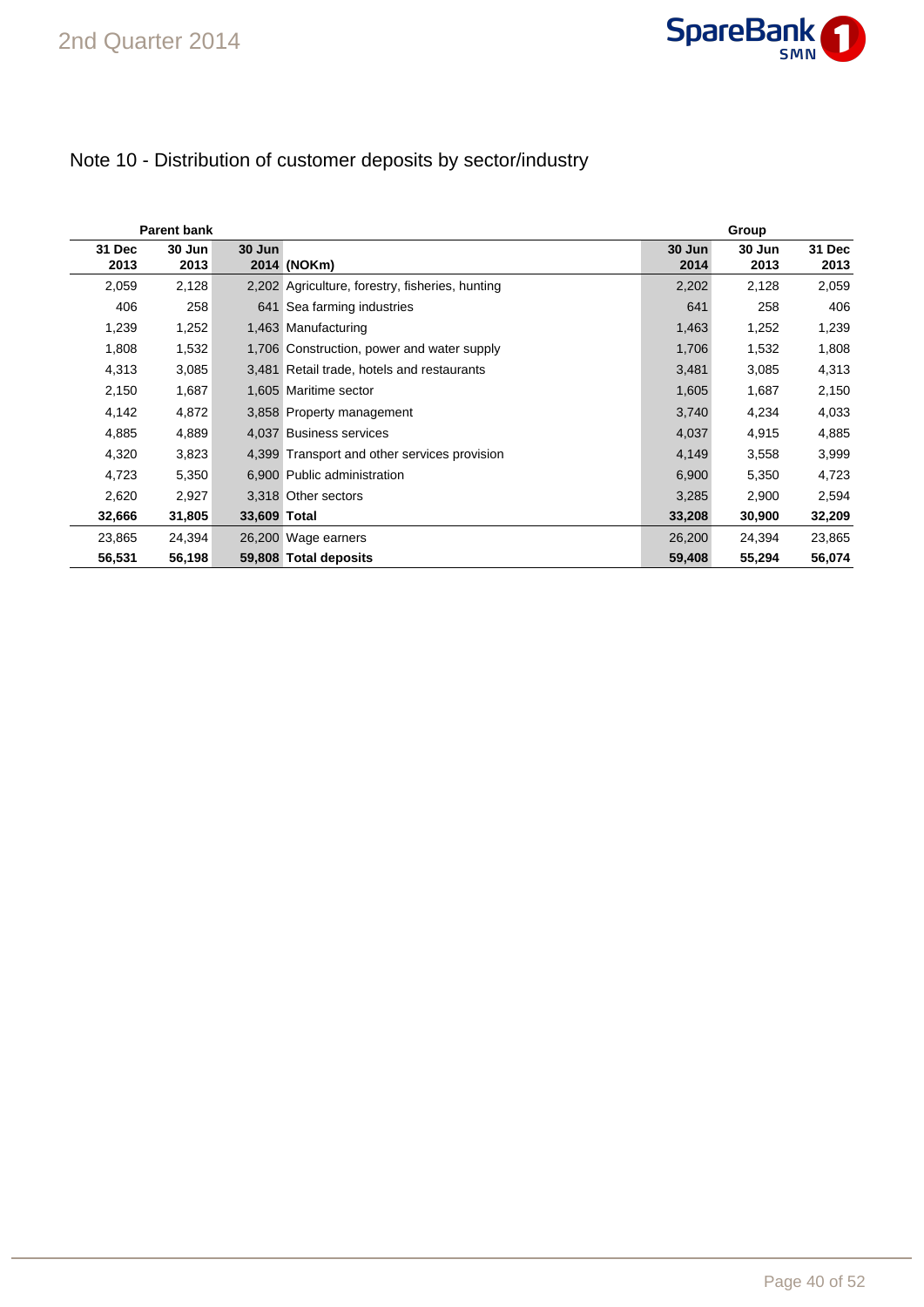### Note 11 - Debt created by issue of securities

|                | <b>Parent bank</b> |              |                                                | Group          |                |                |  |
|----------------|--------------------|--------------|------------------------------------------------|----------------|----------------|----------------|--|
| 31 Dec<br>2013 | 30 Jun<br>2013     | $30$ Jun     | 2014 (NOKm)                                    | 30 Jun<br>2014 | 30 Jun<br>2013 | 31 Dec<br>2013 |  |
| 2,750          | 107                |              | 775 Short-term debt instruments, nominal value | 775            | 107            | 2.750          |  |
| 30,718         | 30.558             |              | 30,337 Bond debt, nominal value                | 30.337         | 30,558         | 30.718         |  |
| 294            | 271                |              | 555 Value adjustments                          | 555            | 271            | 294            |  |
| 33.762         | 30.936             | 31.667 Total |                                                | 31.667         | 30.936         | 33,762         |  |

Change in securities debt, subordinated debt and hybrid equity (NOKm)

|                                                    |                |       | <b>Fallen</b>                  |                  |                |
|----------------------------------------------------|----------------|-------|--------------------------------|------------------|----------------|
|                                                    | 30 Jun<br>2014 |       | due/<br><b>Issued Redeemed</b> | Other            | 31 Dec<br>2013 |
|                                                    |                |       |                                | changes          |                |
| Short-term debt instruments, nominal value         | 775            |       | 1.977                          | 2                | 2.750          |
| Bond debt, nominal value                           | 30,337         | 5,995 | 6,317                          | -58              | 30,718         |
| Value adjustments                                  | 555            |       | $\overline{\phantom{0}}$       | 261              | 294            |
| <b>Total</b>                                       | 31,667         | 5,995 | 8,295                          | 205              | 33,762         |
|                                                    |                |       | <b>Fallen</b>                  |                  |                |
|                                                    | 30 Jun<br>2014 |       | due/<br><b>Issued Redeemed</b> | Other<br>changes | 31 Dec<br>2013 |
| Ordinary subordinated loan capital, nominal value  | 1,547          |       |                                | 25               | 1,522          |
| Perpetual subordinated loan capital, nominal value | 300            |       |                                | $\blacksquare$   | 300            |
|                                                    |                |       |                                |                  |                |
| Hybrid equity, nominal value                       | 1,400          |       |                                | $\blacksquare$   | 1,400          |
| Value adjustments                                  | 91             |       | $\overline{\phantom{0}}$       | 9                | 82             |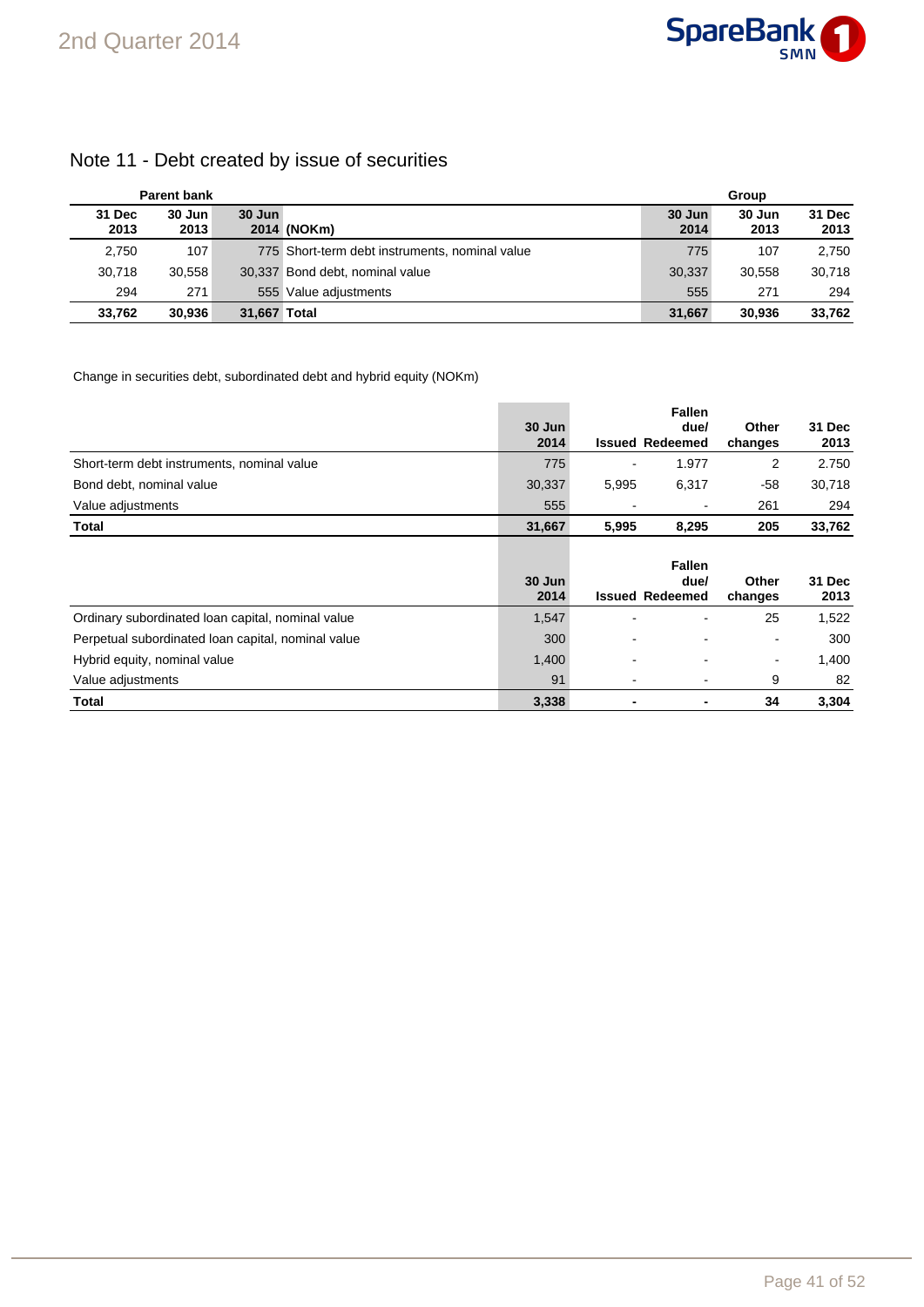

### Note 12 - Other liabilities

|                          | <b>Parent bank</b> |        |                                                         |                | Group          |                |
|--------------------------|--------------------|--------|---------------------------------------------------------|----------------|----------------|----------------|
| 31 Dec<br>2013           | 30 Jun<br>2013     | 30 Jun | 2014 (NOKm)                                             | 30 Jun<br>2014 | 30 Jun<br>2013 | 31 Dec<br>2013 |
| 17                       | 98                 |        | - Deferred tax                                          | 6              | 107            | 23             |
| 438                      | 282                |        | 251 Payable tax                                         | 294            | 321            | 476            |
| 8                        | 12                 |        | 8 Capital tax                                           | 8              | 12             | 8              |
| 883                      | 962                |        | 1,042 Accrued expenses and received, non-accrued income | 1,177          | 1,208          | 1,091          |
| 48                       | 69                 |        | 65 Provision for accrued expenses and commitments       | 65             | 69             | 48             |
| $\overline{\phantom{a}}$ |                    |        | - Pensions                                              |                | 2              | 2              |
| 73                       | 107                |        | 67 Drawing debt                                         | 67             | 107            | 73             |
| 7                        | 4                  |        | 8 Creditors                                             | 43             | 51             | 29             |
| 339                      | 88                 |        | 244 Debt from securities                                | 244            | 88             | 339            |
| 179                      | 217                |        | 314 Other liabilities                                   | 311            | 246            | 213            |
| 1,992                    | 1,837              |        | 1,999 Total other liabilites                            | 2,222          | 2,210          | 2,303          |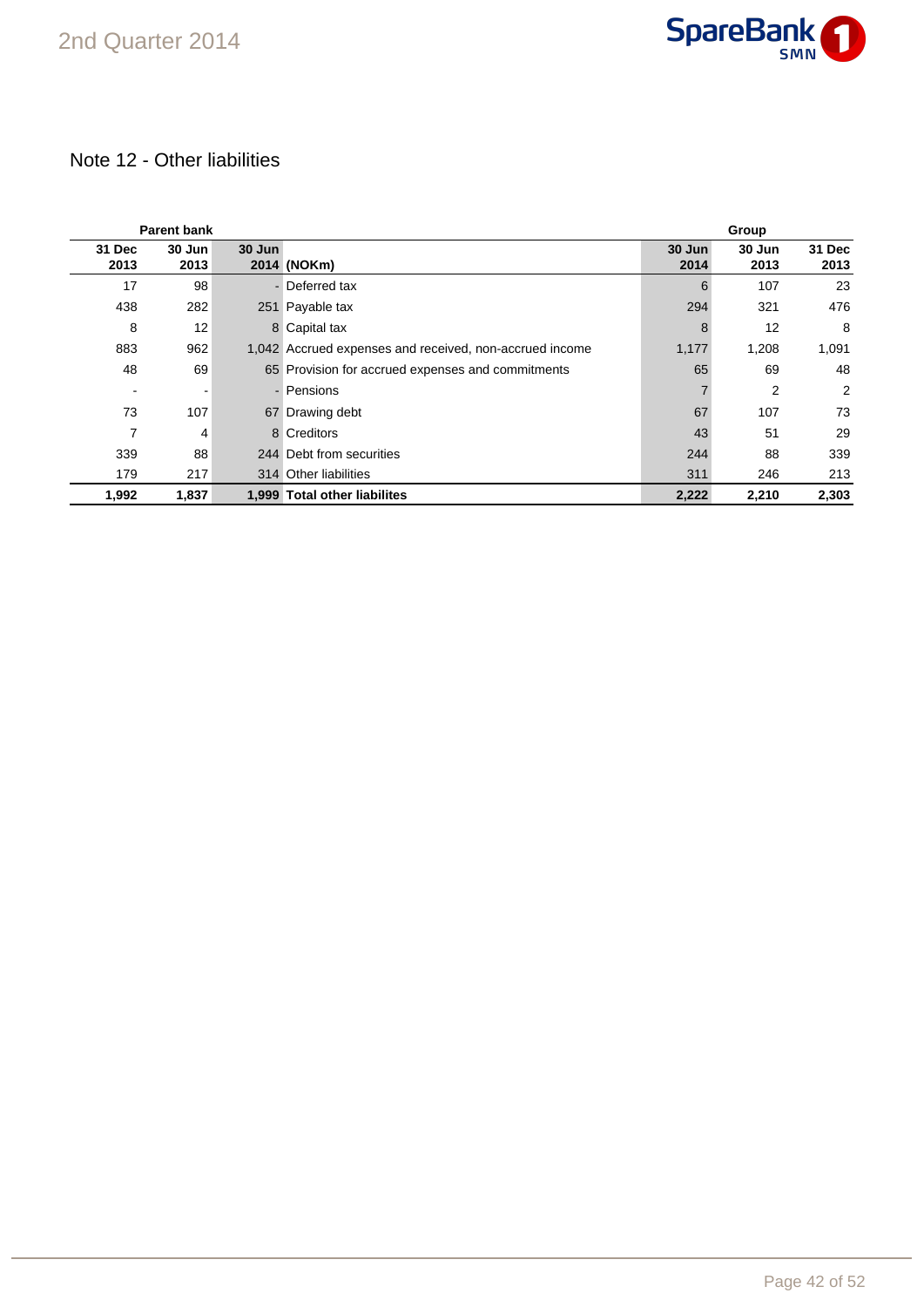

### Note 13 - Capital adequacy

SpareBank 1 SMN has used IRB (Internal Rating Approach – Foundation) to calculate charges for credit risk since January 2007. Using IRB imposes wide-ranging requirements on the bank's organisation, competence, risk models and risk management systems. In June 2013 the bank applied for permission to switch to Advanced IRB for enterprise portfolios currently reported using the foundation approach. The effect of the risk weights under IRB is limited due to transitional rules set out in regulations issued by Finanstilsynet.

As from Q2 2013 the measurement method for operational risk was changed from the basic approach to the standardised approach at the Parent Bank. At the Group level, subsidiaries are still measured using the basic approach.

As from 1 July 2013 new buffer requirements have been introduced; see the Financial Institutions Act section 2-9e. As of 30 June 2014 the capital conservation buffer requirement is 2.5 per cent and the systemic risk buffer requirement is 2 per cent. These requirements are in addition to the requirement that own funds should constitute at least 4.5 per cent common equity tier 1 (CET1) capital, bringing the overall minimum CET1 requirement to 9 per cent. The systemic risk buffer requirement will increase by a further 1 percentage point from 1 July, bringing the overall CET1 to 10 per cent. As of 30 June 2015, a countercyclical buffer requirement of 1 percentage point will be applicable.

BN Bank received approval for use of the advanced IRB approach for its corporate portfolio in April 2014.

Hybrid capital denotes bonds with a nominal interest rate, but the bank is not obliged to pay interest in a period where dividends are not paid, and neither is the investor subsequently entitled to interest that has not been paid, i.e. interest does not accumulate. Hybrid capital characterised by moderate repayment incentives is approved as an element of tier 1 capital up to limit of 15 per cent of aggregate tier 1 capital. If, on the other hand, hybrid capital has no fixed term to maturity and has no repayment incentives, it may be included as an element of core capital up to limit of 35 per cent of aggregate core capital.

Finanstilsynet (Norway's FSA) can require hybrid capital to be written down in proportion with equity capital should the bank's tier 1 capital adequacy fall below 5 per cent or total capital adequacy falls below 8 per cent. Written-down amounts on hybrid capital must be written up before dividends can be paid to shareholders or before equity capital is written up. Hybrid capital is recognised as other long-term debt at amortised cost.

In connection with change requirements regarding the conditions for hybrid capital, hybrid capital that does not satisfy the new requirements over time will not be eligible for inclusion in other core capital. Such hybrid capital will be reduced by 20 per cent in 2014 and 10 per cent thereafter. As of 30 June 2014, SpareBank 1 SMN held NOK 450m in hybrid capital which will be subject to reduction.

Subordinated debt ranks behind all other liabilities. Dated subordinated loans cannot constitute more than 50 per cent of tier 1 capital for capital adequacy purposes, while perpetual subordinated loans cannot constitute more than 100 per cent of tier 1 capital. Subordinated loans are classified as a liability in the balance sheet and are measured at amortised cost in the same way as other long-term loans.

For detailed information regarding subordinated detbt and hybrid captial, see note 38 in the banks's annual report.

|                | <b>Parent Bank</b> |        |                                                              |                | Group          |                |
|----------------|--------------------|--------|--------------------------------------------------------------|----------------|----------------|----------------|
| 31 Dec<br>2013 | 30 Jun<br>2013     | 30 Jun | 2014 (NOKm)                                                  | 30 Jun<br>2014 | 30 Jun<br>2013 | 31 Dec<br>2013 |
| 2,597          | 2,597              |        | 2,597 Equity capital certificates                            | 2,597          | 2,597          | 2,597          |
| -0             | -0                 |        | -0 - Own holding of ECCs                                     | $-0$           | -0             | $-0$           |
| 895            | 895                |        | 895 Premium fund                                             | 895            | 895            | 895            |
| 2,496          | 1,889              |        | 2,496 Dividend equalisation fund                             | 2,496          | 1,889          | 2,496          |
| 3,276          | 2,944              |        | 3,276 Savings bank's reserve                                 | 3,276          | 2,944          | 3,276          |
| 227            |                    |        | - Recommended dividends                                      |                |                | 227            |
| 124            |                    |        | - Provision for gifts                                        |                |                | 124            |
| 195            | 106                |        | 195 Unrealised gains reserve                                 | 206            | 123            | 206            |
|                | 38                 |        | -65 Other equity and minority interest                       | 1,347          | 1,386          | 1,421          |
|                | 830                |        | 942 Net profit                                               | 963            | 606            |                |
| 9,811          | 9,299              |        | 10,337 Total book equity                                     | 11,780         | 10,439         | 11,242         |
| -447           | -447               |        | -454 Deferred taxes, goodwill and other intangible assets    | $-620$         | $-531$         | -582           |
|                |                    |        | - Part of reserve for unrealised gains, associated companies | 98             | 57             | 98             |
| $-352$         |                    |        | - Deduction for allocated dividends and gifts                |                |                | $-361$         |
|                |                    |        | 50 % deduction for subordinated capital in other financial   |                |                |                |
| -401           | $-381$             |        | -442 institutions                                            | $-101$         | -93            | -106           |
|                |                    |        | 50 % deduction for expected losses on IRB, net of            |                |                |                |
| $-240$         | $-203$             |        | -251 write-downs                                             | $-246$         | $-219$         | $-214$         |
|                |                    |        |                                                              |                |                |                |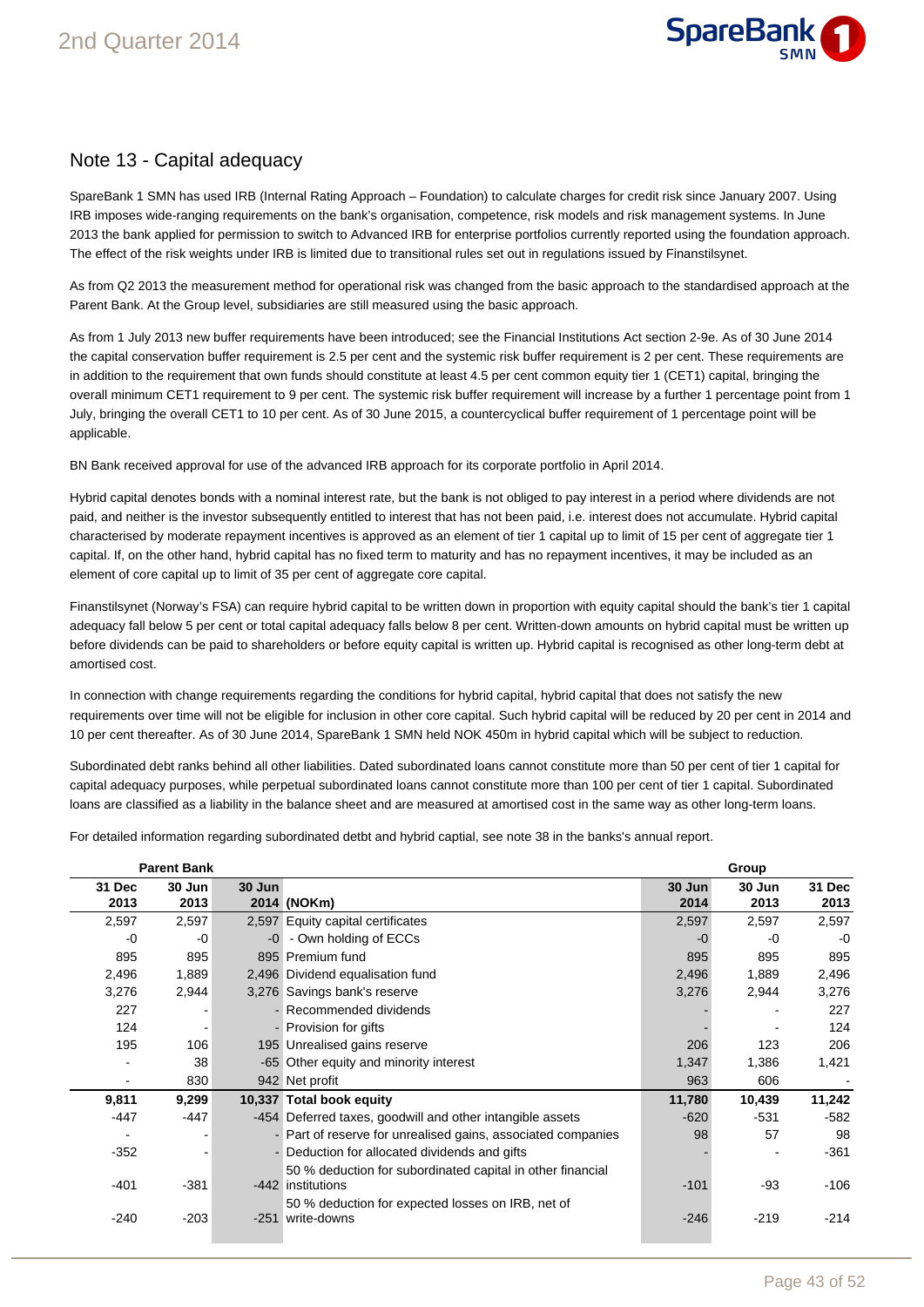

|        |        |        | - 50 % capital adequacy reserve                                | $-685$ | $-500$ | $-595$ |
|--------|--------|--------|----------------------------------------------------------------|--------|--------|--------|
| $-109$ | $-109$ |        | -28 Surplus financing of pension obligations                   | $-21$  | $-107$ | $-107$ |
|        | $-830$ |        | -942 Net profit                                                | $-963$ | -606   |        |
|        | 606    |        | 688 Year-to-date profit included in core capital (73% pre tax) | 703    | 442    |        |
| 8,262  | 7,935  |        | 8,908 Total common equity Tier one                             | 9,945  | 8,882  | 9,374  |
| 1,431  | 1,441  |        | 1,439 Hybrid capital, core capital                             | 1,690  | 1,625  | 1,615  |
| 9,693  | 9,376  |        | 10,347 Total core capital                                      | 11,635 | 10,508 | 10,989 |
|        |        |        |                                                                |        |        |        |
|        |        |        | Supplementary capital in excess of core capital                |        |        |        |
|        |        |        | - State Finance Fund, supplementary capital                    |        | 31     | 31     |
| 304    | 307    |        | 306 Perpetual subordinated capital                             | 306    | 307    | 363    |
| 1,569  | 1,598  |        | 1,593 Non-perpetual subordinated capital                       | 2,254  | 1,861  | 1,950  |
|        |        |        | 50 % deduction for subordinated capital in other financial     |        |        |        |
| $-401$ | $-381$ |        | -442 institutions                                              | $-101$ | -93    | $-106$ |
|        |        |        | 50 % deduction for expected losses on IRB, net of              |        |        |        |
| $-240$ | $-203$ |        | -251 write-downs                                               | $-246$ | -219   | $-214$ |
|        |        |        | - 50 % capital adequacy reserve                                | $-685$ | $-500$ | $-595$ |
| 1,231  | 1,320  |        | 1,206 Total supplementary capital                              | 1,529  | 1,386  | 1,428  |
| 10,924 | 10,696 |        | 11,553 Net subordinated capital                                | 13,164 | 11,894 | 12,417 |
|        |        |        |                                                                |        |        |        |
|        |        |        | Minimum requirements subordinated capital, Basel II            |        |        |        |
| 1,573  | 1,672  |        | 1,576 Involvement with spesialised enterprises                 | 1,863  | 1,672  | 1,573  |
| 1,478  | 1,504  |        | 1,394 Other corporations exposure                              | 1,472  | 1,504  | 1,479  |
| 70     | 63     |        | 138 SME exposure                                               | 146    | 68     | 74     |
| 363    | 348    |        | 765 Retail morgage exposure                                    | 1,170  | 613    | 628    |
| 28     | 32     |        | 41 Other retail exposure                                       | 43     | 37     | 33     |
| 1,157  | 1,139  |        | 1,241 Equity investments                                       | 27     |        |        |
| 4,669  | 4,758  |        | 5,155 Total credit risk IRB                                    | 4,722  | 3,895  | 3,787  |
| 224    | 255    |        | 307 Debt risk                                                  | 308    | 255    | 224    |
| 8      | 12     |        | - Equity risk                                                  | 1      | 13     | 10     |
|        |        |        | - Currency risk                                                |        |        |        |
| 297    | 297    |        | 292 Operational risk                                           | 416    | 398    | 398    |
| 560    | 544    |        | 617 Exposures calculated using the standardised approach       | 1,682  | 2,106  | 2,151  |
| $-67$  | -64    |        | -73 Deductions                                                 | $-130$ | $-102$ | $-119$ |
|        |        |        | - Transitional arrangements                                    |        | 322    | 316    |
| 5,690  | 5,803  |        | 6,297 Minimum requirements subordinated capital                | 6,998  | 6,886  | 6,767  |
| 71,130 | 72,536 |        | 78,712 Risk weigheted assets (RWA)                             | 87,477 | 86,079 | 84,591 |
|        |        |        | Capital adequacy                                               |        |        |        |
| 11.6%  | 10.9%  | 11.3%  | Common equity Tier one ratio                                   | 11.4 % | 10.3%  | 11.1%  |
| 13.6%  | 12.9%  | 13.1 % | Core capital ratio                                             | 13.3%  | 12.2 % | 13.0%  |
| 15.4 % | 14.7%  | 14.7 % | Capital adequacy ratio                                         | 15.0%  | 13.8%  | 14.7%  |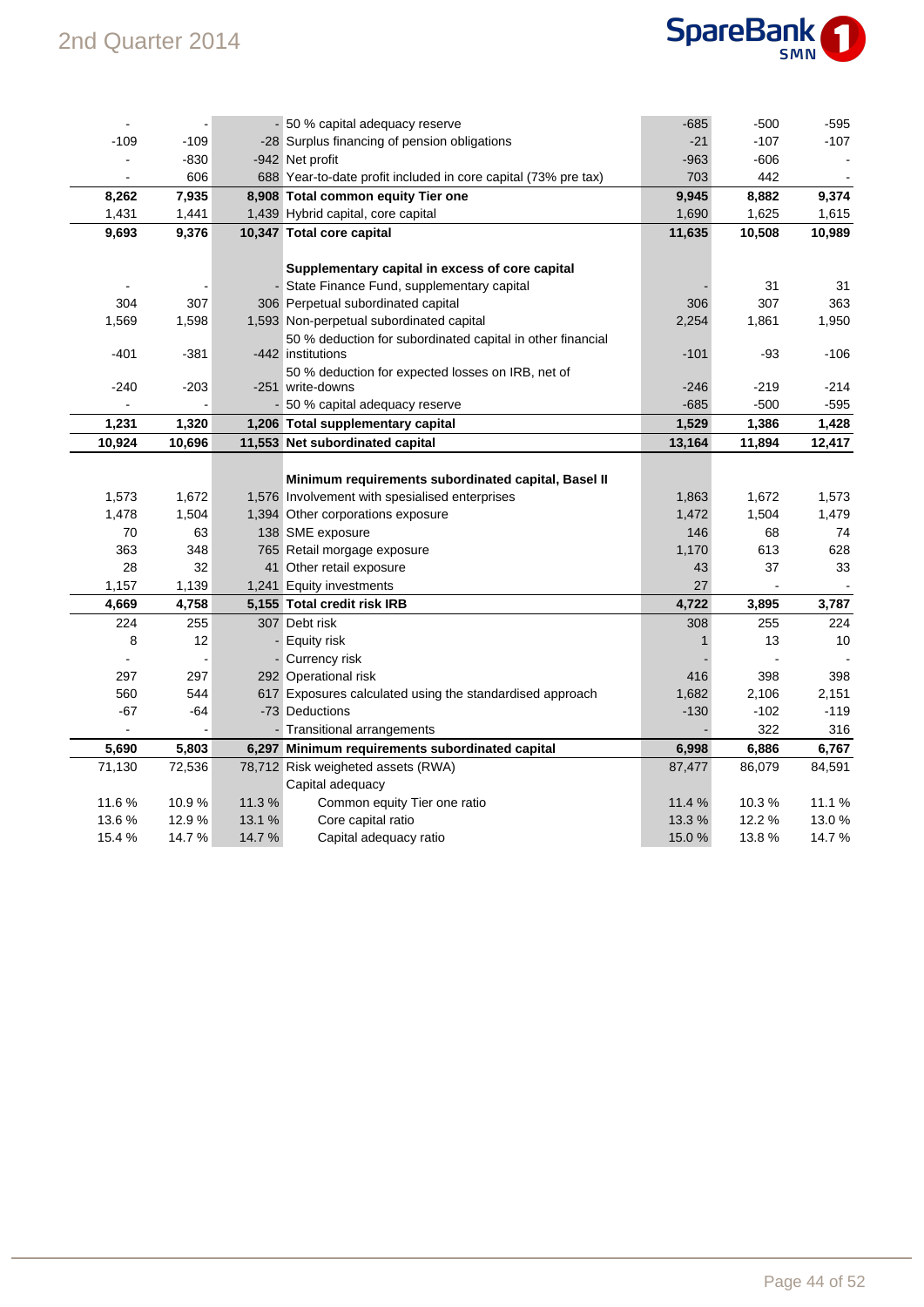

### Note 14 - Financial instruments and offsetting

As from 2013 the Bank is required to disclose financial instruments which the Bank considers to fulfil the requirements for netting under IAS 32.42, and financial instruments in respect of which offsetting agreements have been entered into. Both in accordance with IFRS 7.13 A-F.

The Bank has no financial instruments booked on a net basis in the financial statements.

SpareBank 1 SMN has two sets of agreements which regulate counterparty risk and netting of derivatives. For retail and corporate customers, use is made of framework agreements requiring provision of collateral. For customers engaged in trading activity, only cash deposits are accepted as collateral. The agreements are unilateral, i.e. it is only the customers that provide collateral. As regards financial institutions, the Bank enters into standardised and mainly bilateral ISDA agreements. Additionally the Bank has entered into supplementary agreements on provision of collateral (CSA) with the most central counterparties. As of the second quarter 2014 the Bank has 26 active CSA agreements. The Bank only enters into agreements with cash as collateral. The Bank has delegated responsibility for handling these agreements to SEB Prime Collateral Services which handles margin requirements on behalf of the Bank.

| Period      | Type of financial<br>instrument | Amounts which can only be netted upon bankruptcy<br>or default |
|-------------|---------------------------------|----------------------------------------------------------------|
| 30 Jun 2014 | <b>Derivatives</b>              | 1.249                                                          |
| 30 Jun 2013 | Derivatives                     | 738                                                            |
| 31 Dec 2013 | Derivatives                     | 1.488                                                          |

Parent Bank and Group are identical.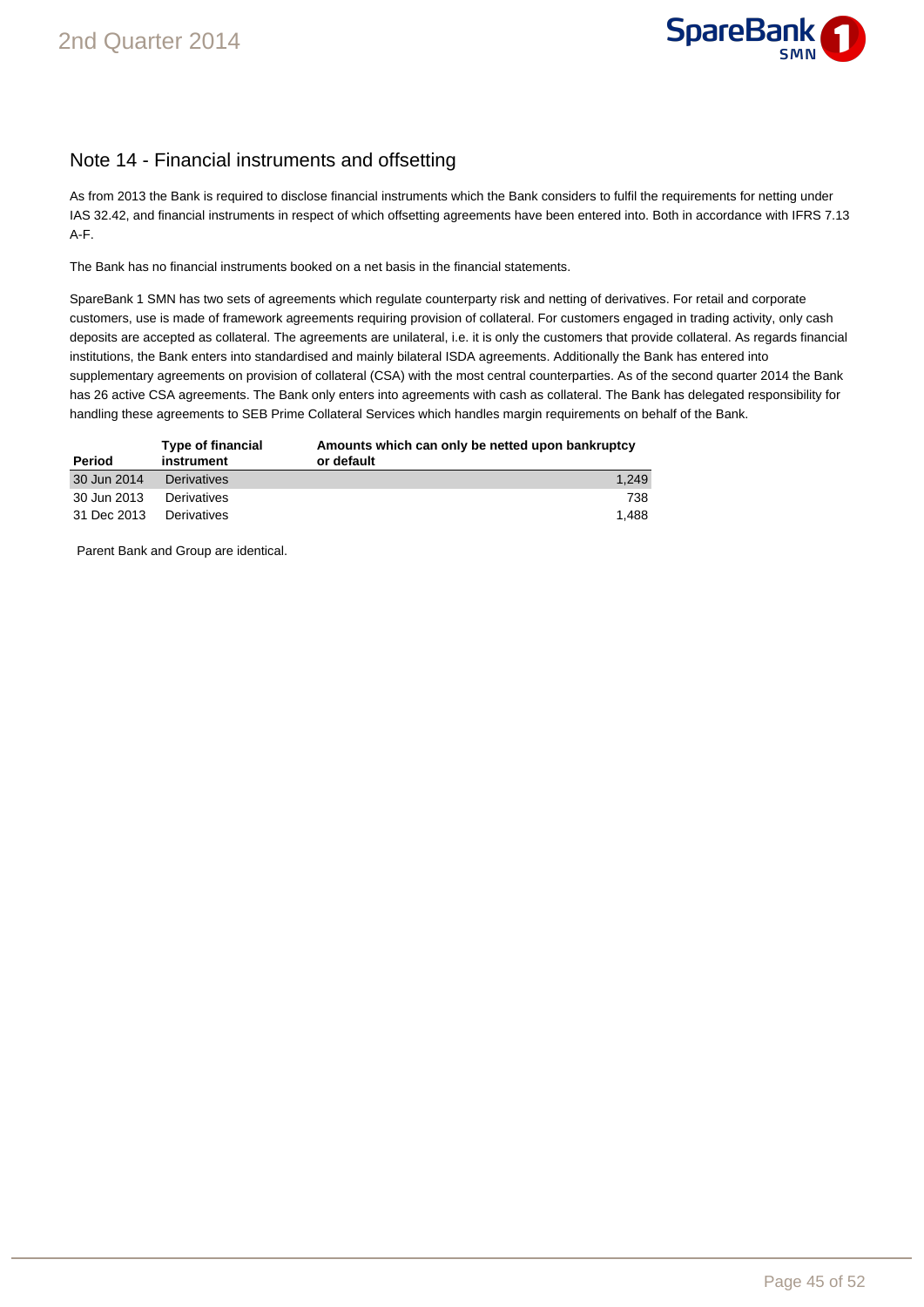

### Note 15 - Measurement of fair value of financial instruments

Financial instruments at fair value are classified at various levels.

**Level 1:** Valuation based on quoted prices in an active market

Fair value of financial instruments that are traded in the active markets is based on market price on the balance sheet date. A market is considered active if market prices are easily and regularly available from a stock exchange, dealer, broker, industry group, price-setting service or regulatory authority, and these prices represent actual and regularly occurring market transactions at an arm's length. This category also includes quoted shares and Treasury bills.

**Level 2:** Valuation based on observable market data

Level 2 consists of instruments that are valued by the use of information that does not consist in quoted prices, but where the prices are directly or indirectly observable for the assets or liabilities concerned, and which also include quoted prices in non-active markets.

**Level 3:** Valuation based on other than observable data

If valuation data are not available for level 1 and 2, valuation methods are applied that are based on non-observable information.

#### **The following table presents the Group's assets and liabilities measured at fair value at 30 June 2014:**

| Assets (NOKm)                                      | Level 1 | Level 2                  | Level 3 | <b>Total</b> |
|----------------------------------------------------|---------|--------------------------|---------|--------------|
| Financial assets at fair value through profit/loss |         |                          |         |              |
| - Derivatives                                      | 227     | 4,139                    |         | 4,366        |
| - Bonds and money market certificates              | 3,711   | 11,945                   |         | 15,655       |
| - Equity instruments                               | 49      | $\overline{a}$           | 1,038   | 1,087        |
| - Fixed interest loans                             |         | $\overline{\phantom{a}}$ | 2,522   | 2,522        |
| Financial assets avaliable for sale                |         |                          |         |              |
| - Equity instruments                               |         |                          | 36      | 36           |
| <b>Total assets</b>                                | 3,987   | 16,084                   | 3,596   | 23,667       |
|                                                    |         |                          |         |              |
| <b>Liabilities</b>                                 | Level 1 | Level 2                  | Level 3 | <b>Total</b> |
| Financial liabilities through profit/loss          |         |                          |         |              |
| - Derivatives                                      | 763     | 2,806                    |         | 3,569        |
| <b>Total liabilities</b>                           | 763     | 2,806                    |         | 3,569        |

**The following table presents the Group's assets and liabilities measured at fair value at 30 June 2013:** 

| Assets (NOKm)                                      | Level 1 | Level 2 | Level 3 | <b>Total</b> |
|----------------------------------------------------|---------|---------|---------|--------------|
| Financial assets at fair value through profit/loss |         |         |         |              |
| - Derivatives                                      | 101     | 2,683   | -       | 2,784        |
| - Bonds and money market certificates              | 4,260   | 12,682  | ٠       | 16,942       |
| - Equity instruments                               | 98      |         | 821     | 919          |
| - Fixed interest loans                             |         | ٠       | 2,752   | 2,752        |
| Financial assets avaliable for sale                |         |         |         |              |
| - Equity instruments                               |         |         | 46      | 46           |
| <b>Total assets</b>                                | 4,459   | 15,365  | 3,619   | 23,444       |
|                                                    |         |         |         |              |
| <b>Liabilities</b>                                 | Level 1 | Level 2 | Level 3 | Total        |
| Financial liabilities through profit/loss          |         |         |         |              |
| - Derivatives                                      | 100     | 2,188   | -       | 2,288        |
| <b>Total liabilities</b>                           | 100     | 2,188   | ۰       | 2,288        |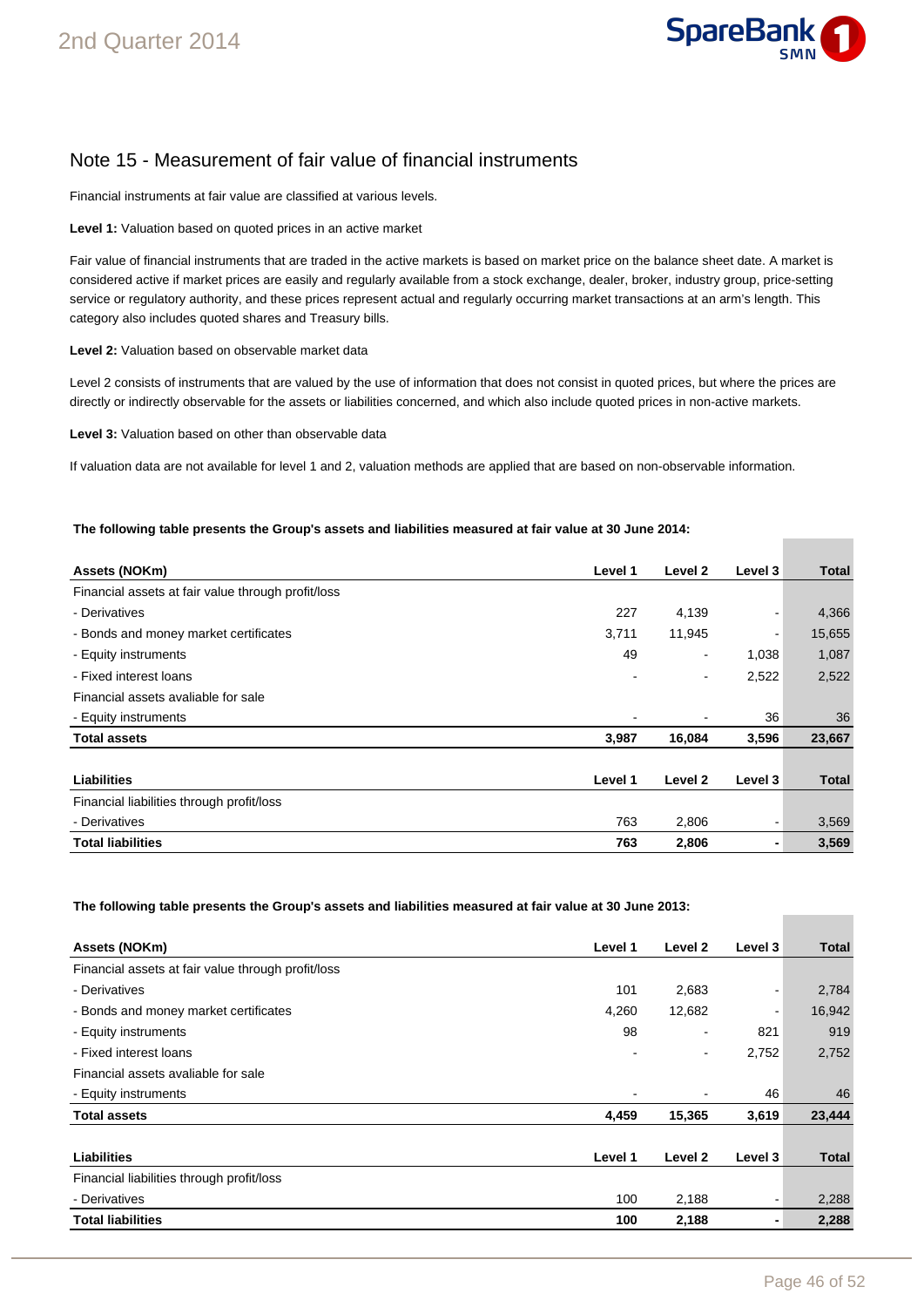

**Contract Contract** 

**The following table presents the Group's assets and liabilities measured at fair value at 31 December 2013:** 

| Assets (NOKm)                                      | Level 1 | Level 2                  | Level 3 | <b>Total</b> |
|----------------------------------------------------|---------|--------------------------|---------|--------------|
| Financial assets at fair value through profit/loss |         |                          |         |              |
| - Derivatives                                      | 111     | 2,939                    |         | 3,050        |
| - Bonds and money market certificates              | 4,003   | 11,539                   | ٠       | 15,542       |
| - Equity instruments                               | 67      | ٠                        | 909     | 976          |
| - Fixed interest loans                             |         | $\overline{\phantom{a}}$ | 2,648   | 2,648        |
| Financial assets avaliable for sale                |         |                          |         |              |
| - Equity instruments                               | ٠       |                          | 40      | 40           |
| <b>Total assets</b>                                | 4,181   | 14,477                   | 3,597   | 22,256       |
|                                                    |         |                          |         |              |
| <b>Liabilities</b>                                 | Level 1 | Level 2                  | Level 3 | Total        |
| Financial liabilities through profit/loss          |         |                          |         |              |
| - Derivatives                                      | 334     | 1,961                    | ۰       | 2,295        |
| <b>Total liabilities</b>                           | 334     | 1,961                    | ۰       | 2,295        |

#### **The following table presents the changes in the instruments classified in level 3 as at 30 June 2014:**

|                                       |          | Eauity      | Equity                               |              |
|---------------------------------------|----------|-------------|--------------------------------------|--------------|
|                                       |          |             | <b>Fixed instruments instruments</b> |              |
|                                       | interest | through     | available                            |              |
| (NOKm)                                | loans    | profit/loss | for sale                             | <b>Total</b> |
| Opening balance 1 January             | 2,648    | 909         | 40                                   | 3,597        |
| Investment in periode                 | 21       | 16          |                                      | 37           |
| Disposals in the periode              | $-153$   | -80         |                                      | $-233$       |
| Gain or loss on financial instruments | 6        | 192         | -3                                   | 195          |
| Closing balance 30 June 14            | 2,522    | 1,038       | 36                                   | 3,596        |

#### **The following table presents the changes in the instruments classified in level 3 as at 30 June 2013:**

|                                       |          | Eauity                               | Equity    |              |
|---------------------------------------|----------|--------------------------------------|-----------|--------------|
|                                       |          | <b>Fixed instruments instruments</b> |           |              |
|                                       | interest | through                              | available |              |
| (NOKm)                                | loans    | profit/loss                          | for sale  | <b>Total</b> |
| Opening balance 1 January             | 2,585    | 601                                  | 46        | 3.231        |
| Investment in periode                 | 330      | 249                                  |           | 579          |
| Disposals in the periode              | $-166$   | -4                                   | -         | $-170$       |
| Gain or loss on financial instruments | 3        | $-24$                                | -         | $-21$        |
| Closing balance 30 June 13            | 2.752    | 821                                  | 46        | 3,619        |

#### **The following table presents the changes in the instruments classified in level 3 as at 31 December 2013:**

| (NOKm)                                | interest<br>loans | Eauity<br>through<br>profit/loss | Equity<br><b>Fixed instruments instruments</b><br>available<br>for sale | <b>Total</b> |
|---------------------------------------|-------------------|----------------------------------|-------------------------------------------------------------------------|--------------|
| Opening balance 1 January             | 2,585             | 601                              | 46                                                                      | 3,231        |
| Investment in periode                 | 413               | 388                              | -                                                                       | 801          |
| Disposals in the periode              | $-343$            | $-151$                           | ۰                                                                       | $-495$       |
| Gain or loss on financial instruments | -6                | 72                               | -6                                                                      | 61           |
| Closing balance 31 December 13        | 2.648             | 909                              | 40                                                                      | 3.597        |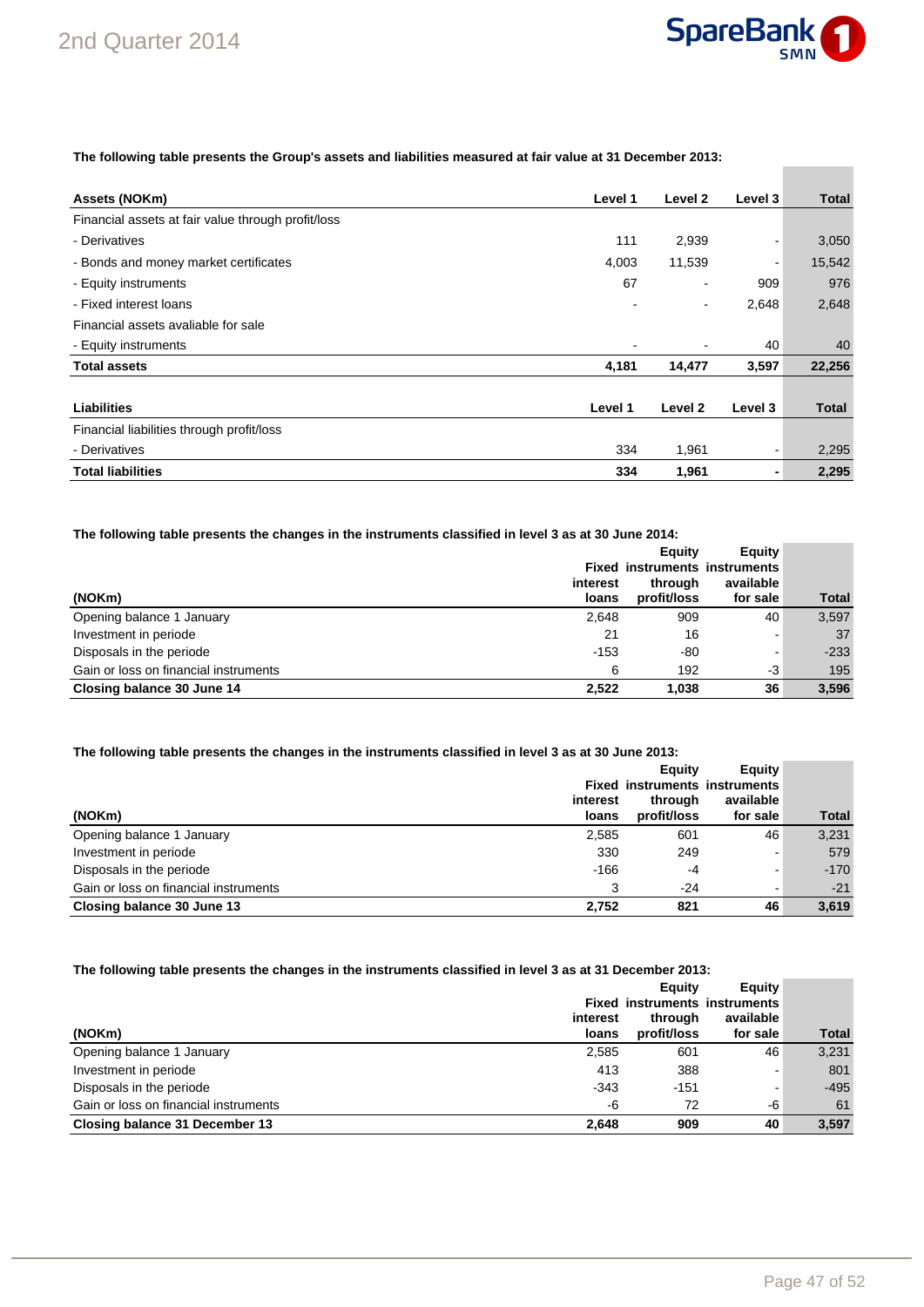

### Note 16 - Subsequent events

On 11 August 2014 SpareBank 1 SMN announced that SpareBank 1 SMN Markets in Trondheim is to be fully integrated with SpareBank 1 Markets. This will increase SpareBank 1 SMN's stake in SpareBank 1 Markets.

SpareBank 1 SMN will integrate its markets operation into SpareBank 1 Markets. The settlement will be in SpareBank 1 Markets shares. Consequently, SpareBank 1 SMN will become the principal shareholder in the combined company. Following the merger and a planned equity issue of MNOK 65 in September 2014, the ownership structure in SpareBank 1 Markets will be as follows:

SpareBank 1 SMN: 73,3 per cent (27,0 per cent) SpareBank 1 Nord-Norge: 10,0 per cent (27,0 per cent) SamSpar: 10,0 per cent (27,0 per cent) Sparebanken Hedmark: 6,1 per cent (16,6 per cent) Other shareholders: 0,6 per cent (2,2 per cent)

The operations of the two companies will primarily continue as-is, with 70 employees in Oslo and 40 employees in Trondheim. The merged company will be led by Stein Husby. The business area 'Foreign Exchange and Derivatives', as well as certain supporting functions, will be located in Trondheim.

The transaction is expected to be completed within 4(th) quarter of 2014, subject to regulatory approval and final Board approvals. For further information see the stock exchange notice of 11 August 2014.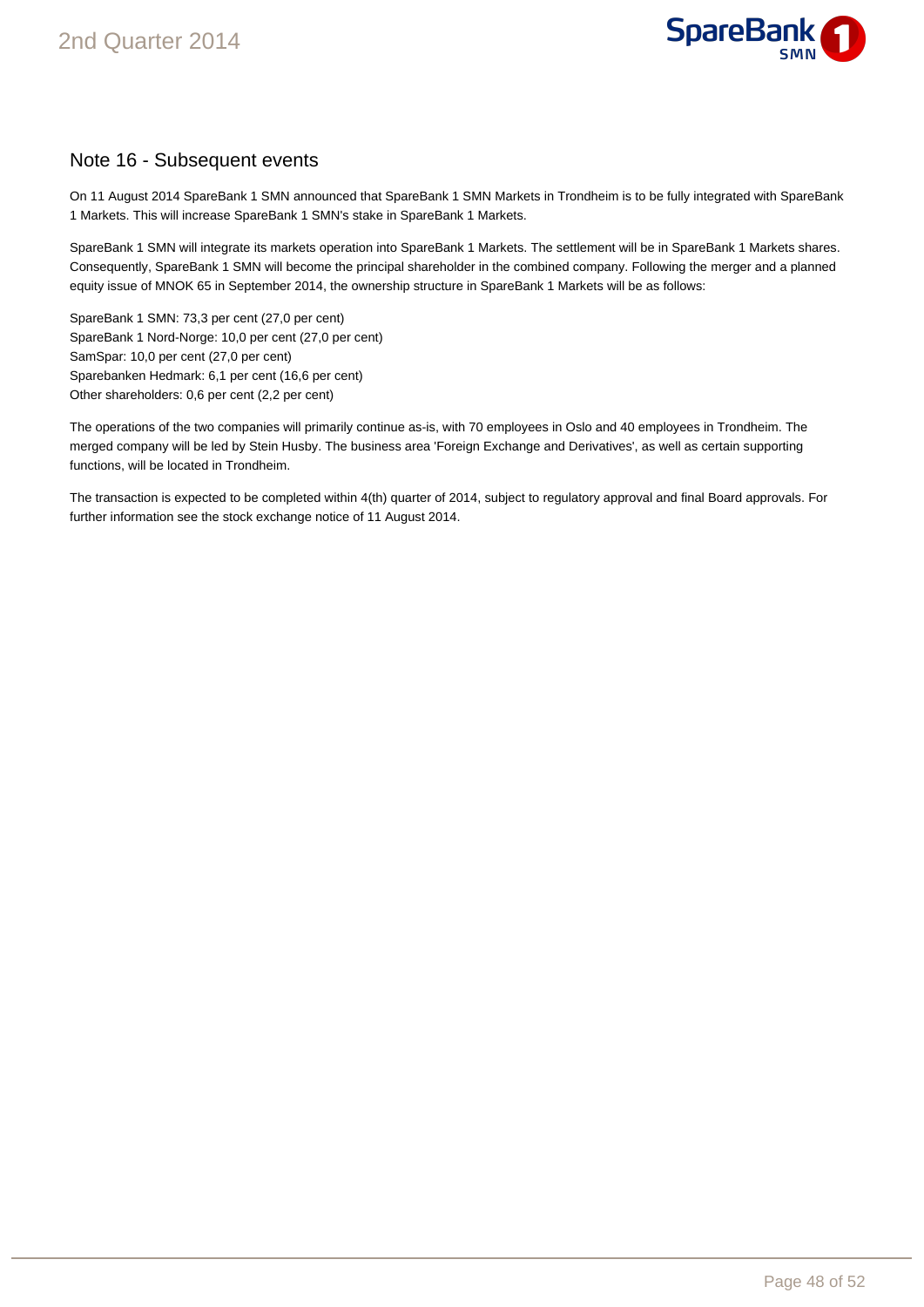

## Statement in compliance with the securities trading act, section 5-6

### **Statement by the Board of Directors and CEO**

We hereby declare that to the best of our knowledge the half-yearly financial statements for the period 1 January to 30 June 2013 have been prepared in accordance with IAS 34 Interim Financial Reporting, and that they give a true and fair view of the assets, liabilities, financial position and profit or loss of the bank and the group taken as a whole.

We also declare that to the best of our knowledge the half-yearly management report gives a fair review of important events in the reporting period and their impact on the financial statements, the principal risks and uncertainties facing the business in the next reporting period, and significant transactions with related parties.

> Trondheim, 13 August The Board of Directors of SpareBank 1 SMN

Kjell Bordal **Bård Benum** Bård Benum Paul E. Hjelm-Hansen **Aud Skrudland** (chair) (deputy chair) Morten Loktu Janne Thyø Thomsen Arnhild Holstad Venche Johnsen (employee rep.)

> Finn Haugan (Group CEO)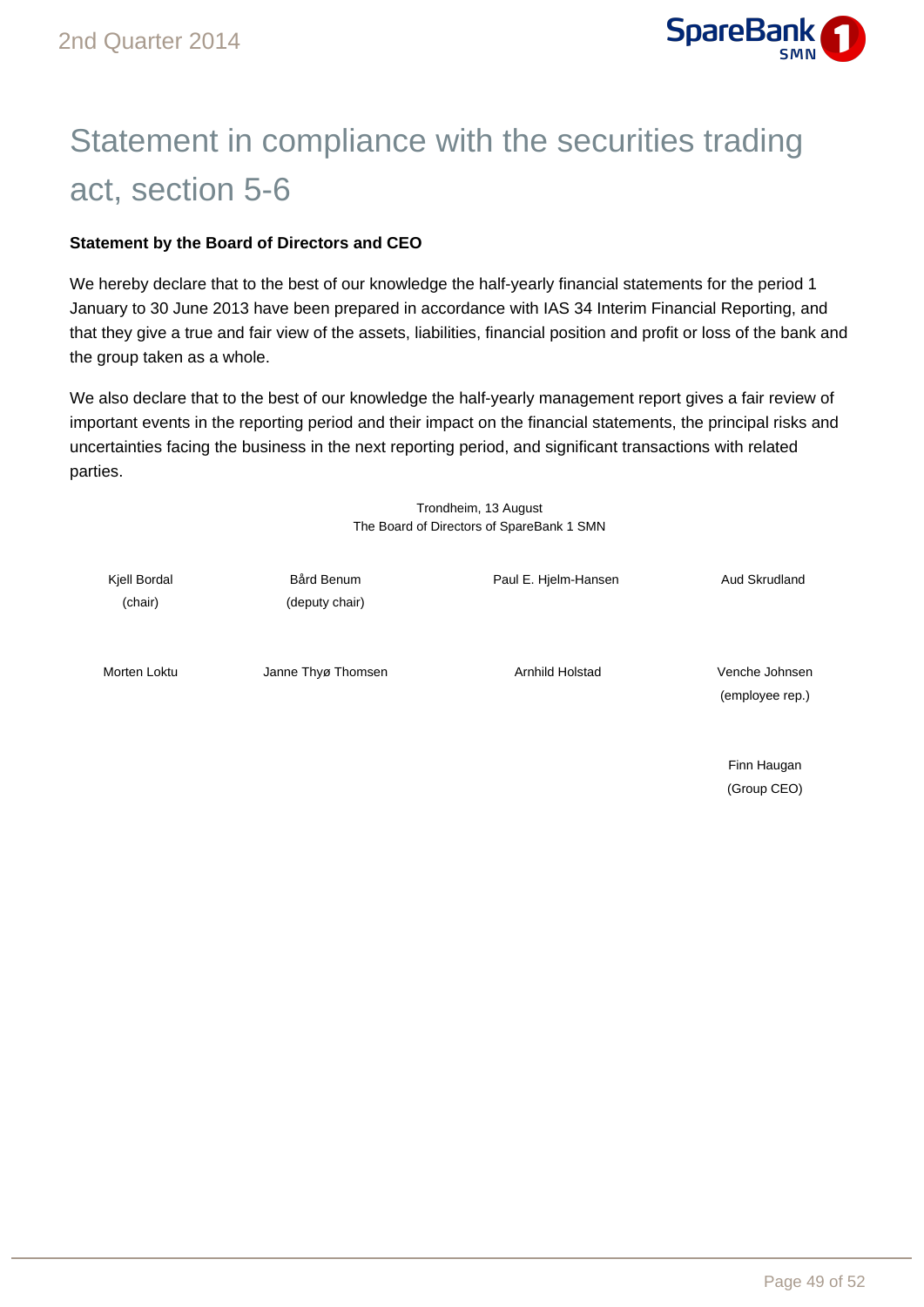

## Equity capital certificates

### **Stock price compared with OSEBX and OSEEX**

1 July 2012 to 30 June 2014



OSEBX = Oslo Stock Exchange Benchmark Index (rebased) OSEEX = Oslo Stock Exchange ECC Index (rebased)

#### 12,000 12,000 10,000 10,000 8,000 8.000 6,000 6,000 4,000 4.000 2,000 2,000  $\mathbf 0$ 0 Sep May Sep Mar May Jul Nov Jan Mar Jul Nov Jan  $12$  $12$  $12$  $13$  $12$ 13 13 13 13  $14$ 14 14

### **Trading statistics**

1 July 2012 to 30 June 2014

Total number of ECs traded (1000)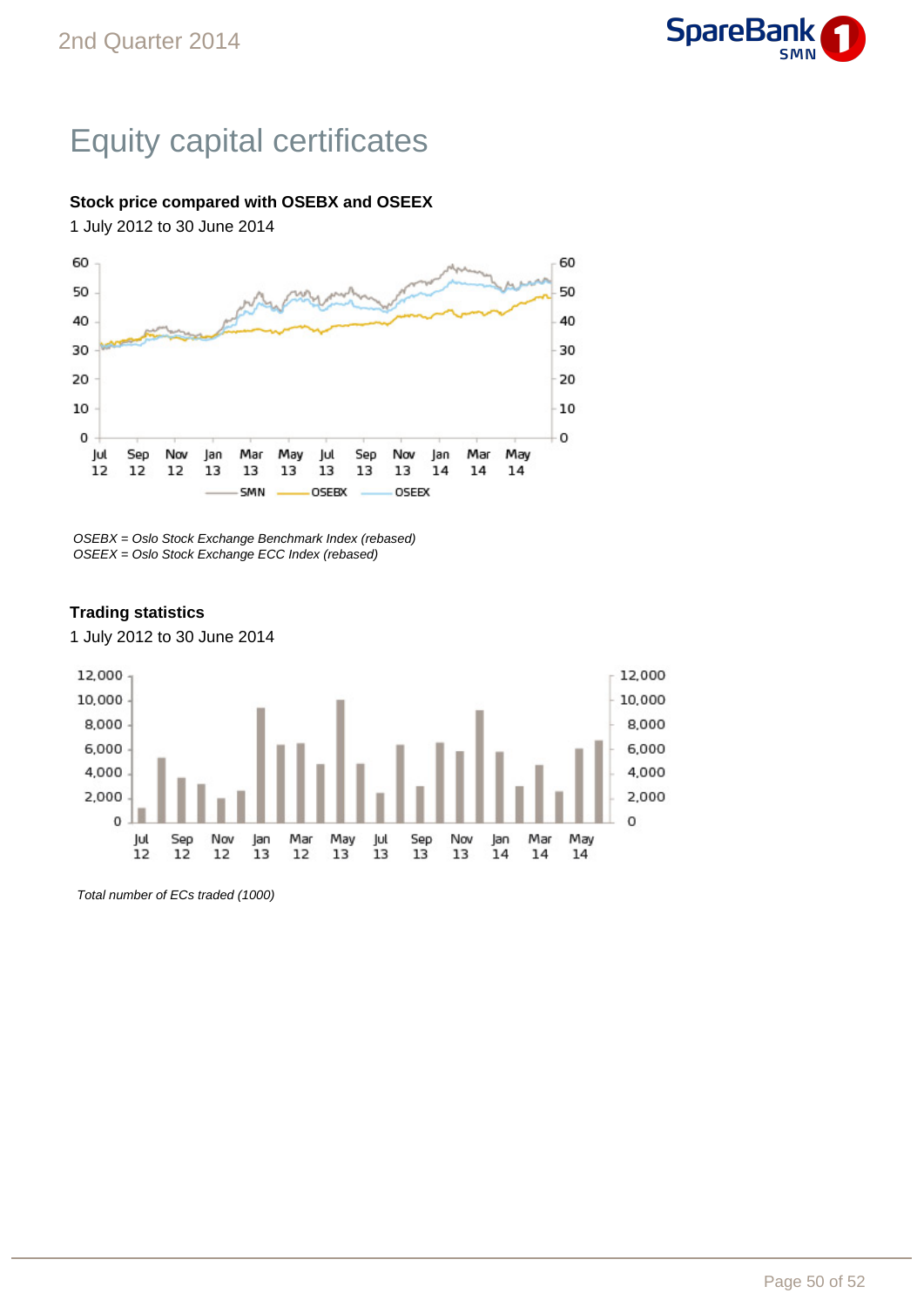

| 20 largest ECC holders                                 | <b>Number</b> | <b>Share</b> |
|--------------------------------------------------------|---------------|--------------|
| Verdipapirfond Odin Norge                              | 4.042.430     | 3,11%        |
| Sparebankstiftelsen SpareBank 1 SMN                    | 3.965.391     | 3.05%        |
| Verdipapirfondet DNB Norge (IV)                        | 3.576.856     | 2,75 %       |
| Verdipapirfond Pareto Aksje Norge                      | 3.462.308     | 2,67 %       |
| Verdipapirfondet Nordea Norge Verdi                    | 2.899.724     | 2,23%        |
| Verdipapirfond Odin Norden                             | 2.854.979     | 2.20%        |
| State Street Bank and Trust CO (nominee)               | 2.757.847     | 2,12%        |
| Vind LV AS                                             | 2.736.435     | 2,11 %       |
| Wimoh Invest AS                                        | 2.359.388     | 1,82 %       |
| <b>MP Pensjon PK</b>                                   | 2.058.415     | 1,59 %       |
| Verdipapirfondet Danske Invest Norske Aksjer Inst. II  | 1.913.767     | 1,47 %       |
| The Bank of New York Mellon (nominee)                  | 1.887.323     | 1,45 %       |
| Verdipapirfondet Fondsfinans Spar                      | 1.500.000     | 1,16 %       |
| Forsvarets Personellservice                            | 1.491.146     | 1,15 %       |
| Verdipapirfond Pareto Aktiv                            | 1.413.900     | 1.09%        |
| DNB Livsforsikring ASA                                 | 1.314.507     | 1,01 %       |
| Verdipapirfondet Nordea Kapital                        | 1.161.289     | 0.89%        |
| Verdipapirfondet Danske Invest Norske Aksjer Instit. I | 1.124.723     | 0.87%        |
| Aksjefondet Handelsbanken Norge                        | 1.100.000     | 0.85%        |
| The Bank of New York Mellon (nominee)                  | 1.077.331     | 0,83%        |
|                                                        |               |              |
| The 20 largest ECC holders in total                    | 44.697.759    | 34,43 %      |
| Others                                                 | 85.138.684    | 65,57 %      |
| <b>Total issued ECCs</b>                               | 129.836.443   | 100.00%      |

### **Dividend policy**

SpareBank 1 SMN aims to manage the Group's resources in such a way as to provide equity certificate holders with a good, stable and competitive return in the form of dividend and a rising value of the bank's equity certificate.

The net profit for the year will be distributed between the owner capital (the equity certificate holders) and the ownerless capital in accordance with their respective shares of the bank's total equity capital.

SpareBank 1 SMN's intention is that up to one half of the owner capital's share of the net profit for the year should be disbursed in dividends and, similarly, that up to one half of the owner capital's share of the net profit for the year should be disbursed as gifts or transferred to a foundation. This is on the assumption that capital adequacy is at a satisfactory level. When determining dividend payout, account will be taken of the profit trend expected in a normalised market situation, external framework conditions and the need for tier 1 capital.